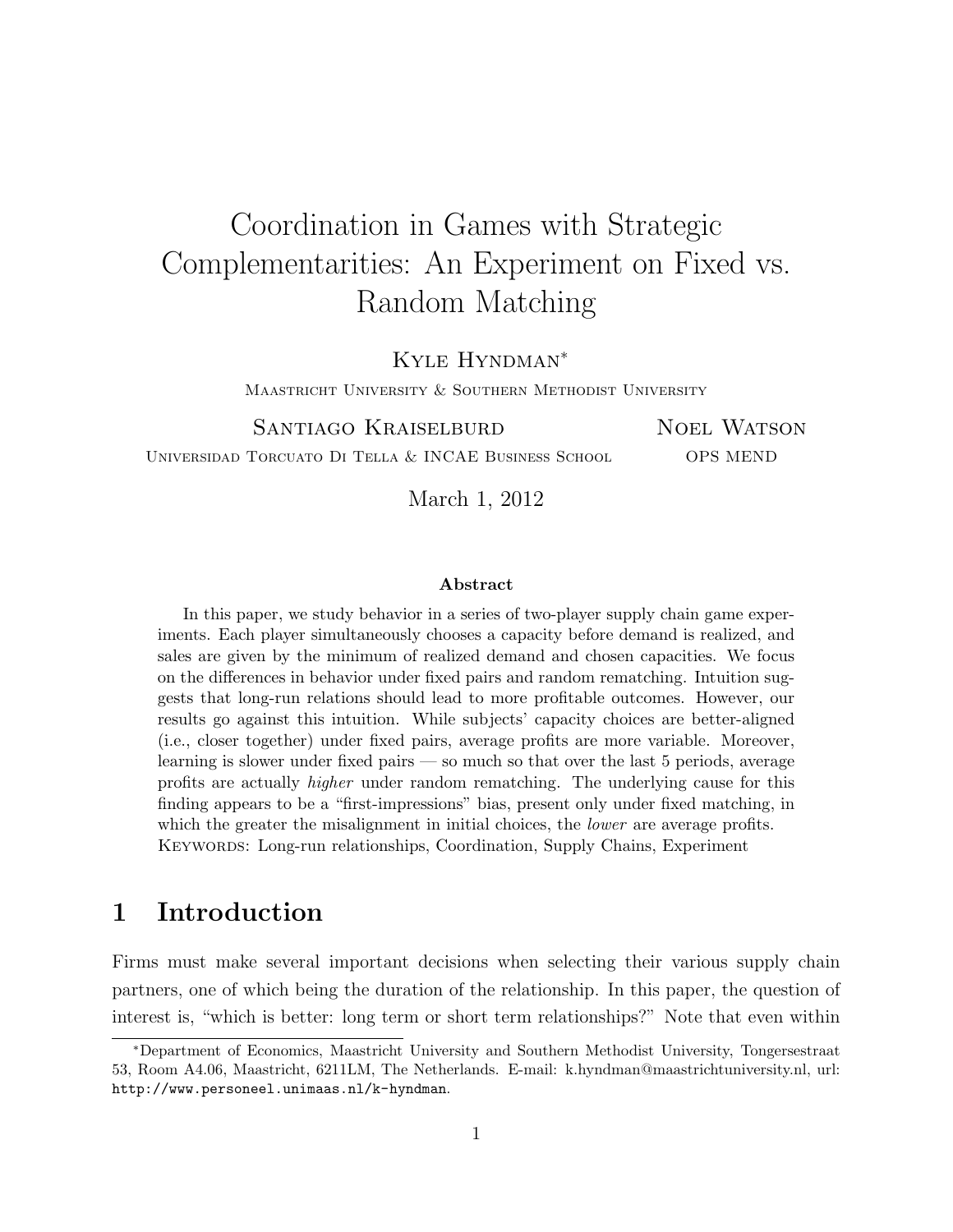the same industry, some players are well-known to engage in long-term relationships, while others focus more on short-run relationships. For example, Toyota is well-known for their focus on the building of supplier keiretsu: "close-knit networks of vendors that continuously learn, improve, and prosper along with their parent companies" [\(Liker and Choi,](#page-33-0) [2004\)](#page-33-0). In contrast, according to [Liker and Choi](#page-33-0) [\(2004\)](#page-33-0), Ford has used reverse auctions to select the lowest cost supplier for each contract. Presumably, therefore, at the conclusion of the contract, a supplier would have to win another auction to continue supplying Ford. Similarly, General Motors has historically written contracts which allowed it to switch to a lower cost supplier with little or no advance warning.

Long term relationships can have two distinct mechanisms which may make them preferred to short term relationships. First, the repeated nature of the interaction makes it possible for agents to build and use reputation in order to expand the set of possible outcomes. This may be especially desirable when inefficiencies arise in the equilibrium of a one-shot game. For example, in the voluntary compliance environment first discussed by [Cachon and Lariviere](#page-32-0) [\(2001\)](#page-32-0), because it is not possible to explicitly contract on capacity, the manufacturer and the supplier instead contract on a wholesale price, which may not coordinate the supply chain. In settings such as this, relational contracts – informal agreements sustained by the value of future interactions – may be beneficial. For example, [Taylor](#page-34-0) [and Plambeck](#page-34-0) [\(2007b\)](#page-34-0) show the beneficial effects of a relational contract in a model in which a supplier must invest in production capacity before demand is realised and even before the buyer and supplier can contract on a wholesale price. Other examples can be found in [Taylor](#page-34-1) [and Plambeck](#page-34-1) [\(2007a\)](#page-34-1), [Tunca and Zenios](#page-34-2) [\(2006\)](#page-34-2) and [Gibbons](#page-33-1) [\(2005\)](#page-33-1).

The second role for long term relationships is the opportunity for learning and trustbuilding that they afford. This role typically arises in situations where there are multiple Pareto rankable equilibria such as the "assembler-as-leader" game of [Wang and Gerchak](#page-34-3) [\(2003\)](#page-34-3) or the two-player "newsvendor" game of [Hyndman, Kraiselburd, and Watson](#page-33-2) [\(2012\)](#page-33-2). Although firms would like to coordinate on the efficient equilibrium, and many papers assume this to be the case, there is much evidence that coordination failures are quite common (cf. Section [2\)](#page-5-0). Indeed, the operational requirements for coordinating and collaborating in a supply chain are non-trivial so that the introduction of a new product, market, or process, can require a period of adjustment before maximum efficiency and effectiveness is achieved.

In addition to the above benefits, long-term relationships can support the investment in information systems and enabling forms of communication, to further enable learning and signify trust and commitment. For example, in many situations, one or both parties may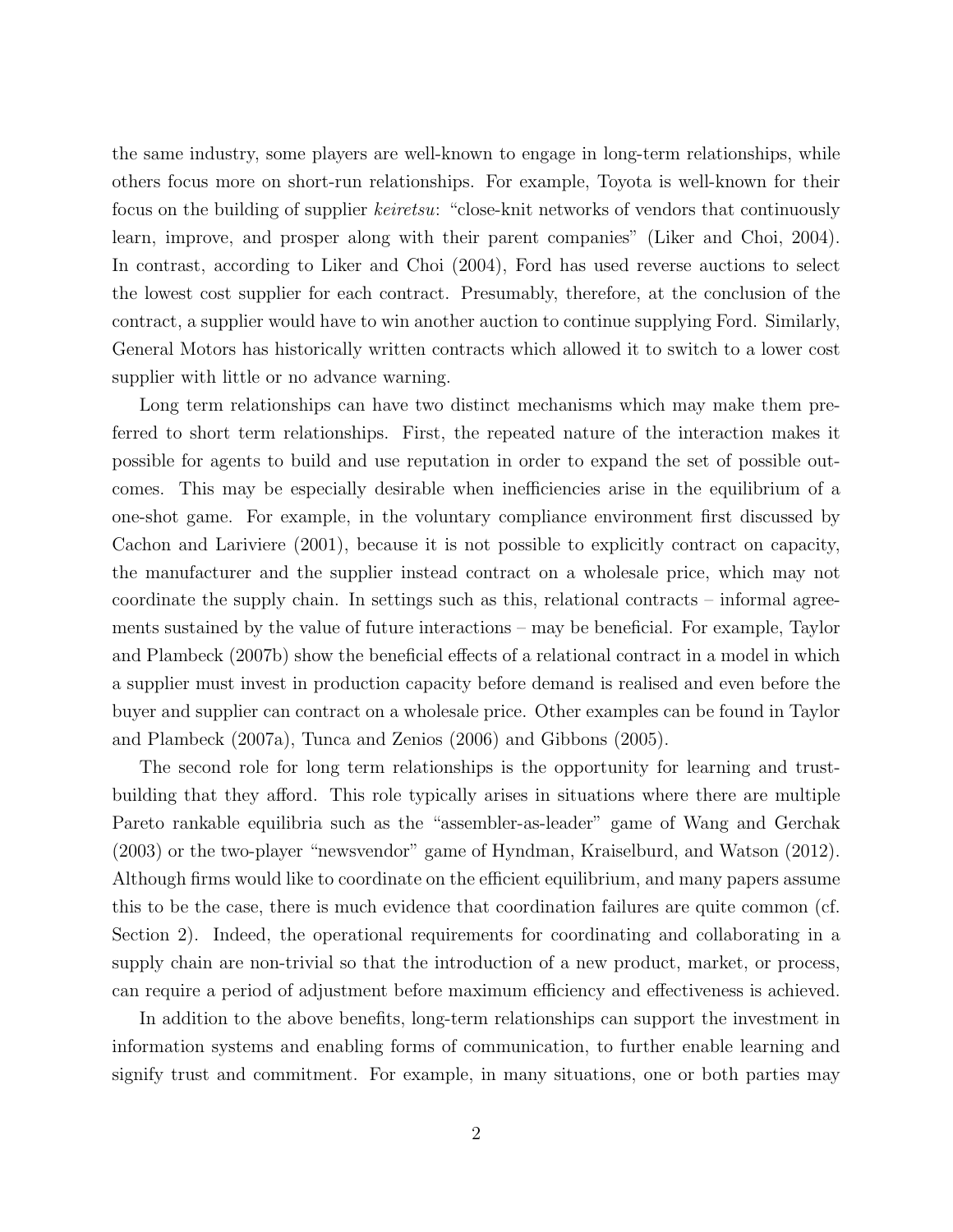have access to payoff-relevant private information. If this information could be truthfully communicated, both parties may benefit from it. However, the reality is that the parties may have the incentive to distort their private information to their own advantage, thus rendering communication useless. However, with repeated interactions, players may be motivated to build a reputation for honestly revealing their private information, thus making communication efficiency enhancing [\(Ozer, Zheng, and Chen](#page-33-3), [2011\)](#page-33-3).

From an empirical perspective, Toyota's use of long term relationships has been pointed to as a source for its success [\(Liker and Choi,](#page-33-0) [2004\)](#page-33-0). As another example, [Uzzi](#page-34-4) [\(1996\)](#page-34-4) studied data from the International Ladies Garment Workers' Union which cover most of the active firms in the garment industry located in New York. His main question concerned how the mix of long term vs. short term business relationships affected firm survival. He shows that a firm that has only short term contracts (hence, no repeat business) was nearly twice as likely to exit the market as a firm that contracts with only one other firm.

Despite their theoretical benefits and examples pointing empirically to their importance, long term contracts are not without their caveats. As a result of increased dependency from long term contracts, partners can be locked into abusive or profit-losing relationships or be prevented from shifting to more effective relationships. Long term partners can also have higher expectations and be more difficult to satisfy because of the constraints imposed by these contracts [\(Kalwani and Narayandas,](#page-33-4) [1995\)](#page-33-4). Beyond this, while long term relationships provide opportunities for building trust between partners, once this trust has been built, firms may be tempted to betray this trust by behaving opportunistically (see, e.g., [Neuville](#page-33-5) [\(1997\)](#page-33-5) for one striking example from the auto industry).<sup>[1](#page-0-0)</sup> Indeed, it has been noted that, despite their popularity, as many as 7 in 10 joint ventures fail [\(Coopers and Lybrand,](#page-32-1) [1986\)](#page-32-1). More recent studies, such as those reported by [Bamford, Ernst, and Fubini](#page-32-2) [\(2004\)](#page-32-2) and [KPMG](#page-33-6) [\(2009\)](#page-33-6) put the success rate at closer to 50%, though according to evidence reported in [Center for Digital Strategies](#page-32-3) [\(2006\)](#page-32-3), the success rate is higher for new product or market joint ventures (60% success rate) than for core business partnerships (40% success rate).

In this paper, we study the behaviour of human subjects engaged in an operations management environment and ask whether, as suggested by much of the theoretical and experimental literature, long term relationships promote efficiency. Specifically, subjects play a two-player version of the newsvendor game studied in [Hyndman et al.](#page-33-2) [\(2012\)](#page-33-2). Subjects receive a signal about demand and must choose a capacity before demand is realised. Total

<sup>1</sup>[Villena, Revilla, and Choi](#page-34-5) [\(2011\)](#page-34-5) also argue that building too much social capital in a collaborative buyer-supplier relationship can increases the incidence of opportunistic behaviour by suppliers.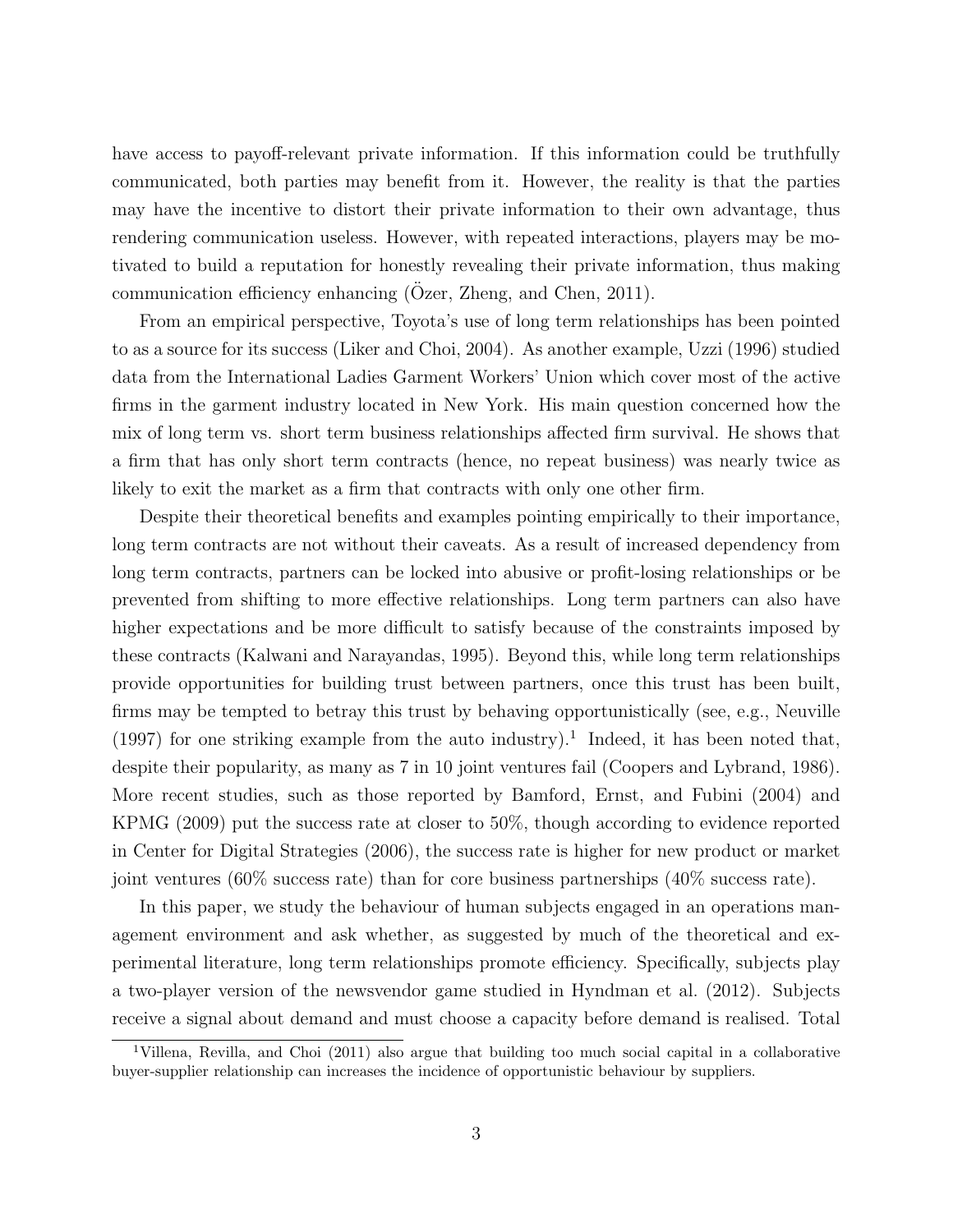sales are given by the minimum of demand and capacities. When subjects have common information about demand, the capacity choice game has a continuum of Pareto rankable equilibria. For the parameters of the experiment, when subjects have private information about demand, there are two equilibria: a complete coordination failure and a monotone equilibrium in which capacities are increasing in one's signal. Both equilibria lead to lower profits than in the efficient equilibrium of the common information game.

We conduct two sets of experiments. The first set of experiments consists of a  $2 \times 2$ design in which subjects play the capacity choice game under either common or private information, and with either a fixed partner for the duration of the experiment or with a randomly selected partner in each round. Our main concern with these experiments is to test whether fixed pairings lead to higher profits and better alignment of choices. In the second set of experiments, we modify the capacity choice game by adding a communication phase before subjects must choose their capacity. In one treatment, subjects must send a message to their partner at no cost, while in another treatment subjects have the option to send a message to their partner at a small cost. In both cases, subjects are free to lie about their private information. As with the first set of experiments, we run sessions under both fixed pairs and random rematching. Like [Ozer et al.](#page-33-3)  $(2011)$ , we conjecture that, because of reputation concerns, subjects will be more truthful under fixed matching. Moreover, when communication is costly, we conjecture that subjects will be more willing to bear the cost under fixed matching: Since any messages that are sent should be more truthful under fixed pairs, it makes more sense to bear the cost and actually send a message. In contrast, it does not make sense to pay a cost to send a message that will most likely be ignored, as is likely to be the case under random rematching.

We present the following results. First, while average profits over the entire duration of the experiment are generally higher when subjects have a fixed partner, the effect is actually reversed when we consider only the last five periods. We also observe that the standard deviation of average payoffs is (often) significantly higher under fixed pairs. Second, while capacities are better-aligned under fixed matching, the difference is only statistically significant in the private information game, and goes away when we consider only the last five periods. One of the driving factors behind this result appears to be due to the fact that learning is stronger in the random rematching treatments.

Our result that fixed pairings are not efficiency enhancing goes against much of the existing experimental literature, and we seek to understand why. The leading explanation for this apparently contradictory finding is that initial interactions plays a much more important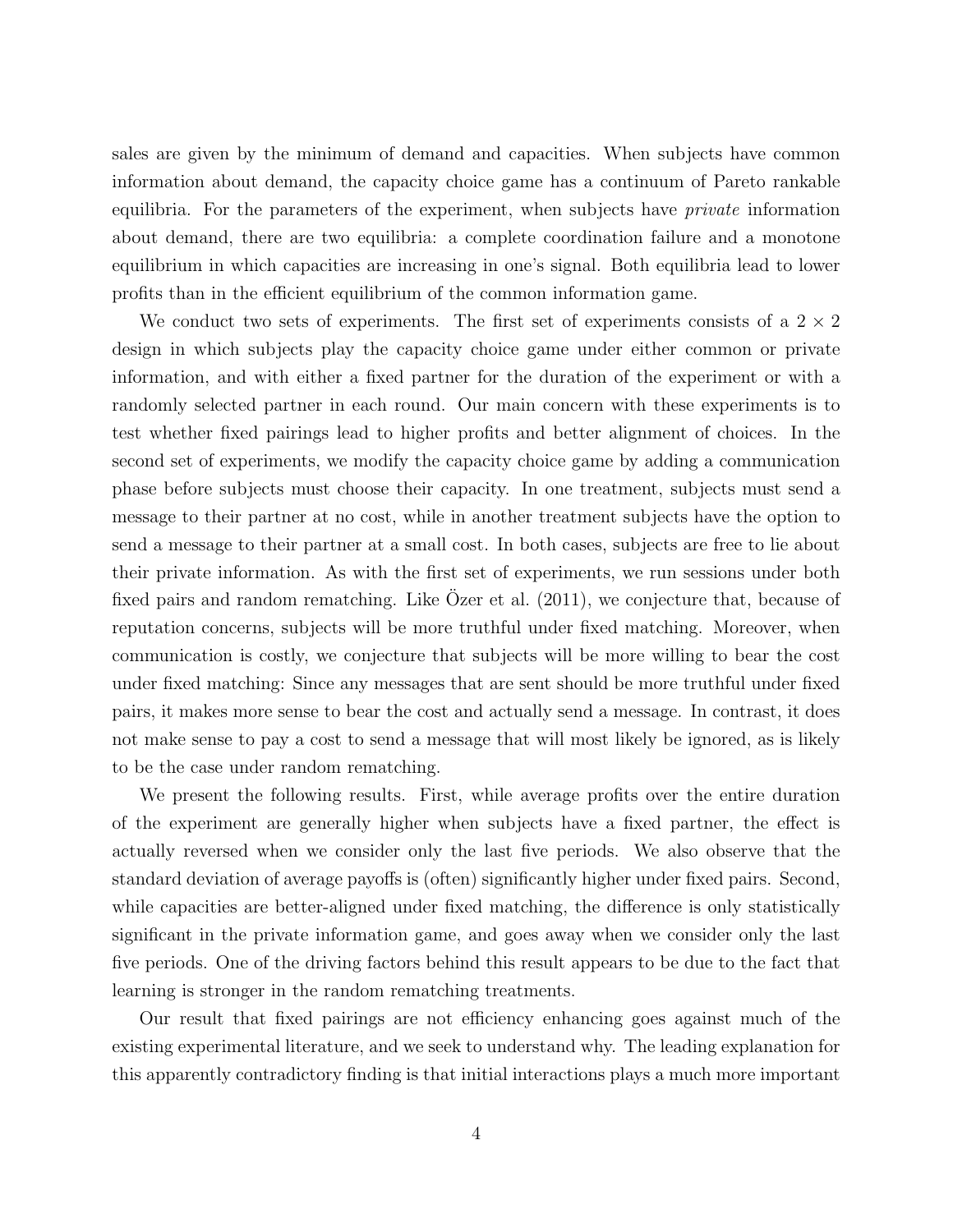role in determining overall payoffs in the fixed matching treatments. Specifically, we find that, in the fixed matching treatment, the greater the misalignment of choices in the initial rounds, the *lower* the earnings over the rest of the experiment. In contrast, when subjects are randomly rematched each period, the outcome of initial rounds has no impact on overall earnings. Thus, it appears that the literature is correct that fixed pairings create additional opportunities for learning and adjustment. Unfortunately, it seems that players are just as likely to learn that they are a bad match for each other as they are to learn that they are a good match. To the best of our knowledge, this apparent "first impressions bias" in fixed matching has not been reported elsewhere.<sup>[2](#page-0-0)</sup>

Introducing pre-play communication leads to higher profits, both when communication is free (i.e., cheap talk) or costly, though again, we do not find that subjects do better under fixed matching. When communication is costly, we find that fixed matching promotes more frequent and more honest communication. However, while these effects go in the predicted direction, the effects are not significant. Another consequence of fixed matching is that when a subject realises that he/she has been lied to, trust breaks down and the subject places less weight on the messages received. By far the bigger effect concerns the differences between costly communication and cheap talk. When communication is costly, subjects are more frequently honest and, when they lie, they distort their private information by a smaller amount than when talk is cheap. Indeed, conditional on receiving a message, subjects actually earn more when communication is costly. Finally, we document that while honesty may not be the best policy, it is certainly counter-productive to lie by "too much".

The rest of the paper proceeds as follows. Section [2](#page-5-0) outlines the related experimental literature and places the paper within the Behavioural OM literature. Section [3](#page-6-0) presents the game that subjects will play in the experiments and its equilibria, while Section [4](#page-9-0) provides details of our experimental design. In Section [5](#page-10-0) we discuss the results of our first set of experiments, while Section [6](#page-15-0) seeks to understand the cause of the apparent failure of fixed matching to promote efficiency. Section [7](#page-20-0) discusses the experiments with pre-play communication. Finally, Section [8](#page-26-0) provides some concluding remarks and suggests avenues for future research. Appendix [A](#page-28-0) provides some details on individual-level behaviour.

<sup>&</sup>lt;sup>2</sup>To be sure, we are not the first to argue that initial outcomes may predict final outcomes. For example, in the repeated "median effort" games of [van Huyck, Battalio, and Beil](#page-34-6) [\(1991\)](#page-34-6), in all cases, the median action in round 1 [van Huyck et al.](#page-34-6) [\(1991\)](#page-34-6) was the median chosen in all subsequent rounds. In contrast our result is about the impact that the dispersion of initial choices has on final outcomes.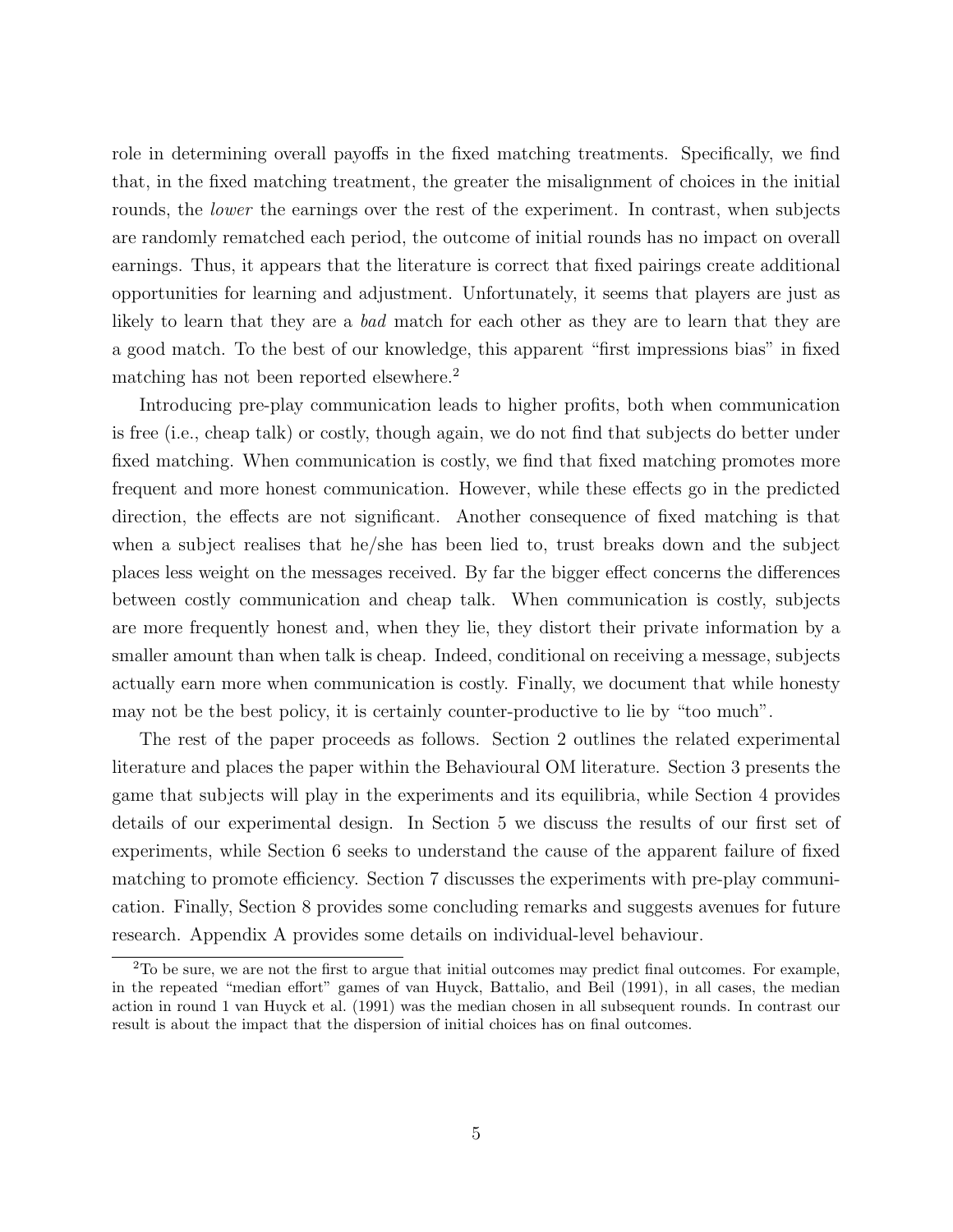# <span id="page-5-0"></span>2 Literature Review

### 2.1 Related Experimental Economics Literature

There are several papers in experimental economics that explicitly examine the differences in behavior and outcomes between fixed pairs and random rematching. [Cooper, DeJong,](#page-32-4) [Forsythe, and Ross](#page-32-4) [\(1990,](#page-32-4) [1992\)](#page-32-5) show that under random rematching in a "stag-hunt" game with two Pareto rankable equilibria, subjects converge to the *inefficient* equilibrium. [Clark](#page-32-6) [and Sefton](#page-32-6) [\(2001\)](#page-32-6) replicate this result under random rematching but show that under fixed matching it is considerably more likely that subjects will coordinate on the efficient equilibrium. Studying four different stag-hunt games, [Schmidt, Shupp, Walker, and Ostrom](#page-33-7) [\(2003\)](#page-33-7) also show that fixed pairs generally leads to more efficient outcomes. In the minimum effort (aka "weak-link") game of [van Huyck, Battalio, and Beil](#page-34-7) [\(1990\)](#page-34-7), they also show that, at least for groups of two, play under random rematching generally converges to the worst equilibrium, while under fixed pairs, most groups converged to the best equilibrium. Thus, as [Camerer](#page-32-7) [\(2003\)](#page-32-7) says, "the stability and mutual adjustment in fixed pairings are also required" to ensure convergence to the efficient equilibrium.

Repeated interaction also opens the door for so-called *teaching*. That is, even if players are initially stuck in a bad equilibrium, one of the players may attempt to break out of the bad equilibrium by repeatedly choosing his part of the efficient equilibrium strategy profile, with the hope of changing the beliefs of the other player sufficiently so that she now finds it optimal to take the efficient action as well. Such teaching has been shown to facilitate convergence to the efficient outcome by [Hyndman, Terracol, and Vaksmann](#page-33-8) [\(2009\)](#page-33-8), [Brandts,](#page-32-8) [Cooper, and Fatas](#page-32-8) [\(2007\)](#page-32-8) and [Brandts and Cooper](#page-32-9) [\(2006\)](#page-32-9), among others. Thus teaching and learning should lead to higher-ranked equilibria and, therefore, higher payoffs.

In other settings, [Duffy and Ochs](#page-33-9) [\(2009\)](#page-33-9) show that a cooperative norm emerges in indefinitely repeated prisoners' dilemma games under fixed pairs, but not under random rematching. In a survey of linear public good games experiments, [Andreoni and Croson](#page-32-10) [\(2008\)](#page-32-10) show that there is no clear picture about the differences in behavior under fixed pairs and random rematching. Specifically, four studies find more cooperation under random matching, five studies find more cooperation under fixed matching and four studies find no difference at all. In an incomplete information step level public goods game, [Palfrey and Rosenthal](#page-33-10) [\(1994\)](#page-33-10) show that fixed matching leads to higher efficiency, but much less than theory predicts.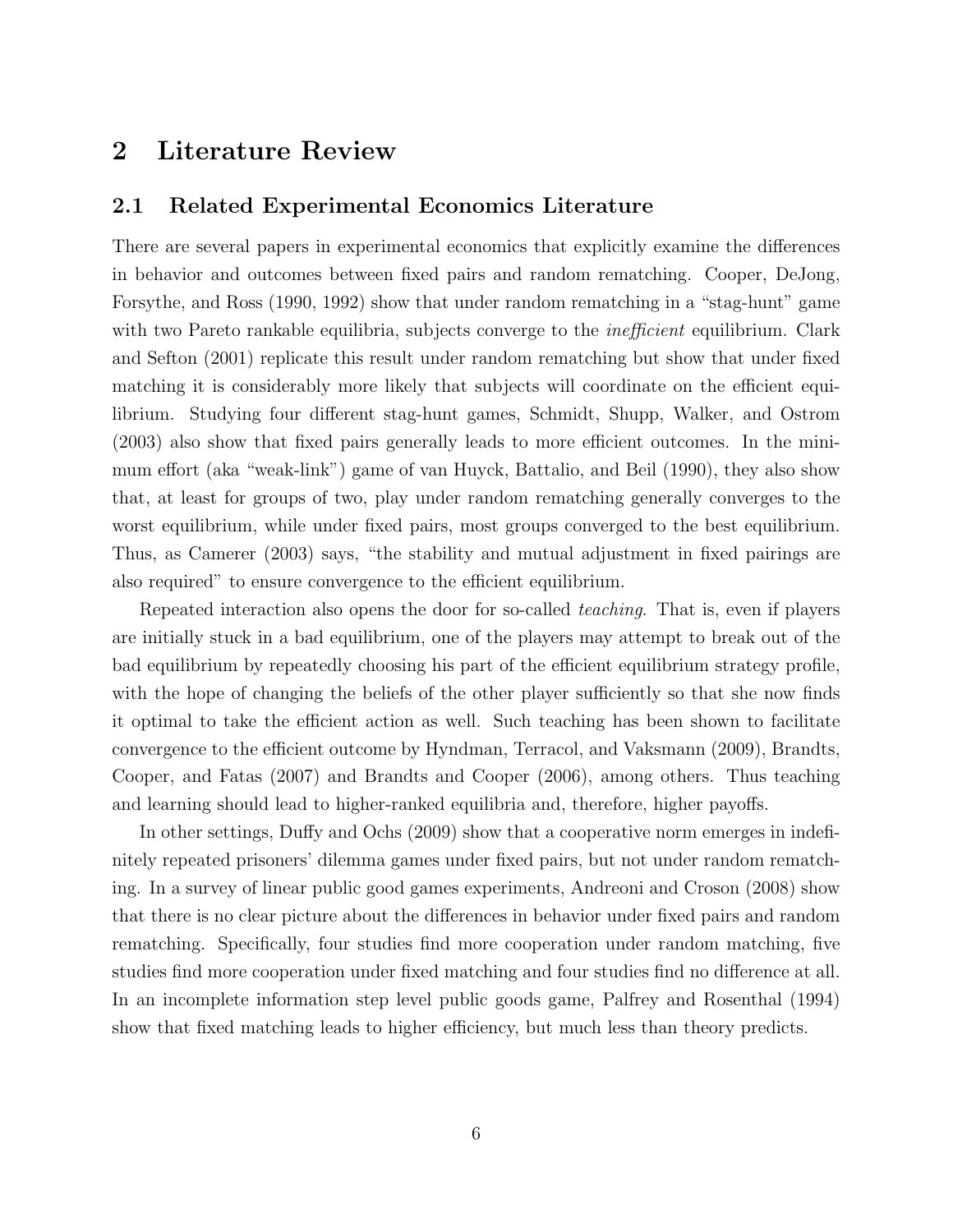# 2.2 Relationship to Hyndman et al (2012) and Broader Behavioural OM Literature

Our paper is very closely related to [Hyndman et al.](#page-33-2) [\(2012\)](#page-33-2). In that paper, we studied, both theoretically and experimentally, the role of private information about demand on agents' ability to coordinate. We showed that when agents have common information about demand, then there are a continuum of Pareto rankable equilibria. In contrast, when agents have private information about demand, then there are at most two equilibria. The complete coordination failure always exists, while, if the cost of capacity is below a threshold, there is also an equilibrium in monotone strategies. However, in this equilibrium, profits are lower than in the efficient equilibrium of the common information game. We also showed that two-way (cheap talk) communication may be efficiency enhancing.

The experiments of [Hyndman et al.](#page-33-2) [\(2012\)](#page-33-2) sought to test the above theoretical results. We showed that private information does not have the predicted negative effect on firm profits and also that pre-play communication does have the potential to increase profits. Despite these results, subjects consistently deviated from the equilibrium predictions and earned significantly less than predicted by the efficient equilibria. Therefore, in this paper, guided by strong evidence in its favour, we seek to test whether allowing agents to interact repeatedly can mitigate these effects and lead to higher efficiency.

Within the broader context of behavioural OM, we are not aware of any papers which explicitly examine the difference in behaviour when agents have private vs. common information. Note also that we are largely unconcerned with the behavioural biases that have been reported in several traditional newsvendor experiments, most notably by [Schweitzer and](#page-33-11) [Cachon](#page-33-11) [\(2000\)](#page-33-11). It is very likely that any such biases that may be present will be dominated by the effects of strategic interaction between the subjects in our experiments.

Besides [Hyndman et al.](#page-33-2)  $(2012)$ , the most closely related paper is [Ozer et al.](#page-33-3)  $(2011)$ . They show in an experiment on forecast information sharing between a supplier and a manufacturer, that repeated interactions lead to lower forecast inflation, higher capacity and higher channel efficiency than in a random rematching environment.

# <span id="page-6-0"></span>3 Theoretical Background

In this section, we outline the basic theoretical environment that we will then take to the experimental laboratory. Suppose that there are two symmetric firms. In order for demand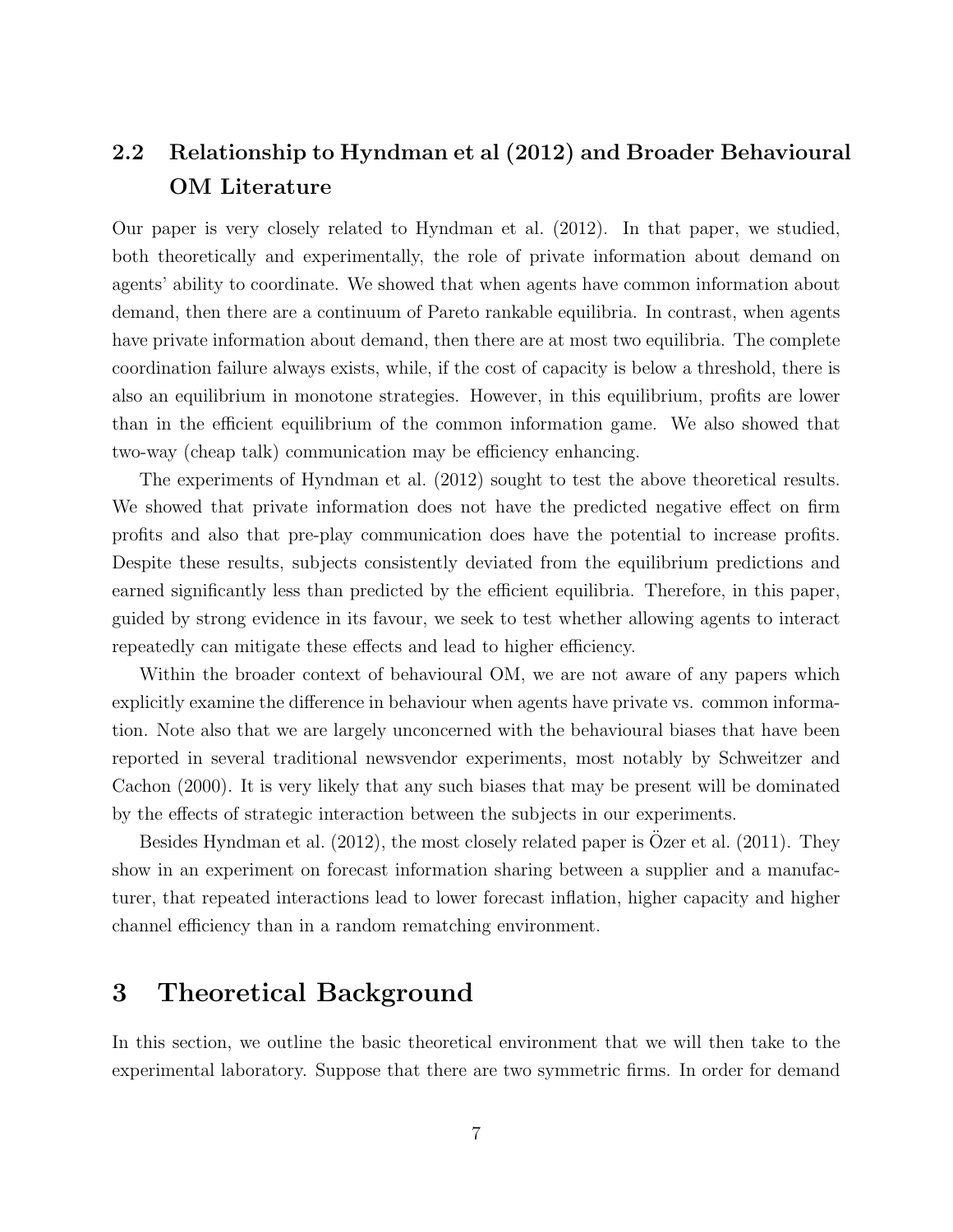to be met, each firm needs to invest in capacity to meet potential demand. Denote by  $K_i$ ,  $i \in \{1,2\}$  the capacity of firm i. For each firm, the unit cost of capacity is  $c > 0$  and the net *revenue* per unit sold is  $p > c$ . Finally, assume that all parameters are common knowledge.

The timing of events is as follows. First, each firm receives a signal,  $\theta_i$  about demand. Second, firms simultaneously choose capacity,  $K_i$ . Finally, demand, x, is realized and total sales are  $\min\{x, K_s, K_m\}$ . Therefore, the profits of firm  $i \in \{1, 2\}$  can be written as:

$$
\Pi_i(x, K_s, K_m) = p \min\{x, K_s, K_m\} - cK_i.
$$

Let  $\alpha = (p - c)/p$  denote the critical fractile based on the traditional newsvendor tradeoffs.

It remains to specify the properties of signals,  $\theta_i$ , and demand, x. First, assume that demand is uniformly distributed on [a, b] with  $0 \le a < b < \infty$ . Prior to choosing capacities, each firm receives a private signal  $\theta_i = x + \epsilon_i$ , where  $\epsilon_i \sim \mathcal{U}[-\eta, \eta]$  and  $\eta > 0$  measures the noisiness of the signals. Following [Hyndman et al.](#page-33-2) [\(2012\)](#page-33-2), we consider two cases:

- 1. Common Information (CI):  $\epsilon_m = \epsilon_s$ ; and
- 2. Private Information (PI):  $\epsilon_s$  and  $\epsilon_m$  are *independent* draws from  $\mathcal{U}[-\eta, \eta]$ .

Note that under private information, given a signal  $\theta_i$  received by firm i, this firm believes that the true state is uniformly distributed on  $[\max\{a, \theta_i - \eta\}, \min\{b, \theta_i + \eta\}]$ . However, the probability density function of player i's beliefs about the signal received by player j has support  $[\max\{a, \theta_i - \eta\} - \eta, \min\{b, \theta_i + \eta\} + \eta]$ , and it is not uniform.

Under common information, it is straightforward to show that there is a continuum of Pareto rankable equilibria, with the Pareto efficient equilibrium corresponding to the optimal solution of the single-person newsvendor model. That is,

$$
K^{\text{CI}}(\theta) = \alpha \min\{\theta + \eta, b\} + (1 - \alpha) \max\{\theta - \eta, a\},\
$$

where  $\theta$  is the common signal received by both players.

Under private information, it is trivial to see that there will always exist equilibria of the following form: for any  $k \in [0, a]$ , both firms choose a capacity of k for all possible signal realisations. Such equilibria are typically not interesting. Instead, one looks for so-called monotone equilibria in which the capacity choice function is monotonically increasing in the signal received. When the prior distribution on demand has a compact support, as in our experiment, analytically solving for the monotone equilibrium capacity choice function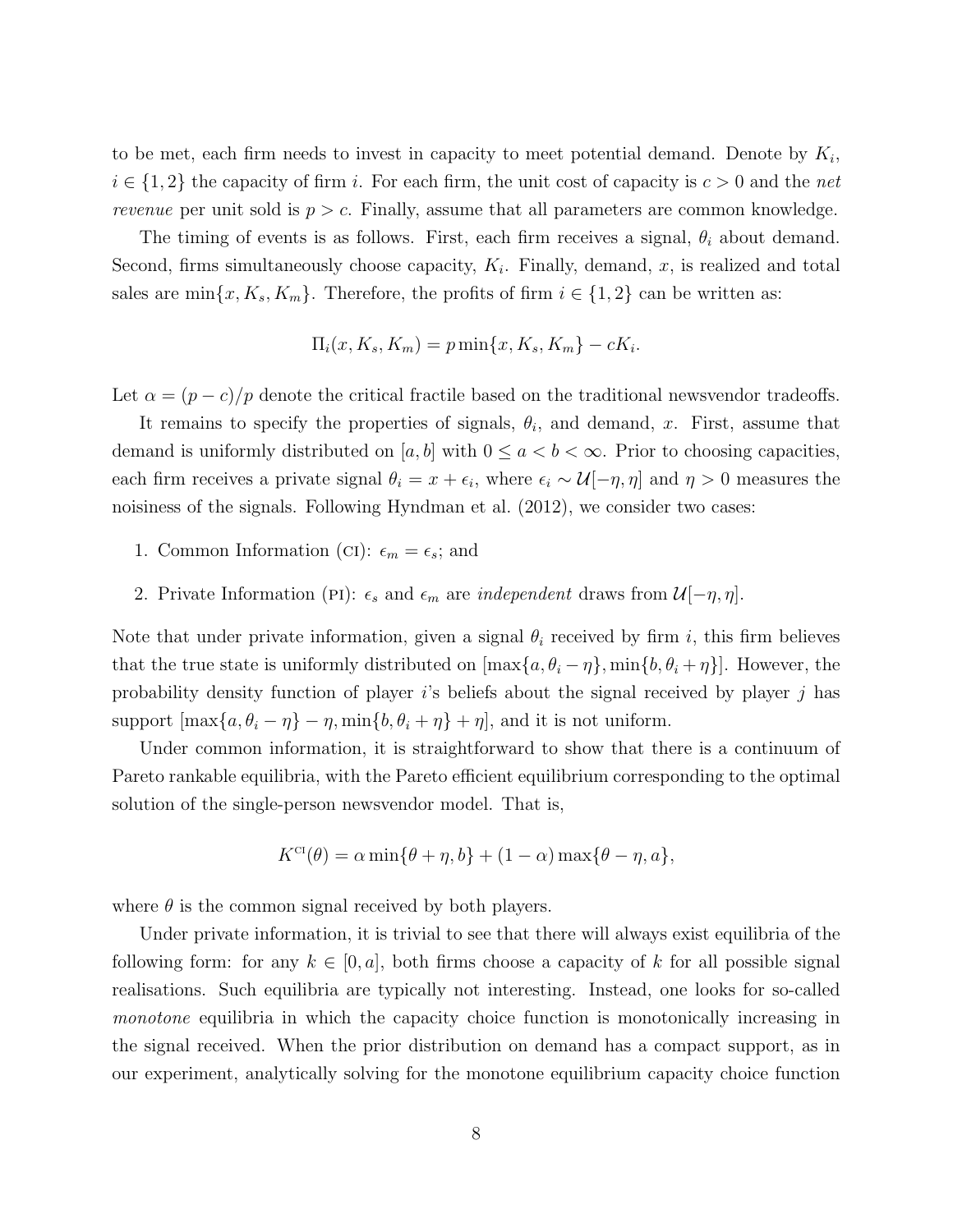is not possible.[3](#page-0-0) However, it is possible to solve for the equilibrium numerically. For the parameters of the experiment, Figure [1](#page-8-0) shows the Pareto efficient equilibrium of the common information game and the monotone equilibrium of the private information game. Notice that capacity choices in the efficient equilibrium of the ci game are always at least as high as the monotone equilibrium of the pi game. The difference is most stark at high signal realizations where the capacity choice function is much flatter in the pi game. The reason for this is because, a player who receives a high signal actually has more precise information about demand, but also believes that it is very likely that the other player received a lower signal (and so will choose a lower capacity). Not wanting to risk being under-cut, the player receiving the high signal also chooses a relatively lower capacity.

<span id="page-8-0"></span>

Figure 1: Equilibrium Capacity Choice Functions

Notice also that in any equilibrium of the common information game, the capacity choices of the two firms are perfectly aligned. In contrast, in the private information game, because players receive independent signals, with capacities being a monotone function of signals, the two firms' capacities will be misaligned with probability 1. Finally, for a wide range of signals, the slope of the equilibrium capacity choice functions are 1. In the experiment, the

<sup>3</sup>[Hyndman et al.](#page-33-2) [\(2012\)](#page-33-2) analytically characterise the monotone equilibrium under the assumption that the prior on demand is diffuse over R.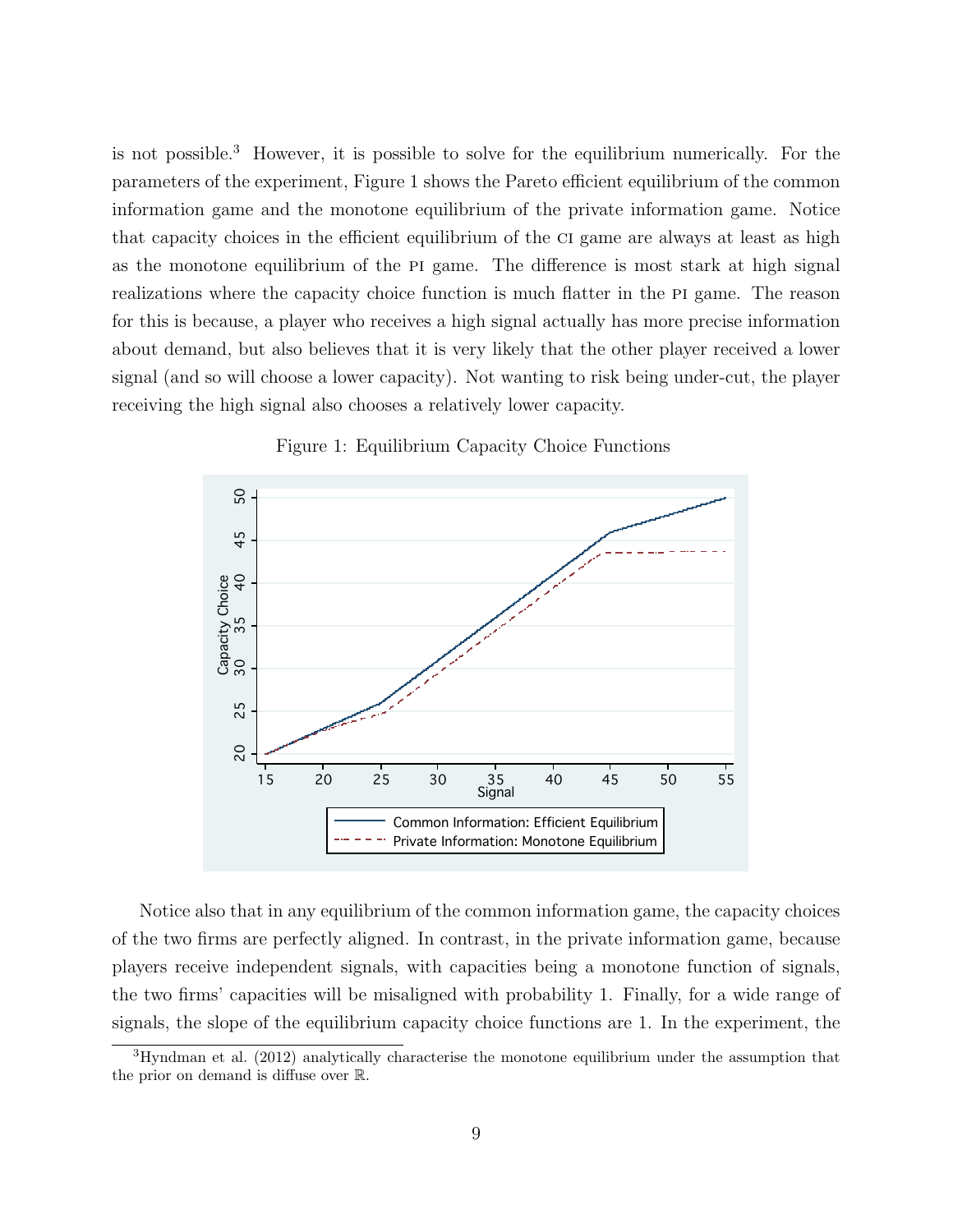extent to which the estimated choice functions have a slope of less than 1 can be used as a measure of the coordination failure.

Repeated Game Effects. The above discussion has presumed that players interact only once. As we noted in Section [2,](#page-5-0) because both the common and private information games have multiple (CI: continuum; PI: two) Pareto rankable equilibria, the question is not whether repetition expands the equilibrium set relative to the one-shot game, but whether repetition can help players to reach the efficient equilibrium.

### <span id="page-9-0"></span>4 Experiment

We investigate the differences between fixed pairs and random rematching through a series of experiments on human subjects. All of the sessions reported in this paper were run at the experimental economics laboratory of a public university in the United States Southwest. Subjects were recruited from undergraduate classes and had no previous experience in our experiments. Subjects received a \$5.00 participation fee in addition to earnings from the experiment which depended on their performance. Subjects earned "experimental currency units" in the experiment, which were converted to USD at the rate of  $$1 = 165$  points. In each session, after subjects read the instructions they were also read aloud by an experimental administrator. Each session lasted approximately 75 minutes and each subject participated in only one session. Throughout the experiment, we ensured anonymity and effective isolation of subjects in order to minimize any interpersonal influences that could stimulate uniformity of behavior.[4](#page-0-0)

The first set of experiments that we will comment on is a  $2 \times 2$  design in which subjects played either the common information game or the private information game under fixed pairs or random rematching. In the sequel, we will also study the effects of pre-play communication under both fixed pairs and random rematching, but we delay providing the details of these experiments. Regardless of the treatment, subjects played the capacity choice game for 30 periods. In all treatments, the structure of the game was as follows: The prior distribution of demand was uniform on [20, 50]. Subjects received a signal,  $\theta_i = x + \epsilon_i$ , which was centered on the true demand, x, with additive noise  $\epsilon_i \sim \mathcal{U}[-5, 5]$ . Under common information, both subjects received the same signal, while under private information subjects

<sup>4</sup>Participants' workstations were isolated by cubicles making it impossible for participants to observe other's screens or to communicate. We also made sure that all remained silent throughout the session.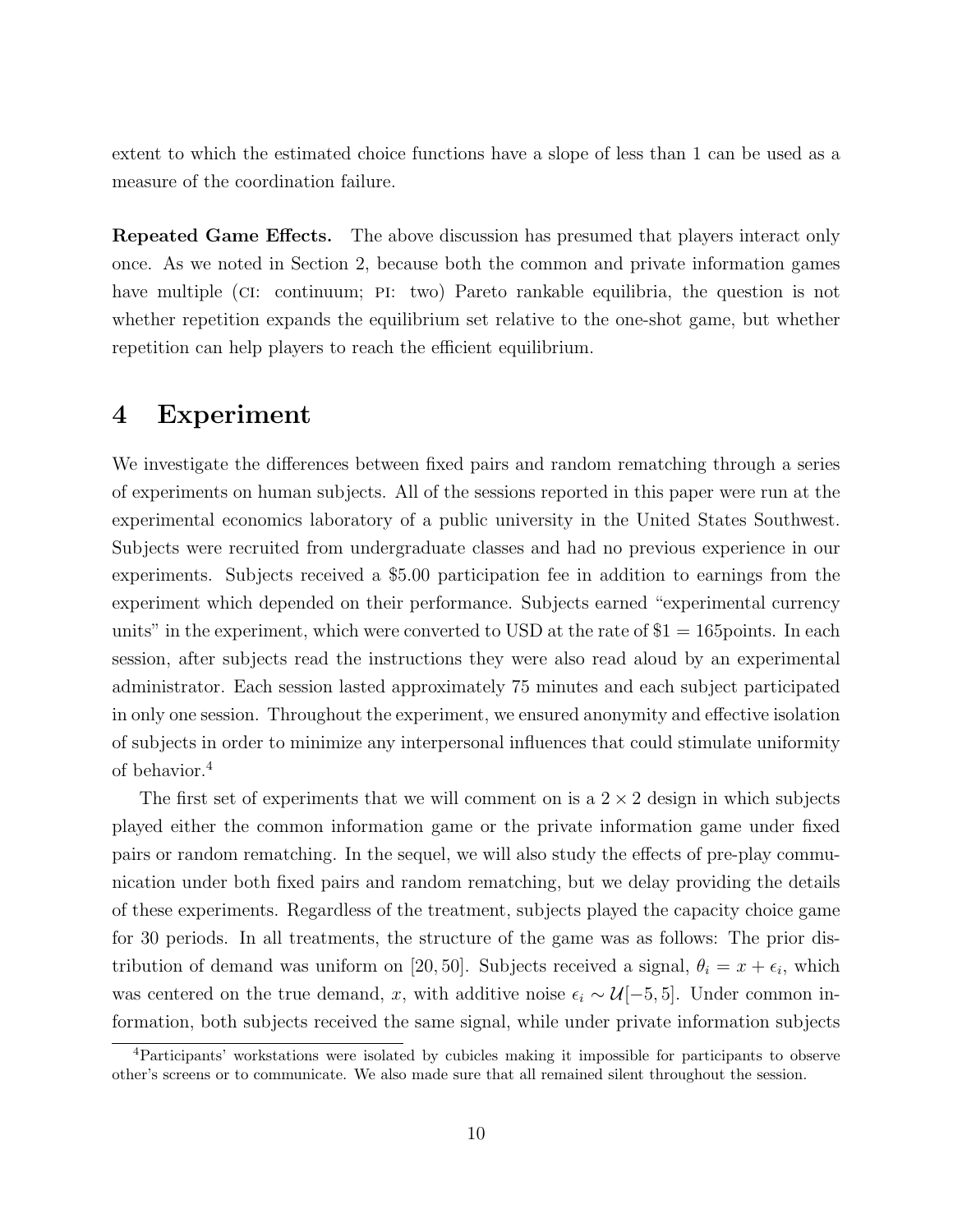received independent signals. That is,  $\epsilon_i$  and  $\epsilon_j$  were independent draws. Finally, the payoff parameters were:

$$
\pi_i(x, K_i, K_j) = 5 \cdot \min\{x, K_i, K_j\} - 2K_i
$$
\n(1)

where x denotes demand,  $K_i$  denotes the choice of subject i and  $K_j$  denotes the choice of his/her match. At the end of each round subjects learned the realised demand and the capacity choice of their partner but not, in the pi games, the signal received by their partner.

<span id="page-10-1"></span>Table [1](#page-10-1) summarizes the details of our experiment. A sample of the instructions used can be found in the supplemental notes. The experiment was programmed using z-Tree [\(Fischbacher,](#page-33-12) [2007\)](#page-33-12). Note that results from the random rematching treatments were reported in [Hyndman et al.](#page-33-2) [\(2012\)](#page-33-2), while the fixed matching treatments are unique to this paper.

Table 1: SUMMARY OF EXPERIMENTS<sup>†</sup>

| Treatment | Num. of<br>Subjects | Matching |
|-----------|---------------------|----------|
| СI        | 24                  | Fixed    |
| СI        | 20                  | Random   |
| РI        | 18                  | Fixed    |
| РI        | 18                  | Random   |

† We also ran a treatment of ci and pi under fixed matching only with  $c = 3$ . We will delay commenting on these treatments until Section [6.](#page-15-0)

# <span id="page-10-0"></span>5 Results

### 5.1 Basic Results

We begin by providing some basic descriptive statistics on average earnings and also misalignment. Our main goal is to test whether, consistent with previous experimental results on coordination games with multiple Pareto rankable equilibria, fixed matching enables players to coordinate on more efficient equilibria and thus, earn more. Moreover, regardless of whether subjects play the efficient equilibrium, we would also expect subjects to be betteraligned under fixed matching because learning about the decision rule of a single partner should be easier than learning about the entire population, which may be quite heterogeneous. Unless specifically stated otherwise, all tests reported take the subject average as the unit of independent observation.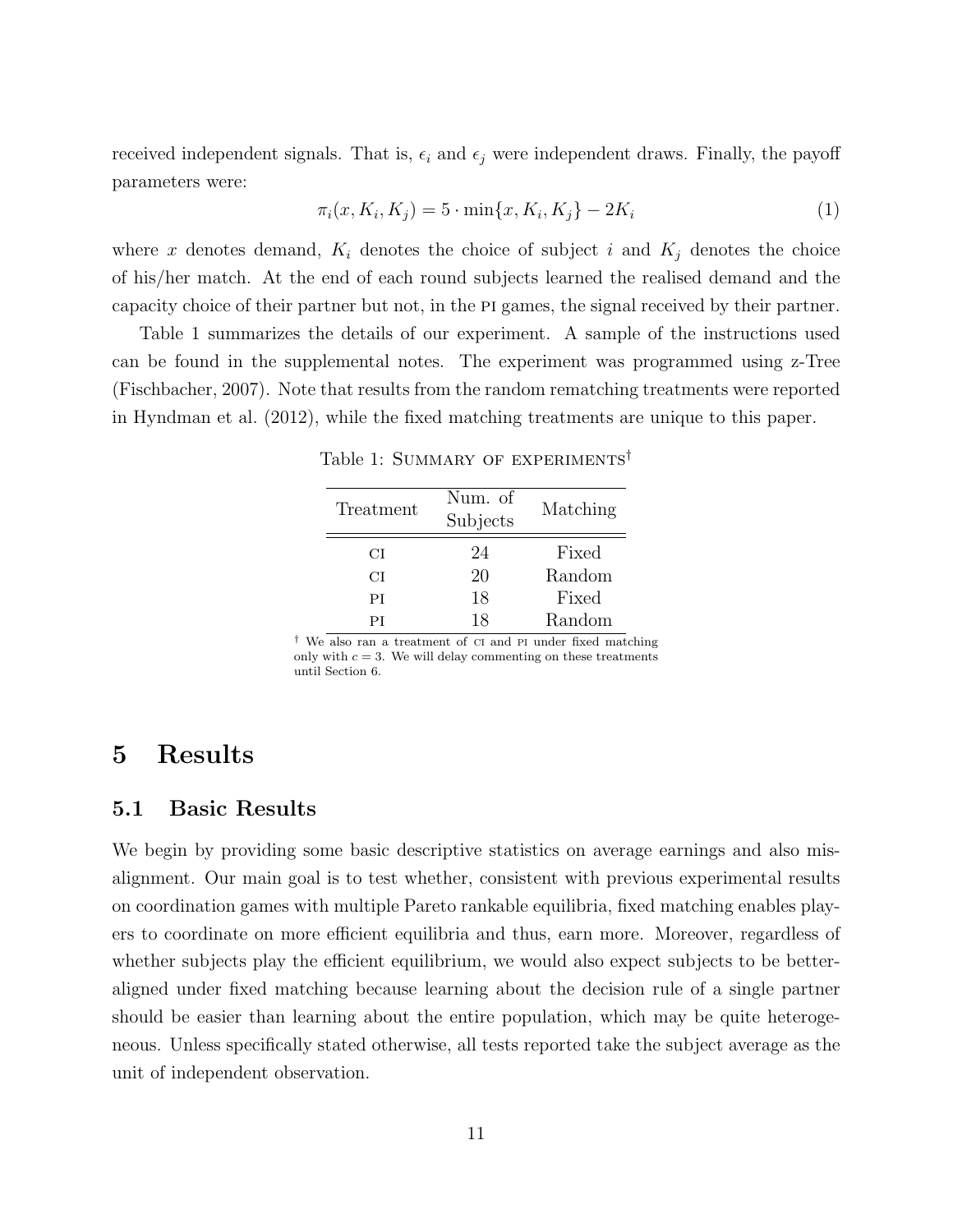### 5.1.1 Average Earnings

Summary statistics on average earnings per round (in experimental points) from our treatments are presented in Table [2.](#page-11-0) Although our primary concern is on the differences between fixed and random matching, Table [2](#page-11-0) also speaks to the role of information. As can be seen, looking at either the full 30 rounds, or only the last 5, there is virtually no difference between the ci and pi treatments under pairs. In contrast, under random rematching, subjects earn more in the CI treatment. Over both timeframes, the difference is significant at  $p < 0.02$ .

Turn now to the comparison of fixed pairs vs. random rematching. Averaging across all 30 rounds, we see that there is no difference in the average earnings between fixed pairs and random rematching in the ci treatment, while average earnings are, consistent with our prediction, significantly higher under fixed matching in the pi treatment. However, these averages are somewhat misleading because, as we also see in Table [2,](#page-11-0) for both treatments, there is significantly greater variation in average earnings under fixed pairs than under random rematching. Thus, under fixed matching some groups fair quite poorly, while others fair quite well.

<span id="page-11-0"></span>

|         |        |      |      |      |      |                             | Treatment Matching Payoff Std. Dev Min Max Mean Test Variance Test |
|---------|--------|------|------|------|------|-----------------------------|--------------------------------------------------------------------|
| $CI-FM$ | Fixed  | 84.0 | 15.2 |      |      |                             | 51.2 109.4 $t_{42} = 0.21$ $F_{23,19} = 6.11$                      |
| $CI-RM$ | Random | 84.8 | 6.2  | 70.0 |      | 95.7 $p = 0.833$ $p < 0.01$ |                                                                    |
| $PI-FM$ | Fixed  | 83.8 | 6.9  | 70.6 | 95.0 | $t_{34} = 2.94$             | $F_{17,17} = 2.70$                                                 |
| $PI-RM$ | Random | 78.2 | 4.2  | 71.0 | 86.3 | p < 0.01                    | $p = 0.048$                                                        |
|         |        |      |      |      |      |                             |                                                                    |

(a) Average Over All 30 Periods

|         |        |      |      |  |                            | Treatment Matching Payoff Std. Dev Min Max Mean Test Variance Test |
|---------|--------|------|------|--|----------------------------|--------------------------------------------------------------------|
| $CI-FM$ | Fixed  | 84.5 | 18.2 |  | 44.8 121.4 $t_{42} = 1.69$ | $F_{23,19} = 2.22$                                                 |
| $CI-RM$ | Random | 92.5 | 12.2 |  | 77.4 120.7 $p = 0.099$     | $p = 0.082$                                                        |
| $PI-FM$ | Fixed  | 84.8 | 9.6  |  | 72.6 101.6 $t_{34} = 0.43$ | $F_{17,17} = 0.94$                                                 |
| $PI-RM$ | Random | 83.4 | 9.9  |  | 68.1 101.2 $p = 0.667$     | $p = 0.897$                                                        |

(b) Average Over Last 5 Periods

As noted above, [Camerer](#page-32-7) [\(2003\)](#page-32-7) argues that fixed matching creates opportunities for "stability and mutual adjustment". Therefore, even if we don't see strong differences in earnings averaged over the entire experiment, then we would still expect higher earnings towards the end of the experiment under fixed matching. In fact, exactly the opposite result occurs. Whereas there was no difference between fixed pairs and random rematching in the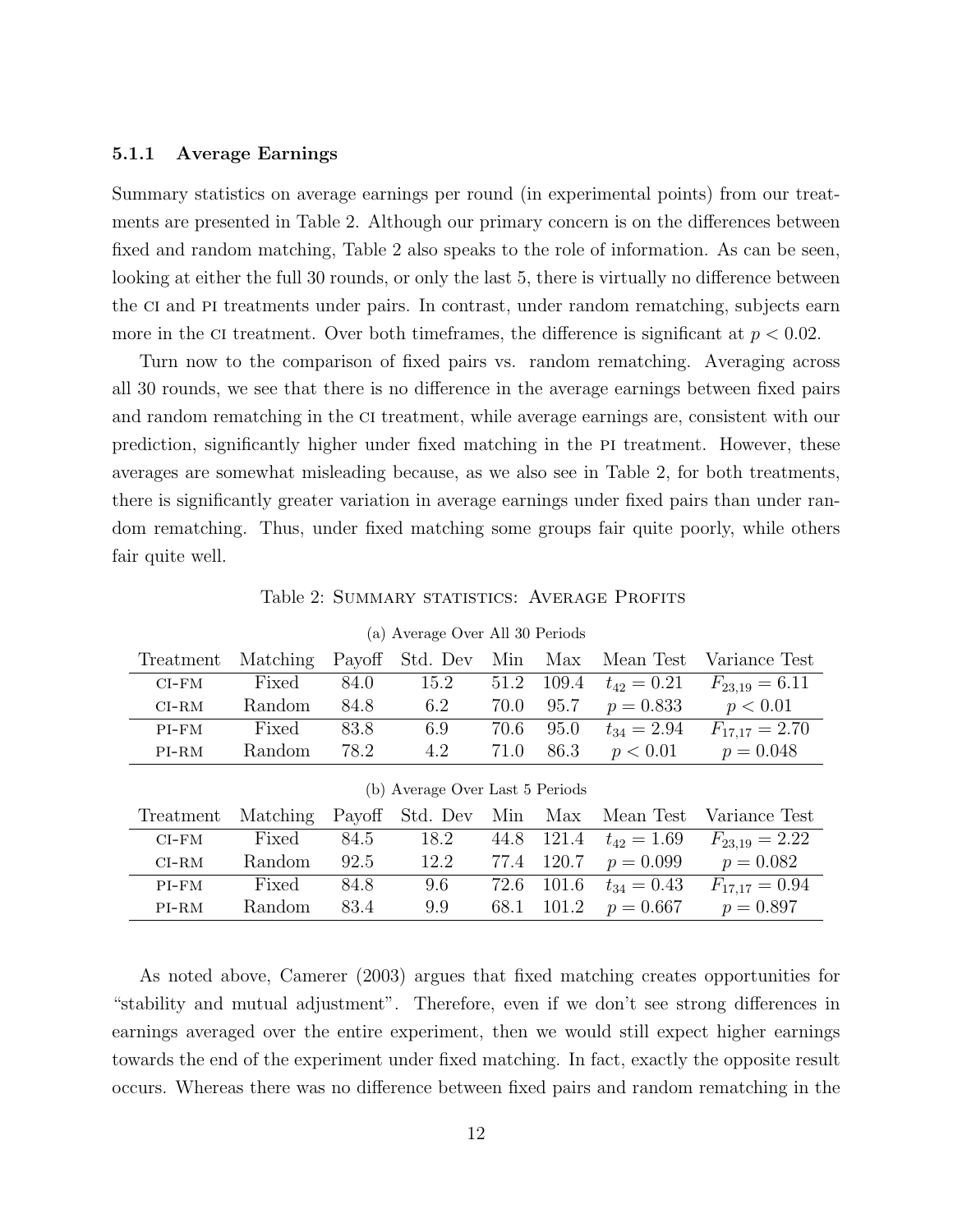ci treatment, over the last five periods, average profits are now significantly higher under random rematching. Similarly, whereas average profits were significantly higher under fixed pairs in the pi treatment, over the last five periods, the gap has almost entirely vanished and the difference is no longer statistically significant. All of this suggests, contrary to our expectations, that learning is actually faster under random rematching.

#### 5.1.2 What is the extent of misalignment?

Here we quantify the amount of misalignment in each group's choices with a particular focus on whether alignment is better under fixed pairs than under random rematching. Let  $d_t^j$ t denote the absolute difference between the choices of the subjects in pair  $j$  in round  $t$ , and let  $d$  denote the average over all groups and rounds. For each treatment, Table [3](#page-12-0) reports these data.

|  |  | Table 3: THE EXTENT OF MISALIGNMENT $(d)$ |  |
|--|--|-------------------------------------------|--|
|  |  |                                           |  |

<span id="page-12-0"></span>

| Treatment                       | Matching | $d_{\cdot}$ | Std. Dev |                 | Mean Test Variance Test          |  |  |
|---------------------------------|----------|-------------|----------|-----------------|----------------------------------|--|--|
| $CI-FM$                         | Fixed    | 3.55        | 2.73     | $t_{42} = 1.53$ | $F_{23.19} = 1.81$               |  |  |
| $CI-RM$                         | Random   | 4.68        | 2.03     | $p = 0.113$     | $p = 0.193$                      |  |  |
| $PI-FM$                         | Fixed    | 5.60        | 2.33     | $t_{34} = 0.59$ | $F_{17,17} = 5.16$               |  |  |
| $PI-RM$                         | Random   | 5.96        | 1.03     | $p = 0.561$     | p < 0.01                         |  |  |
| (b) Average Over Last 5 Periods |          |             |          |                 |                                  |  |  |
| Treatment                       | Matching | d           |          |                 | Std. Dev Mean Test Variance Test |  |  |

CI-FM Fixed 2.67 2.56  $t_{42} = 0.88$   $F_{23,19} = 1.07$ ci-RM Random 3.35 2.49  $p = 0.382$   $p = 0.892$ PI-FM Fixed  $4.40$   $2.29$   $t_{34} = 0.93$   $F_{17,17} = 1.82$ PI-RM Random 5.02 1.70  $p = 0.359$   $p = 0.229$ 

(a) Average Over All 30 Periods

Consistent with our expectations about fixed matching, we see that subjects are betteraligned under fixed pairs, than under random rematching for both the ci and pi treatments. However, we only come close to significance in the CI treatment averaging over all 30 periods. As was the case with average profits, we see that the variability of misalignment is consistently higher in the fixed matching treatments, though the difference only appears to be significant for the pi treatment. Note also that over the last five periods, subjects are considerably less misaligned than over the entire experiment. Moreover, unlike the case with average profits, alignment appears to improve (by between 15.8 and 28.4%) over the last five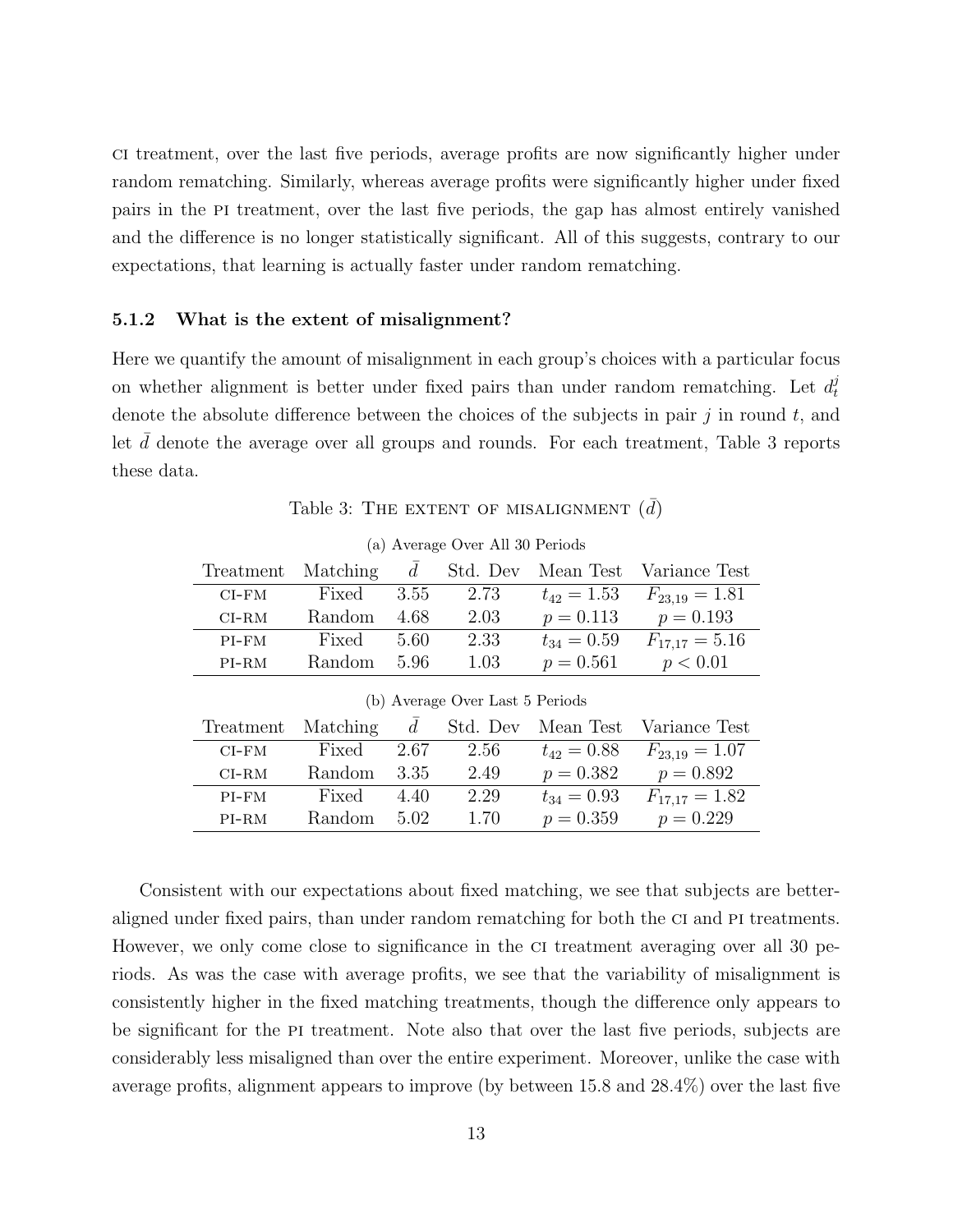periods in all four of our treatments.

Finally, notice that subjects in the CI treatments are significantly better-aligned than subjects in the PI treatments. This holds, at  $p < 0.03$ , for both the fixed pairs and random rematching treatments and also over all 30 rounds, or only the last 5. Thus, as predicted by theory, private information is detrimental to subjects' ability to align their actions.

### 5.2 Learning

In this section we discuss whether subjects are able to learn. Learning can take two, potentially different, forms. First, players can learn to align their actions better with their match. However, they may learn to align by consistently choosing low capacities regardless of the state of demand. Therefore, we also study whether subjects' profits are increasing as the experiment proceeds.

### 5.2.1 Do subjects learn to align their choices?

Recall that subjects played the game for 30 periods, either with a fixed partner or with random rematching each period. Especially in the fixed matching treatments, it is natural to expect that alignment should improve over time as players learn about the strategy employed by their match. However, even under random rematching, subjects may be able to learn about the pool of subjects with which they interact. In Table [4](#page-14-0) we show the results of a series of random-effects regressions where we regress  $d_t^j$  on the round and other control variables. If subjects learn to align choices, then we would expect a negative estimated coefficient on the variable round. Indeed, this is exactly what we see. The coefficient on round is negative and significant at the 1% level in all four treatments. We also see a positive and significant (in 3 treatments) coefficient on demand, indicating that subjects find it more difficult to align their actions when demand is high. To some extent, this result is expected because with higher demand, there is simply more scope for subjects' choices to be misaligned. However, it could also be due to heterogeneous risk preferences.

If we compare the coefficient on round between the fixed pairs and random rematching treatments, we see that the magnitude of the coefficient is larger under random rematching (indicating faster learning). However, only for the ci treatment are we able to say that there is a statistically significant difference in the speed of learning under fixed pairs and random rematching.[5](#page-0-0) Thus, while learning occurs in both treatments, it is somewhat counter-intuitive

<sup>5</sup>Formally, we pooled the data from the fixed pairs and random rematching treatments and estimated the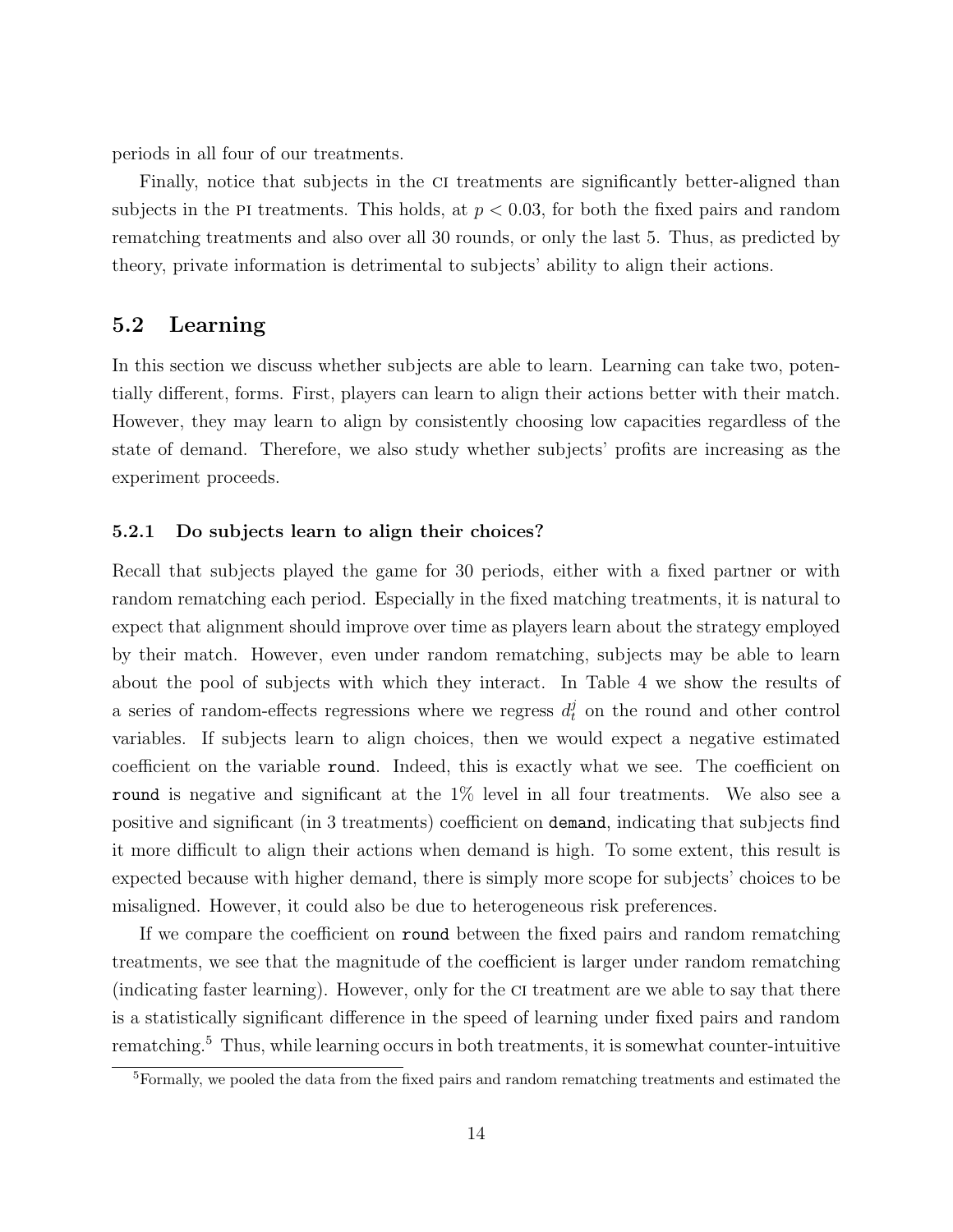|        | $CI-FM$      | $CI-RM$     | $PI-FM$      | $PI-RM$     |
|--------|--------------|-------------|--------------|-------------|
| round  | $-0.0772***$ | $-0.159***$ | $-0.0953***$ | $-0.136***$ |
|        | [0.0187]     | [0.0217]    | [0.0292]     | [0.0234]    |
| demand | $0.0612***$  | $0.0840***$ | 0.0118       | $0.181***$  |
|        | [0.0152]     | [0.0195]    | [0.0442]     | [0.0250]    |
| cons   | $2.613***$   | $4.168***$  | $6.669***$   | $1.753**$   |
|        | [0.717]      | [0.857]     | $[2.012]$    | [0.851]     |
| N      | 720          | 600         | 540          | 540         |
| $R^2$  | 0.0255       | 0.0898      | 0.0226       | 0.144       |

<span id="page-14-0"></span>Table 4: RANDOM-EFFECTS REGRESSIONS OF  $d_t^j$  on round

∗∗∗ significant at 1%; ∗∗ significant at 5%; <sup>∗</sup> significant at 10% Standard errors in brackets. Clustered at group level in fixed matching treatments and at subject level in random rematching treatments.

to find that learning is slower under fixed matching.

### 5.2.2 Do subjects earn more in later rounds?

The previous subsection shows a tendency towards improved coordination in capacity choices as the experiment proceeds. We now analyze whether subject's earnings increased as the experiment proceeds. To do this, we regress earnings on round number, the (unknown) state of demand and also on the match's choice. The results are reported in Table [5.](#page-14-1)

<span id="page-14-1"></span>Table 5: Random-effects regressions of profits on round

|            | $CI-FM$     | $CI-RM$     | $PI-FM$     | $PI-RM$    |
|------------|-------------|-------------|-------------|------------|
| round      | $0.206***$  | $0.444***$  | $0.378***$  | $0.381***$ |
|            | [0.0462]    | [0.0630]    | [0.115]     | [0.0579]   |
| demand     | $0.399***$  | $0.533***$  | $1.084***$  | $-0.229**$ |
|            | [0.129]     | [0.140]     | [0.343]     | [0.107]    |
| oth.choice | $2.315***$  | $2.110***$  | 1.856***    | $2.736***$ |
|            | [0.167]     | [0.179]     | [0.346]     | [0.177]    |
| cons       | $-6.597***$ | $-9.315***$ | $-22.21***$ | $-5.065*$  |
|            | [2.128]     | [1.669]     | [6.210]     | [2.937]    |
| N          | 720         | 600         | 540         | 540        |
| $R^2$      | 0.773       | 0.772       | 0.714       | 0.74       |

∗∗∗ significant at 1%; ∗∗ significant at 5%; <sup>∗</sup> significant at 10%.

Clustered standard errors (at subject level) in brackets.

† oth. choice denotes one's match's choice.

model allowing for the coefficient on round to differ for the two matching protocols. We then tested whether the coefficients are identical. For the ci treatment, this hypothesis was rejected at the 1% level.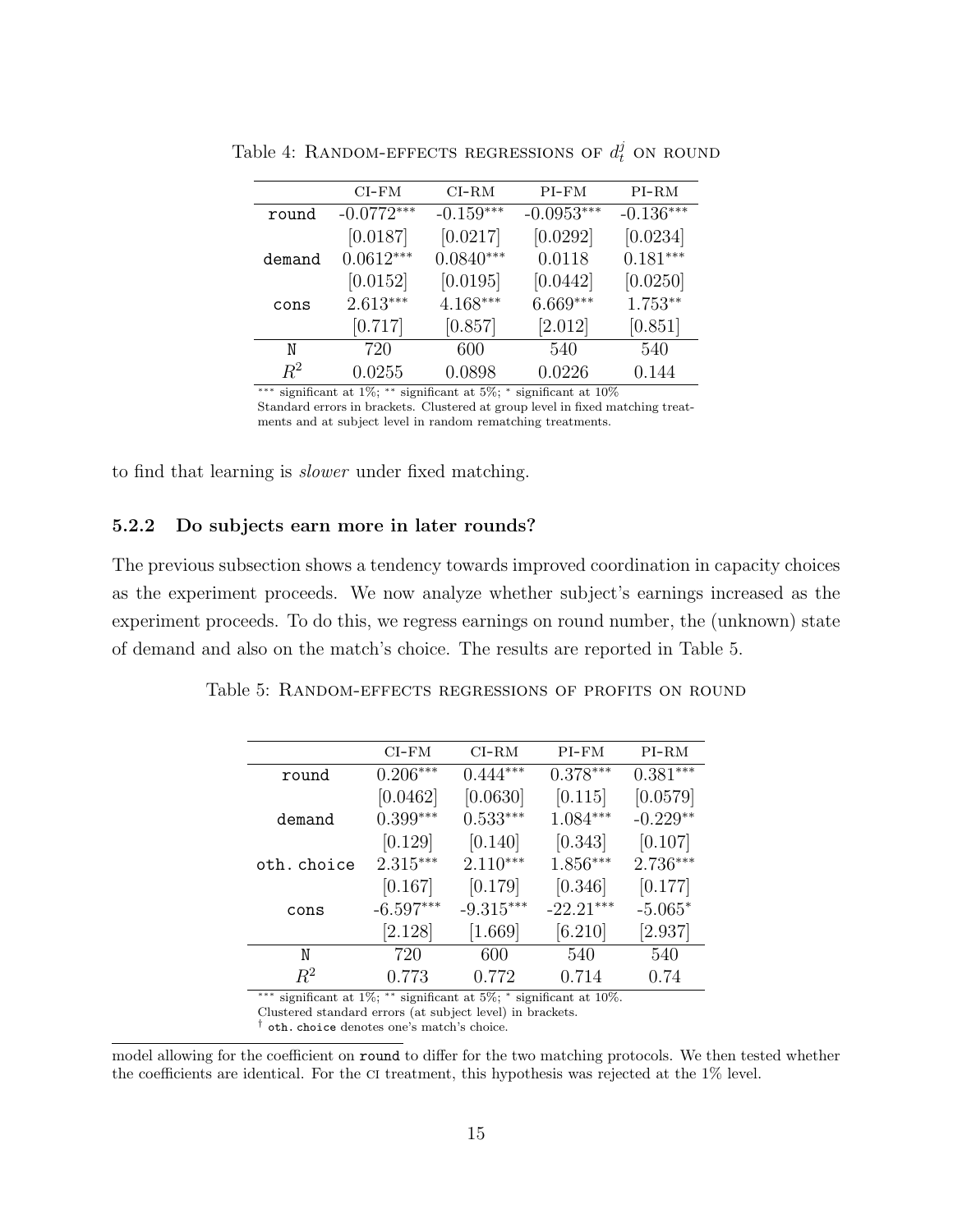We focus our attention on the coefficient on round; the interpretation of the other coefficients is straightforward and not central to our discussion of learning. As can be seen, the coefficient on round is always positive and significant at the 1% level. Thus, across a lll treatments, subjects' earnings are increasing over the course of the experiment. However, just as was the case for alignment, learning appears to be faster in the random rematching treatments; though, again, the difference is only significant in the ci treatment.

# <span id="page-15-0"></span>6 Discussion: What's Wrong With Fixed Pairs?

### 6.1 The impact of initial interactions

The most surprising result in this paper is the counter-intuitive result that fixed pairs does not out-perform random rematching, and that learning seems to be faster under random rematching. In particular, as Table [2](#page-11-0) showed, average payoffs do not differ much, but the variance of payoffs is much higher under fixed pairs. Moreover, as shown by Tables [4](#page-14-0) and [5,](#page-14-1) learning is stronger under random rematching.

One possible explanation for these findings may be that, under fixed pairs, the outcome of early rounds is a strong predictor of how the interaction between the pair will continue for the rest of the experiment. If the pair has a successful early interaction, then this success may be likely to continue, while if the early interaction is unsuccessful, then this too may be expected to continue. On the other hand, under random rematching, since matches are temporary, initial rounds may not affect future choices as much.

To test this conjecture, we regress average profits over the final  $N - k$  periods on the extent of misalignment in the first k periods, where  $k \in \{2, 3, 4\}$ . We pool the data across all treatments and matching protocols and include treatment dummy variables as well as interactions for the matching protocol with our explanatory variables. The results are on display in Table [6.](#page-16-0) As can be seen, for the fixed pairs treatment subjects who were initially more misaligned in early periods had significantly lower earnings than those who were betteraligned. In contrast, for the random rematching treatment, the effect of initial misalignment is never significantly different from zero. Note also that higher average initial profits also appear to lead to higher profits overall in the fixed matching treatment but not in the random rematching treatment (though as can be seen, the treatment interaction is not significantly different from zero). Thus, under fixed matching, both initial success and initial failure appear to be reinforced, leading to the higher variability in earnings that we have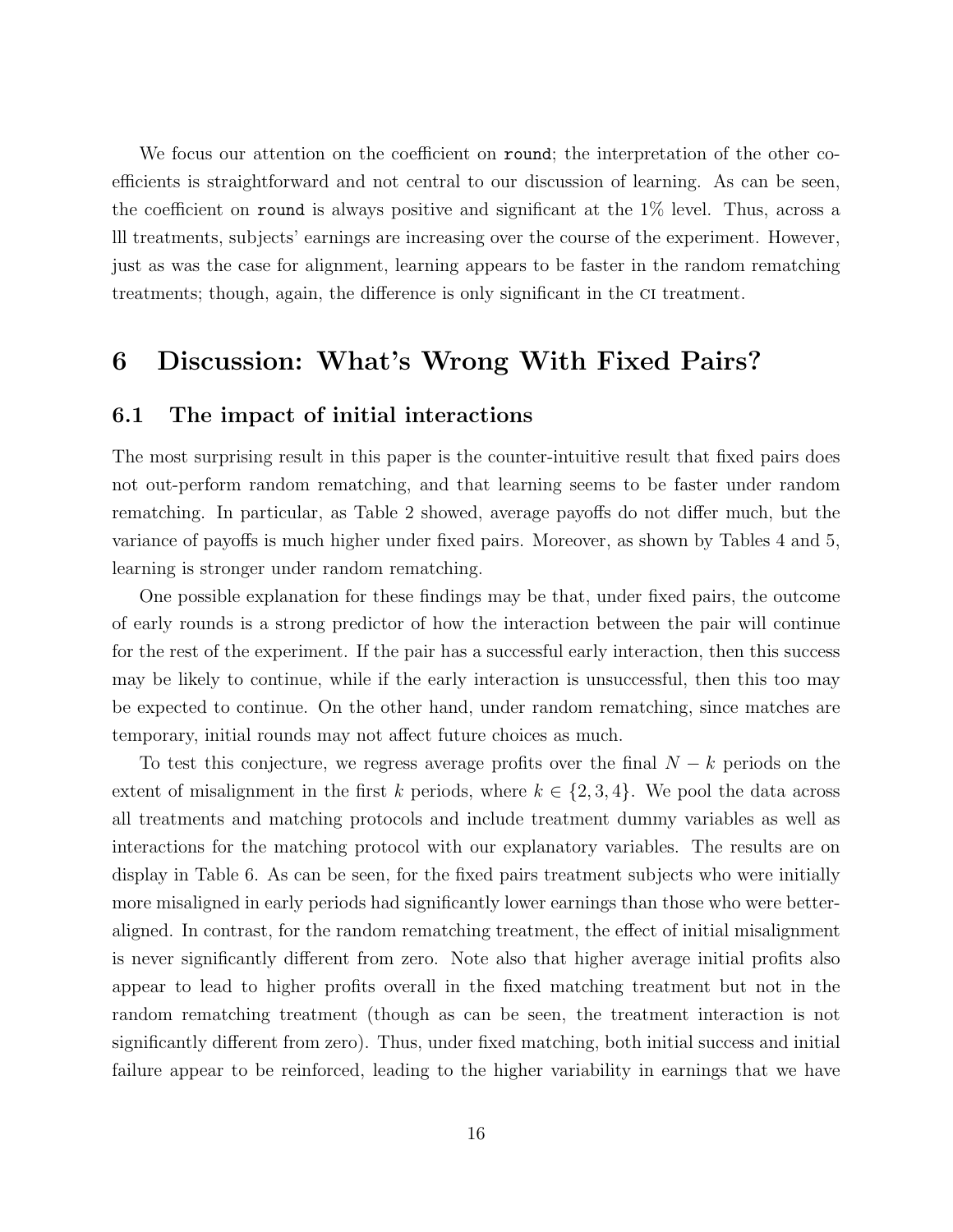<span id="page-16-0"></span>

|                                  | 2 periods   | 2 periods   | 3 periods   | 4 periods   |
|----------------------------------|-------------|-------------|-------------|-------------|
| Random Matching                  | $-8.165**$  | 5.358       | $-7.571*$   | $-5.562$    |
|                                  | [3.539]     | [10.23]     | [4.203]     | [4.596]     |
| ave. initial profit              |             | $0.127**$   |             |             |
|                                  |             | [0.0631]    |             |             |
| $(\texttt{ave. initial profit})$ |             | $-0.157$    |             |             |
| $\times$ (Random Matching)       |             | [0.114]     |             |             |
| initial misalignment             | $-0.538***$ | $-0.424***$ | $-0.472***$ | $-0.338***$ |
|                                  | [0.121]     | [0.132]     | [0.0952]    | [0.0762]    |
| (initial misalignment) $\times$  | $0.528***$  | $0.390*$    | $0.371**$   | $0.228*$    |
| (Random Matching)                | [0.191]     | [0.213]     | [0.148]     | [0.135]     |
| cons                             | $58.15***$  | $50.05***$  | $59.54***$  | 59.06***    |
|                                  | [2.898]     | [4.948]     | [2.937]     | $[3.005]$   |
| N                                | 112         | 112         | 112         | 112         |
| <b>Treatment Dummies</b>         | yes         | yes         | yes         | yes         |
| $\,R^2$                          | 0.742       | 0.752       | 0.753       | 0.744       |

Table 6: Initial misalignment and total profits

∗∗∗ significant at 1%; ∗∗ significant at 5%; <sup>∗</sup> significant at 10%. Standard errors in brackets.

documented.

In Figure [2,](#page-17-0) we provide an example of the "worst-case" scenario which, though rare, only occurred in our fixed matching treatments. In this figure, we plot the capacity choices of each of the players (the • and  $\Box$ ) as well as the realized demand (+) in each round. As can be seen, after some initial misalignment in capacity choices, both players repeatedly chose the lowest possible capacity until the end of the game. Observe that the complete coordination failure essentially emerged after only 6 rounds (though player 2 appears to have made an unsuccessful effort to break free in rounds 8 and 12).

### 6.2 The adjustment process

The above results suggest that the outcome of initial interactions matters much more under fixed matching. Those results also speak to the process by which subjects adjust their capacity choice function from round to round. As we have discussed extensively, the common view in the literature is that, over time, fixed matching is more conducive to convergence to equilibrium (or to the efficient equilibrium in case there are several equilibria). Recall from Section [3](#page-6-0) that under both common and private information, the slope of the capacity choice function should be 1 over a wide range of signals. In Table [7](#page-18-0) we report random effects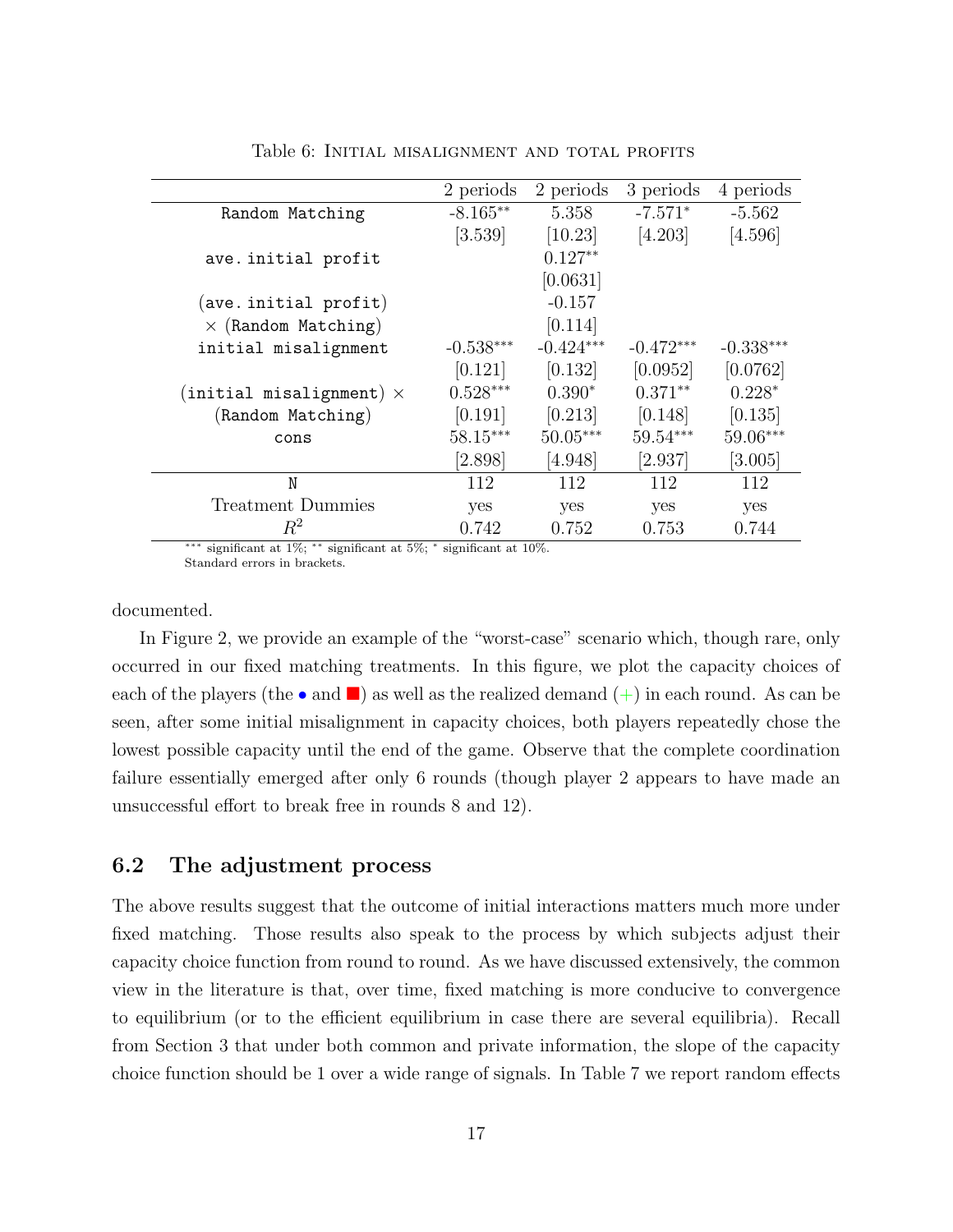

<span id="page-17-0"></span>Figure 2: Example of complete coordination failure under fixed matching

Tobit regressions of choice as a function of one's estimate, as well as an interaction between the round and estimate. As can be seen, under both fixed pairs and random rematching, the coefficient on estimate is less than 1, indicating that subjects are generally suffering from a partial coordination failure by choosing too low a capacity. However, in the random rematching treatments, we see a positive and significant coefficient on the interaction term. Thus, over time, subjects' behaviour in the random rematching treatment comes closer to optimal, while subjects in the fixed pairs treatments remain mired in the partial coordination failure.

### 6.3 Is it something with the environment?

There is one main between our setting and that of much of the other experimental literature on coordination games: most of the literature has focused on games of complete information, while in our setting, we have the presence of random demand, which may also determine the minimum. Moreover, in our experiments, because subjects receive signals about demand (i.e., demand forecasts), the environment is unstable because beliefs about demand change each period. There is little one can do about demand uncertainty, which is fundamental to newsvendor and supply-chain settings. Although we view changing beliefs about demand as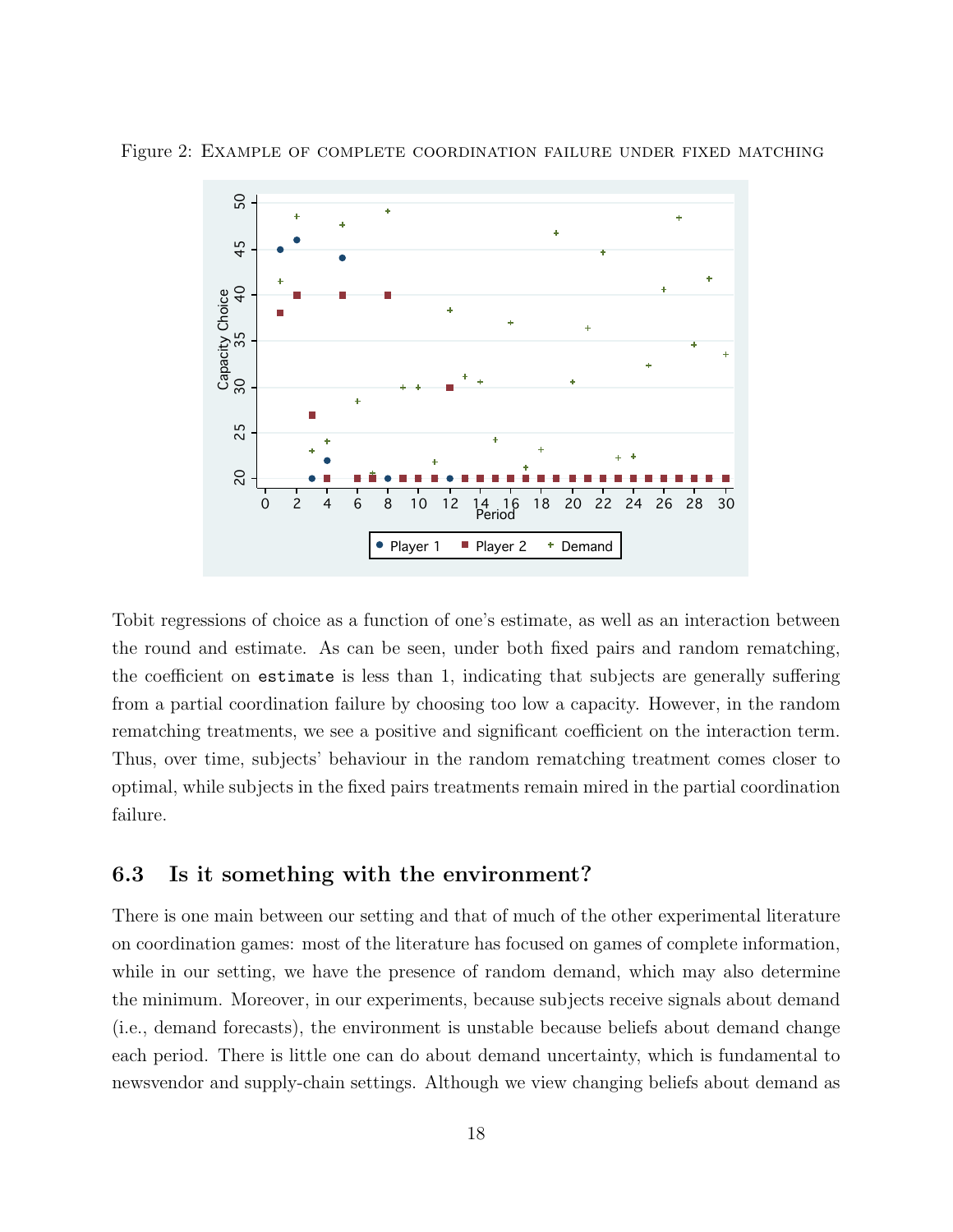<span id="page-18-0"></span>

|                                          | $CI-FM$    | $CI-RM$    | $PI-FM$    | PI-RM      |
|------------------------------------------|------------|------------|------------|------------|
| estimate                                 | $0.782***$ | $0.793***$ | $0.725***$ | $0.782***$ |
|                                          | [0.0263]   | [0.0227]   | [0.0278]   | [0.0236]   |
| estimate $\times$ round $\times 10^{-2}$ | 0.0104     | $0.140**$  | $-0.0599$  | $0.290***$ |
|                                          | [0.0669]   | [0.0565]   | [0.0794]   | [0.0593]   |
| cons                                     | $3.981***$ | $3.283***$ | $8.482***$ | $2.213**$  |
|                                          | [1.164]    | [0.971]    | [1.104]    | [1.031]    |
| N                                        | 720        | 600        | 540        | 540        |
| LL.                                      | $-2059$    | $-1643$    | $-1631$    | $-1460$    |

Table 7: Adjustments to the capacity choice function

∗∗∗ significant at 1%; ∗∗ significant at 5%; <sup>∗</sup> significant at 10%.

Standard errors in brackets.

natural, some may view it as an additional impediment to learning.

In order to test whether an unstable demand environment contributes to our negative results about fixed matching, we conducted another experiment in which, in each of the 30 periods, demand was a draw from the discrete uniform distribution with support [1, 100]. The payoff and cost parameters were the same as in the original experiments, which means that the Pareto efficient equilibrium capacity choice was 60. New subjects were recruited for these experiments and subjects participated under either fixed pairs or random rematching.

<span id="page-18-1"></span>

| (a) Average Over All 30 Periods |                  |                      |                                  | (b) Average Over Last 5 Periods |                |                    |                |
|---------------------------------|------------------|----------------------|----------------------------------|---------------------------------|----------------|--------------------|----------------|
| Matching                        | Choice           |                      | Profit                           | Matching                        | Choice         |                    | Profit         |
| Fixed                           | 43.96            | 11.32                | 67.13                            | Fixed                           | 44.1           | 10.56              | 61.8           |
| Random                          | 40.82            | 15.99                | 56.15                            | Random                          | 38.69          | 13.30              | 70.25          |
| $t$ – test $(t_{44})$           | $1.26\,$<br>.21) | 2.88<br>006)         | 1.97<br>(.055)                   | $t$ – test $(t_{44})$           | 1.70<br>0.096) | 1.05<br>(.30)      | 0.77<br>(.45)  |
| s.d. test $(F_{23.21})$         | 1.79<br>.18)     | 6.89<br>$(\ll 0.01)$ | 5.91<br>$\langle \ll 01 \rangle$ | s.d. test $(F_{23.21})$         | 2.55<br>(.035) | 6.91<br>$(\ll.01)$ | 2.65<br>(.028) |

Table 8: Fixed pairs vs random rematching in a stable demand environment

 $\overline{d}$  the average misalignment of capacity choices between subjects in a pair.

p−values underneath the test statistics.

Table [8](#page-18-1) summarizes the main results of this new experiment. First observe that subjects' choices are substantially and significantly below the Pareto efficient equilibrium level of 60. Second, observe the same pattern emerges here as in our main results. Averaged over all 30 rounds, profits are slightly higher under fixed matching, but over the last 5 periods, the inequality is reversed. Similarly, over the entire experiment, subjects are better-aligned under fixed matching, but the effect disappears over the last 5 periods. Both of these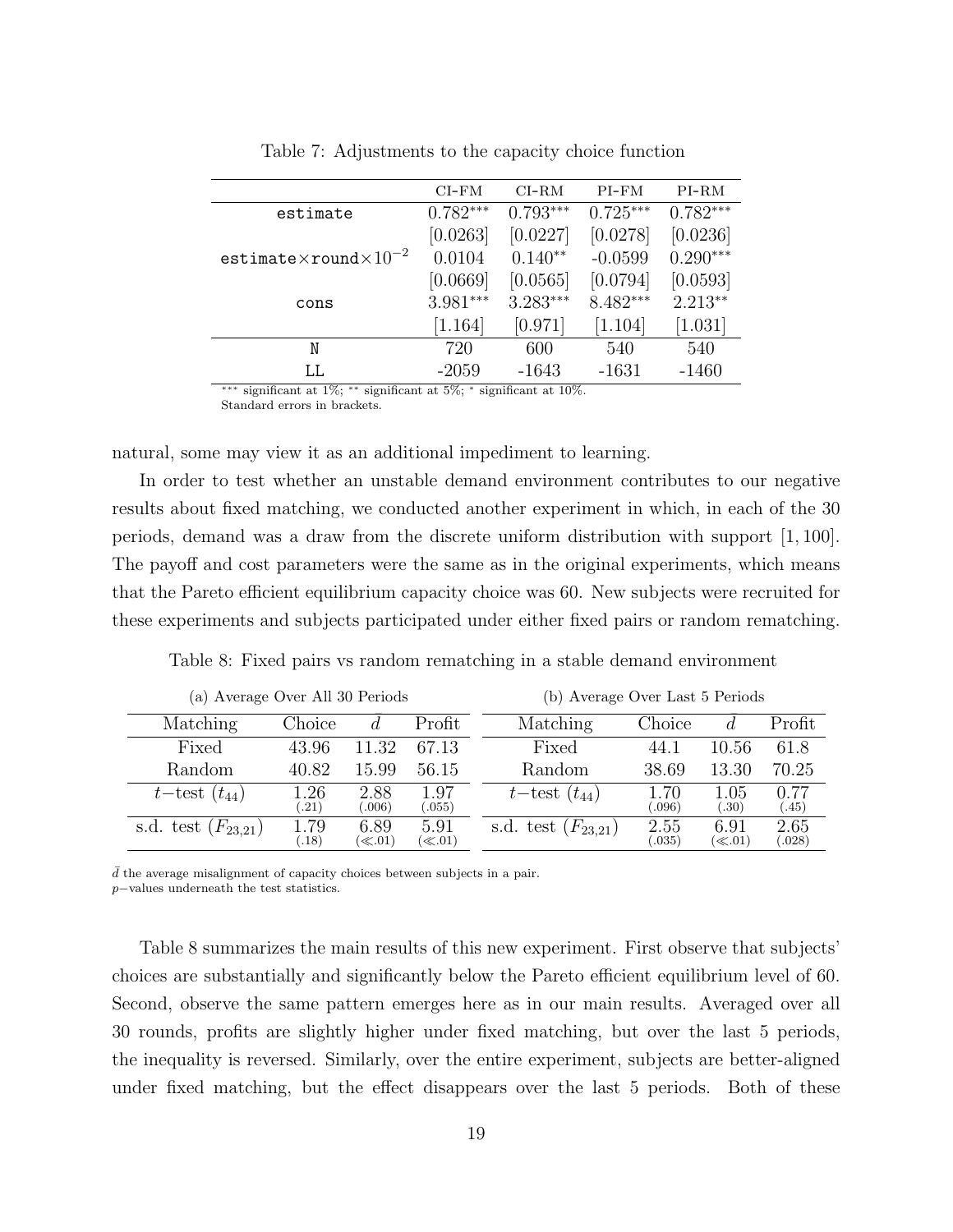<span id="page-19-0"></span>

|            | (a) Profits  |              | (b) Capacity Choices |             |             |
|------------|--------------|--------------|----------------------|-------------|-------------|
|            | FM           | RM           |                      | FM          | RM          |
| round      | $0.393**$    | $0.874***$   | round                | $-0.031$    | $-0.258***$ |
|            | [0.174]      | [0.168]      |                      | [0.084]     | [0.072]     |
| oth.choice | $1.544***$   | $1.795***$   | lag oth. choice      | $0.254***$  | $0.088**$   |
|            | [0.210]      | [0.185]      |                      | [0.055]     | [0.038]     |
| demand     | $1.595***$   | $1.299***$   | lag demand           | $0.035***$  | 0.001       |
|            | [0.150]      | [0.061]      |                      | [0.012]     | [0.018]     |
| cons       | $-93.748***$ | $-99.328***$ | cons                 | $31.125***$ | $41.027***$ |
|            | [10.527]     | [9.828]      |                      | [2.848]     | [2.827]     |
| N          | 720          | 660          | N                    | 696         | 638         |
| $\,R^2$    | 0.554        | 0.546        | $\,R^2$              | 0.198       | 0.0347      |

#### Table 9: Choices and Profits Over Time

∗∗∗ significant at 1%; ∗∗ significant at 5%; <sup>∗</sup> significant at 10%.

Clustered standard errors (at subject level) in brackets.

† oth. choice denotes one's match's choice.

suggest, as was the case above, that learning is actually faster under random rematching, a fact confirmed when one looks at Table  $9(a)$  $9(a)$ , which shows that even after controlling for the demand realization and choice of one's partner, profits increase substantially more from round to round. Third, even stronger than our earlier results, the variance of both average profits and misalignment is substantially and significantly higher under fixed pairs than under random rematching, and this holds true both overall and over the last 5 periods.

While the previous discussion appear to suggest few differences from our previous results, Table [9\(](#page-19-0)b) suggests that there may be some hope for fixed pairs in a stable demand environment. In particular, although the average capacity choice is well below the Pareto efficient equilibrium level of 60, it shows no signs of deteriorating in the fixed pairs condition. In contrast, under random rematching, subjects' capacity choices are declining over time. Moreover, as one might expect, there appears to be stronger positive reinforcement between one's current choice and the choice of one's partner in the previous period. Thus, there is some hope that a virtuous cycle could take hold. To be sure, in the random rematching treatment, this same positive feedback exists, but the effect is weaker and the overall fit of the model is worse.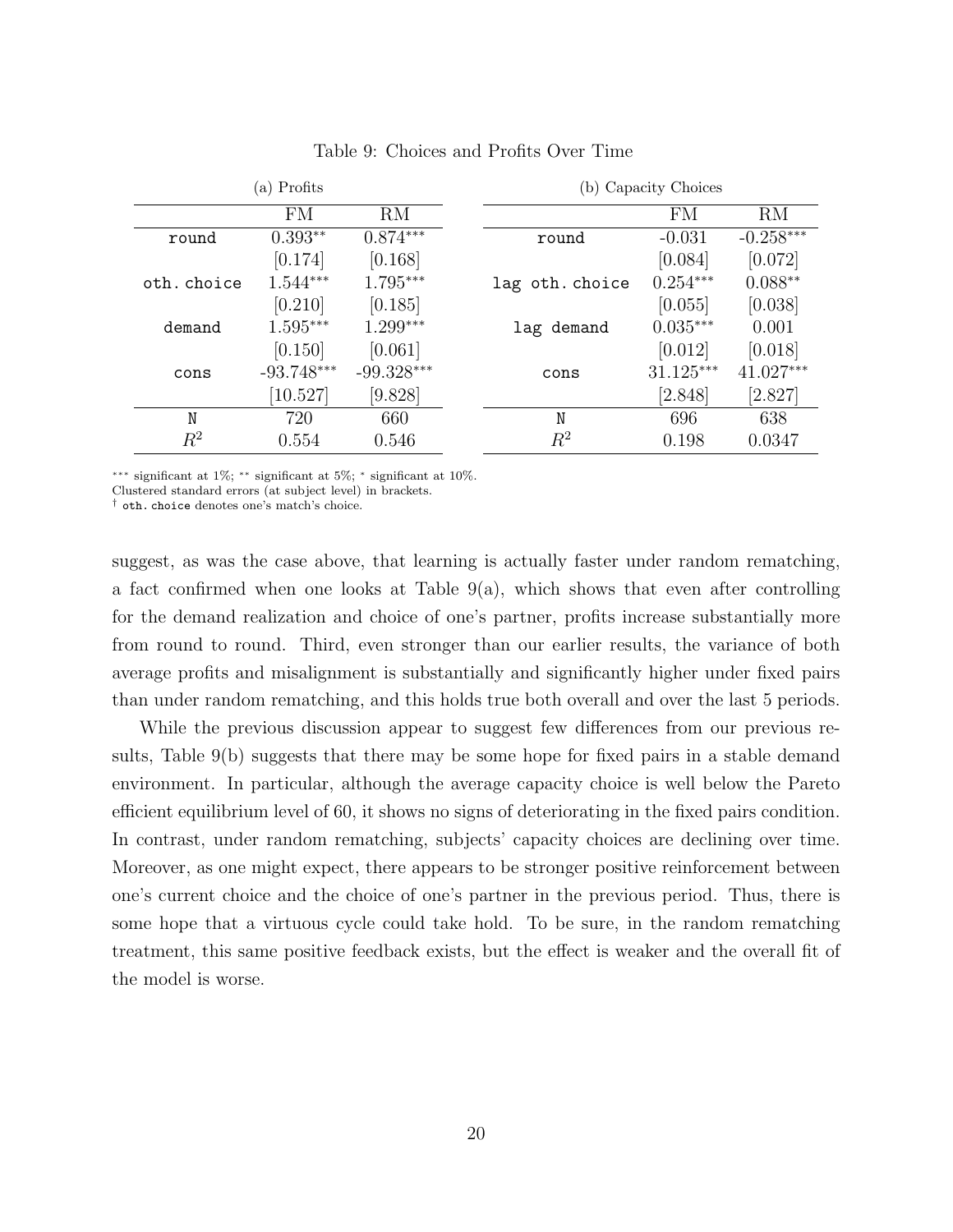# <span id="page-20-0"></span>7 The Role of Pre-Play Communication

In many real-world situations one, or both parties, have access to payoff relevant private information. For example, it is very likely that different firms operating as part of a supply chain each has access to their own unique sources of information which inform them about market conditions. If this information could be truthfully shared to all concerned parties, it would likely lead to a situation in which they could collectively earn higher profits. Unfortunately, such truth-telling mechanisms may be difficult to find, effectively making any pre-play communication cheap talk. This was the case in the experiments of Özer et al. [\(2011\)](#page-33-3) where one firm, a manufacturer, has private information about demand that it would like to transmit to a supplier who must build capacity before demand is known. In such a setting, it is natural to expect that fixed matching can be efficiency-enhancing since the manufacturer may wish to build a reputation for transmitting accurate and reliable information. Indeed, this is precisely what  $O$ zer et al.  $(2011)$  find in their paper.

Consider the private information setting from Section [3.](#page-6-0) In this case, *both* firms have private information about the state of demand. To be concrete, suppose that  $\theta_1 < \theta_2$ . In this case, firm 1 believes that demand is uniform over  $[\theta_1 - \eta, \theta_1 + \eta]$ , while firm 2 believes that demand is uniform over  $[\theta_2 - \eta, \theta_2 + \eta]$ . If the two firms could truthfully share their private information, then both firms would have the belief that demand is uniform over  $[\theta_2 - \eta, \theta_1 + \eta]$ . That is, both firms have *better* information and both firms now have *common* information, both of which have the potential to lead to higher profits.

One of the interesting results of [Hyndman et al.](#page-33-2) [\(2012\)](#page-33-2) is that there exists an equilibrium in which players truthfully reveal their private information to each other and subsequently coordinate on the Pareto efficient equilibrium of the post-communication subgame. The basic intuition for this result is that if firms play the efficient equilibrium, then they actually have no incentive to lie, since lying about one's message can never strictly improve one's profits, but may lead to strictly lower profits. On the other hand, if firms do not expect to coordinate on the efficient equilibrium, then it is conjectured that truth-telling can never be sustained as an equilibrium since firms will have the incentive to inflate their message.

### 7.1 The Experiment

In order to look at the potentially efficiency-enhancing role of communication, which, because of the incentive to build a reputation for honesty, may be further enhanced by fixed matching, we conducted two additional treatments, under both fixed pairs and random rematching. In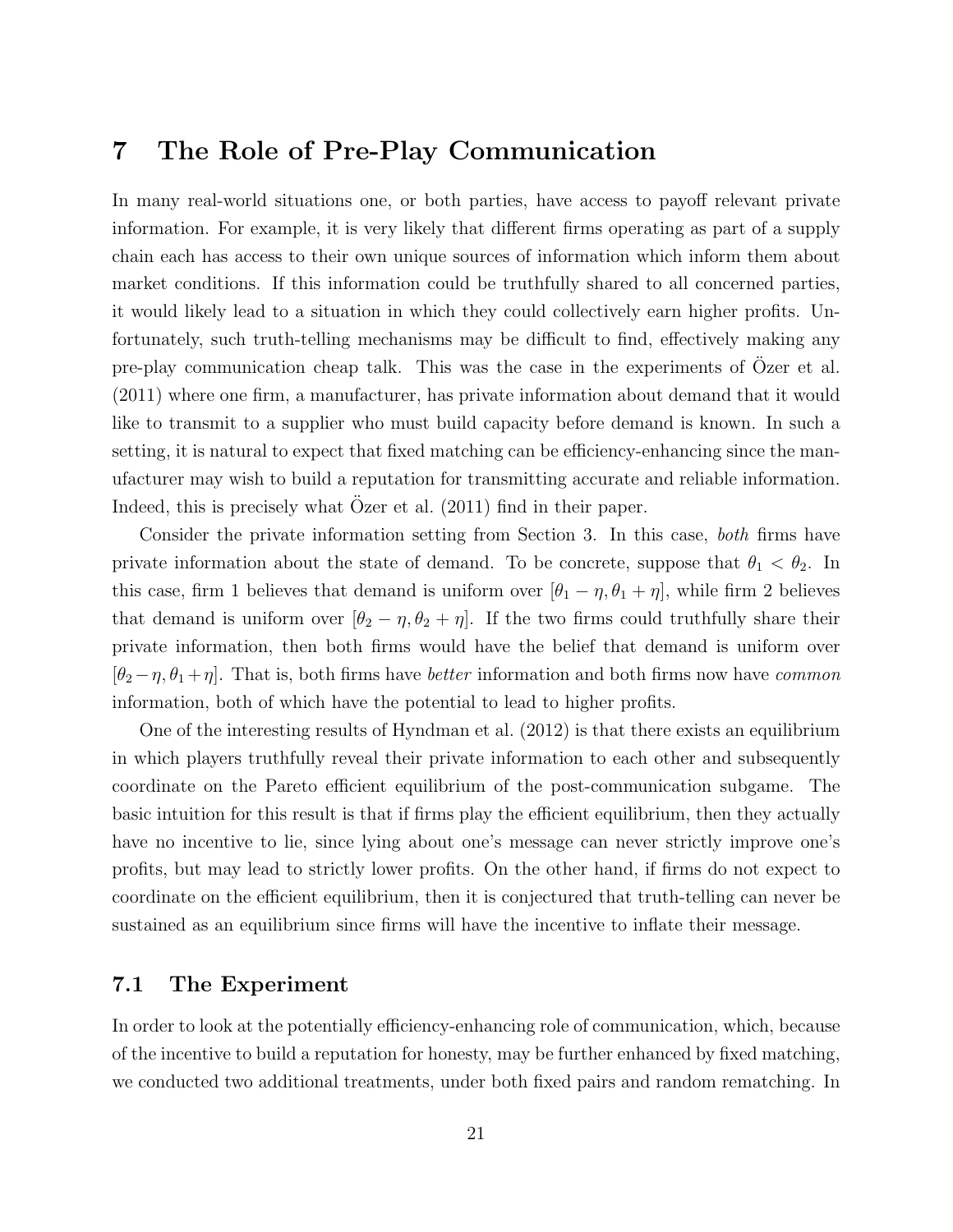one treatment, which mimics the theoretical environment of [Hyndman et al.](#page-33-2) [\(2012\)](#page-33-2), subjects first received their estimates of demand and then were asked to send a message of the form: "My estimate is: x", where x was restricted to the interval [15, 55], but did not have to match one's own signal; i.e., subjects could lie about their true signal. In the second treatment, subjects also first saw their estimate of demand and could, if they chose, send a message of the same form. However, in this case, if they chose to send a message, 2 experimental points were deducted. In both treatments, after the communication phase, subjects were taken to a new screen where they could make their decision. On this screen, subjects saw their signal and also, if their partner decided to send a message, they saw their partner's message. Note that the random rematching treatments with cheap talk were reported in [Hyndman et al.](#page-33-2) [\(2012\)](#page-33-2); all other treatments are new to this paper.

Note that when messages are costly, our expectation was that subjects would be more willing to bear the cost under fixed matching because they are able to build up a relationship and reputation with their partner for the length of the experiment. In contrast, in a one-off relationship, such incentives are not present. Moreover, when messages are costly, we expect them to be more truthful since one could avoid the cost by simply not sending a message, rather than sending a "meaningless" message.

### 7.2 Results

In Table [10,](#page-22-0) we first report summary statistics on average profits and average level of misalignment, both over the course of the entire experiment and over the last 5 periods. Before comparing the fixed pairs and random rematching treatment, note that adding pre-play communication leads to higher profits and better alignment. Indeed, relative the the ci treatments average profits are between 7 and 11.7% higher, while relative to the pi treatments average profits are between 9.2 and 19% higher when communication is possible. Allowing communication has a similarly dramatic effect on the extent of misalignment.

Note also that just as was the case in our ci and pi treatments, subjects do not earn significantly more under fixed matching overall and, in the case of costly communication, over the last 5 periods, actually earn significantly less. Unlike our previous treatments, under cheap talk communication, subjects are no-better aligned under fixed matching.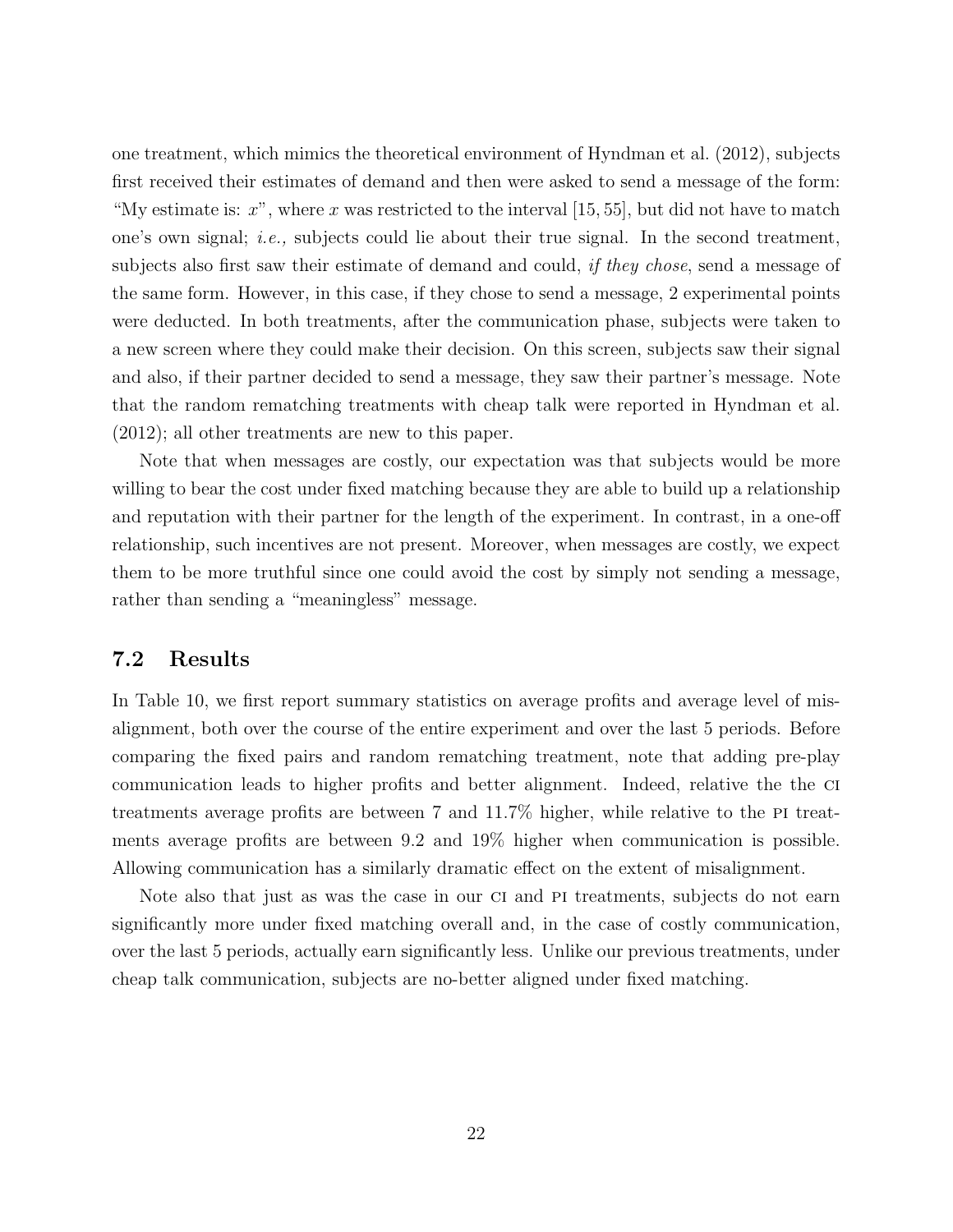|                          | (a) Cheap Talk Communication |                      |                |                    |  |  |
|--------------------------|------------------------------|----------------------|----------------|--------------------|--|--|
|                          | All 30 Periods               |                      | Last 5 Periods |                    |  |  |
|                          | profits                      | misalignment         | profits        | misalignment       |  |  |
| Fixed Matching           | 93.77                        | 3.30                 | 94.34          | 2.93               |  |  |
| Random Matching          | 90.77                        | 3.27                 | 92.03          | 2.28               |  |  |
| $t$ – test $(t_{42})$    | 1.68<br>(.101)               | 0.06<br>(.954)       | 0.71<br>(.482) | 1.46<br>(.152)     |  |  |
| s.d. test $(F_{21,21})$  | $1.05\,$<br>(.911)           | 7.72<br>$(\ll 0.01)$ | 1.20<br>(.685) | 5.43<br>$(\ll.01)$ |  |  |
| (b) Costly Communication |                              |                      |                |                    |  |  |
|                          | All 30 Periods               |                      | Last 5 Periods |                    |  |  |
|                          | profits                      | misalignment         | profits        | misalignment       |  |  |
| Fixed Matching           | 91.49                        | 2.47                 | 90.06          | 2.38               |  |  |
| Random Matching          | 93.03                        | 3.85                 | 97.91          | 3.22               |  |  |
| $t$ – test $(t_{36})$    | 0.80<br>(.429)               | 4.30<br>$(\ll 01)$   | 1.80<br>(.080) | 1.76<br>(.087)     |  |  |
| s.d. test $(F_{23,13})$  | 1.27<br>(.665)               | 0.96<br>(.893)       | 1.37<br>(.568) | 1.54<br>(.426)     |  |  |

<span id="page-22-0"></span>Table 10: The Effects of Pre-Play Communication under Fixed and Random Matching

p−values underneath the test statistics.

### 7.2.1 Costly Communication vs. Cheap Talk

In Table [11](#page-23-0) we summarize some other variables of interest such as the number of rounds subjects sent messages, the fraction of messages which were honest, the absolute difference between one's message and one's estimate and, finally, average profits when a message was received. First consider the costly communication treatment. Consistent with the conjecture that subjects in a fixed match would have greater incentives to communicate and to build up a reputation for honesty, we do see that subjects in the fixed matching treatment send messages more frequently (13.6 vs. 8.9 rounds), are more frequently honest (0.676 vs 0.455) and distort their messages less (0.87 vs. 1.55). However, while these are the directionally correct comparative static, in no case is the difference statistically significant (in all cases  $p > 0.1$ ). Furthermore, under both fixed pairs and random rematching, profits were significantly higher when a message was received than when a message was not received  $(p < 0.03)$ . It is also of interest to note that subjects were more likely to send a message the higher was their estimate, which makes sense because at higher estimates, the scope for coordination failures is greater, making communication potentially more valuable. Finally, while there does not appear to be any relationship between the estimate received and the probability of lying, it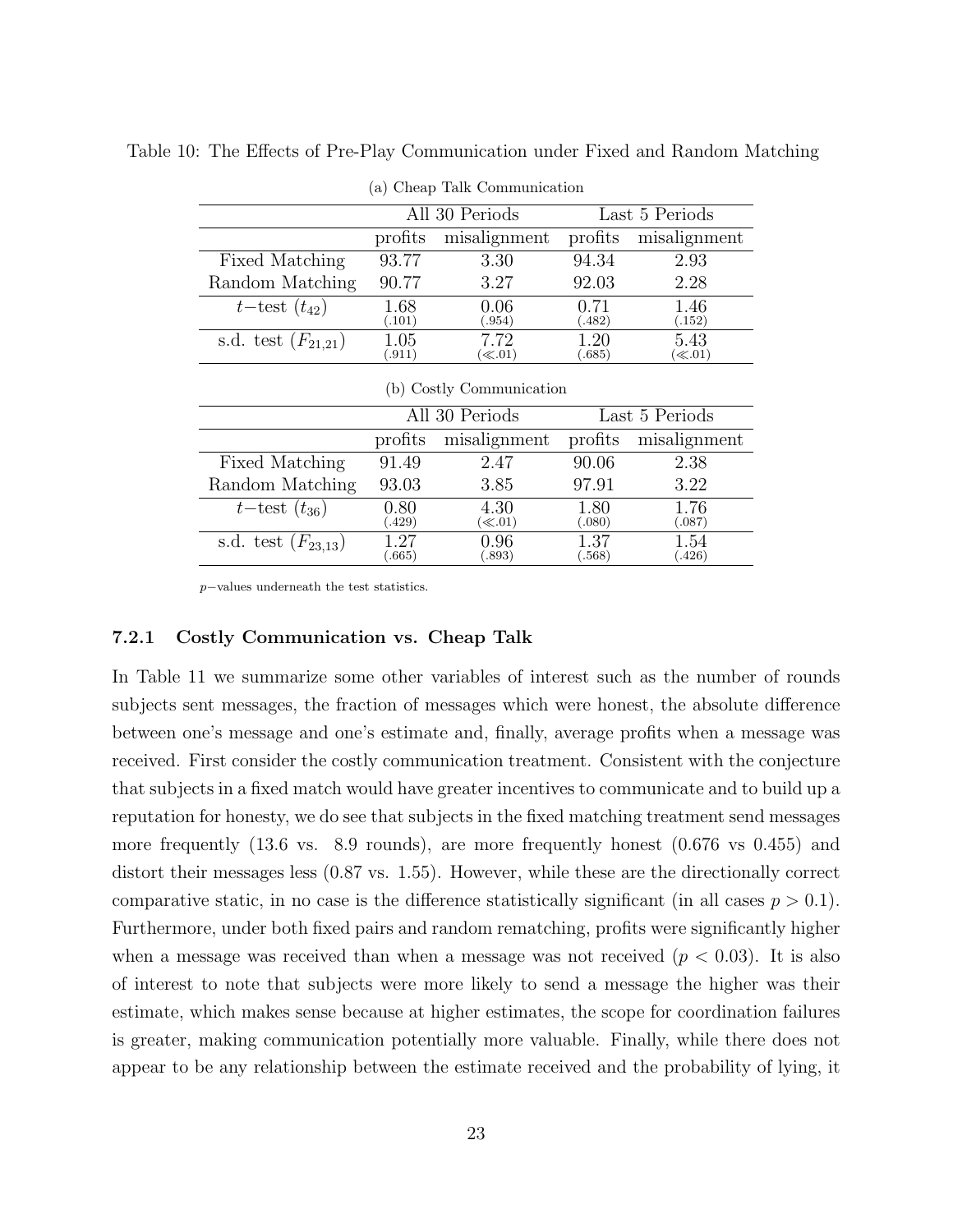<span id="page-23-0"></span>

| Messages         | Matching | $#$ Rounds   | Frac. Honest    | $\vert mess - est \vert^{\sharp}$ |       | Profits When             |
|------------------|----------|--------------|-----------------|-----------------------------------|-------|--------------------------|
|                  |          | Message Sent | <b>Messages</b> |                                   |       | Message                  |
|                  |          |              |                 |                                   | Rec'd | Not Rec'd                |
| Costly           | Fixed    | 13.6         | 0.676           | 1.89                              | 94.3  | 84.2                     |
| Costly           | Random   | 8.9          | 0.455           | 2.29                              | 98.9  | 90.2                     |
| $Free^{\dagger}$ | Fixed    | 30           | 0.136           | 3.69                              | 93.8  | $\overline{\phantom{a}}$ |
| $Free^{\dagger}$ | Random   | 30           | 0.279           | 3.71                              | 90.8  |                          |

Table 11: Costly Communication vs. Cheap Talk

 $\sharp$  We condition on the fact that message  $\neq$  estimate.

† Subjects were forced to send a message in the cheap talk treatments.

does appear that subjects distort their estimates by a greater amount for extremely low and extremely high estimates and less so for intermediate messages.

Consider next the cheap talk treatments. Comparing the fixed pairs and random rematching treatments, we actually have the opposite comparative static, with subjects lying more frequently (though the difference is not significant). Conditional on lying, there is virtually no difference in the amount by which subjects lie.

Finally, it is of interest to compare costly communication and cheap talk directly. Here the differences are incredibly stark. Pooling across matching protocols, we see that subjects truthfully report their estimate significantly more often under costly communication than under cheap talk. Moreover, even when subjects lie about their estimate, they do so by a smaller amount under costly communication. In both cases, the differences are significant at  $p < 0.01$ . Thus, it seems that when it is costly to communicate, subjects are more honest than when talk is cheap. Moreover, it turns out that this (weakly) pays off since the average payoffs of subjects, conditional on receiving a message, in the costly communication treatment are higher than in the cheap talk treatment  $(p = 0.067)$ .

### 7.2.2 How Messages Affect Choices

We can also gain insight on how both the matching protocol and the treatment influence how subjects incorporate messages into their final choice. Observe that if subjects believe that the messages they receive are truthful, then they should give equal weight to the message they receive and their own estimate. To the extent that subjects believe messages to be untruthful, we would expect subjects to give more weight to their own estimate and to discount the message received. In Table [13,](#page-25-0) we report the results of random effects Tobit regressions of capacity choice on one's estimate and the message received. The results are striking. First,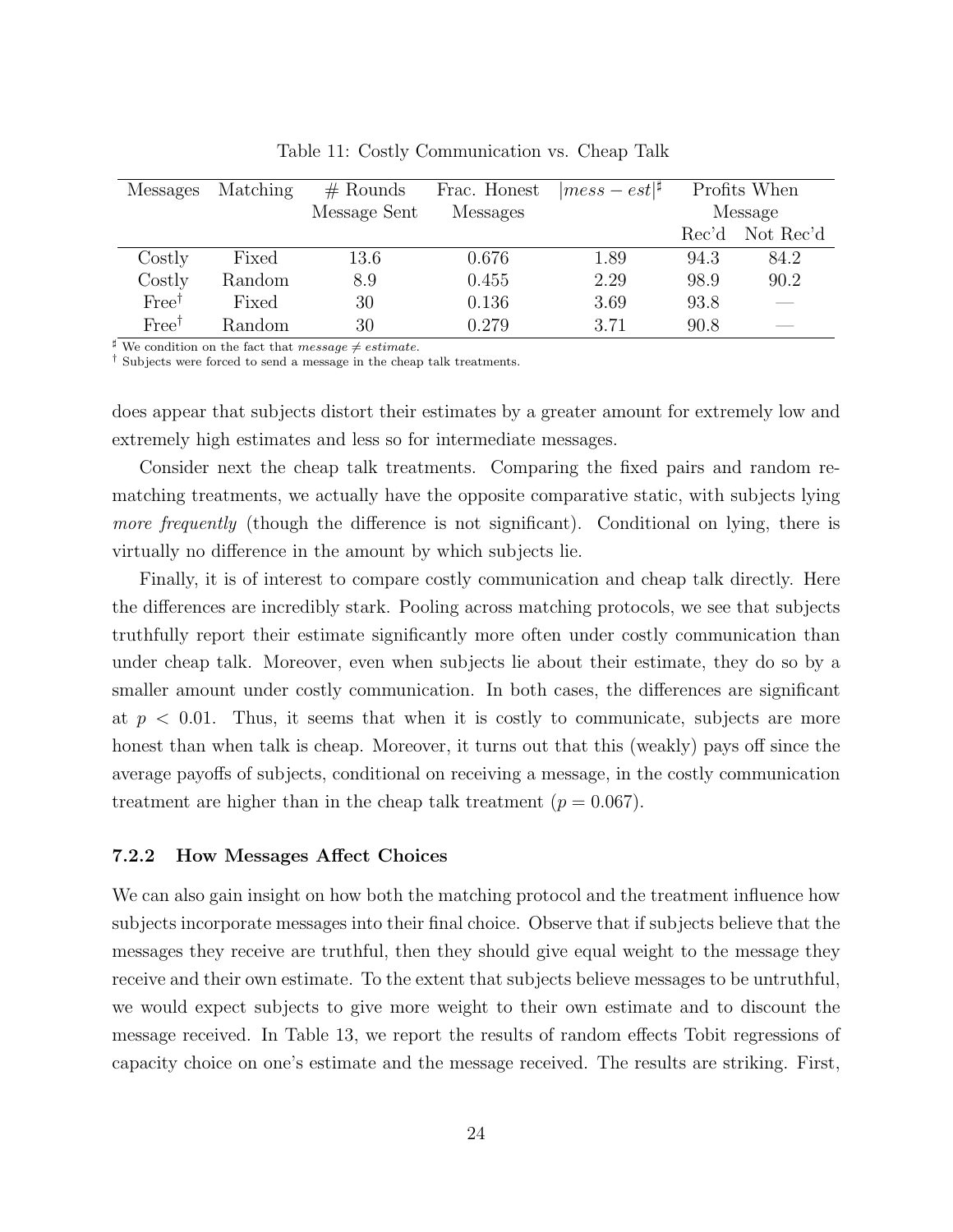|             |            | Costly Comm. | Cheap Talk |            |  |
|-------------|------------|--------------|------------|------------|--|
|             | FM         | RМ           | FM.        | RМ         |  |
| estimate    | $0.426***$ | $0.549***$   | $0.652***$ | $0.739***$ |  |
|             | [0.023]    | [0.059]      | [0.025]    | [0.023]    |  |
| oth.message | $0.532***$ | $0.395***$   | $0.296***$ | $0.193***$ |  |
|             | [0.024]    | [0.059]      | [0.025]    | [0.022]    |  |
| cons        | 0.369      | 1.027        | 1.079      | 0.756      |  |
|             | [0.595]    | [1.337]      | [0.727]    | [0.597]    |  |
| N           | 326        | 124          | 660        | 660        |  |
| LT.         | $-681.2$   | $-314.6$     | $-1717$    | $-1656$    |  |

Table 12: Random Effects Tobit of Capacity Choice on Estimate & Message Received

∗∗∗ significant at 1%; ∗∗ significant at 5%; <sup>∗</sup> significant at 10%.

Standard errors in brackets.

comparing fixed pairs with random rematching, subjects place significantly more weight on the message received under fixed matching. Second, comparing costly communication with cheap talk, we also see that subjects place significantly more weight on the message received when communication is costly.<sup>[6](#page-0-0)</sup> Thus, messages that are costly to send and come from a fixed pairing are viewed by subjects as the most credible, while messages that are free to send and come from a one-time pairing are viewed as the least credible.

Finally, note that while subjects never learned the signals received by their partner, there were still two ways that subjects could tell that their partner lied: if  $|\theta_i - M_j| > 10$  or  $|x - M_j| > 5$ , where  $M_j$  is the message sent by player j. That is, if the message received was more than 10 points away from one's own estimate or if the message received was more than 5 points away from demand. In the former case, one learns before making her capacity choice that her partner is lied, while in the latter case, one only learns after making her capacity choice and demand is realised. In both cases, it is natural to expect subjects to react to this information when making their capacity choice and evaluating how much weight to give to the message received. In Table ?? we look at how capacity choices are influenced by ex ante and ex post discovered lies. We pool the data across costly communication and cheap talk treatments.

As can be seen, in both the fixed pairs and random rematching treatments, when an  $ex$ ante lie has been discovered, subjects give significantly less weight to the message received and significantly more weight to their own estimate when making their capacity decision. In contrast, when a subject learns that their match lied to them in the previous period (lag

 ${}^{6}$ To test for significance, we pooled the data and included treatment or matching interaction terms. In both cases, the treatment interactions were significant  $p < 0.01$ .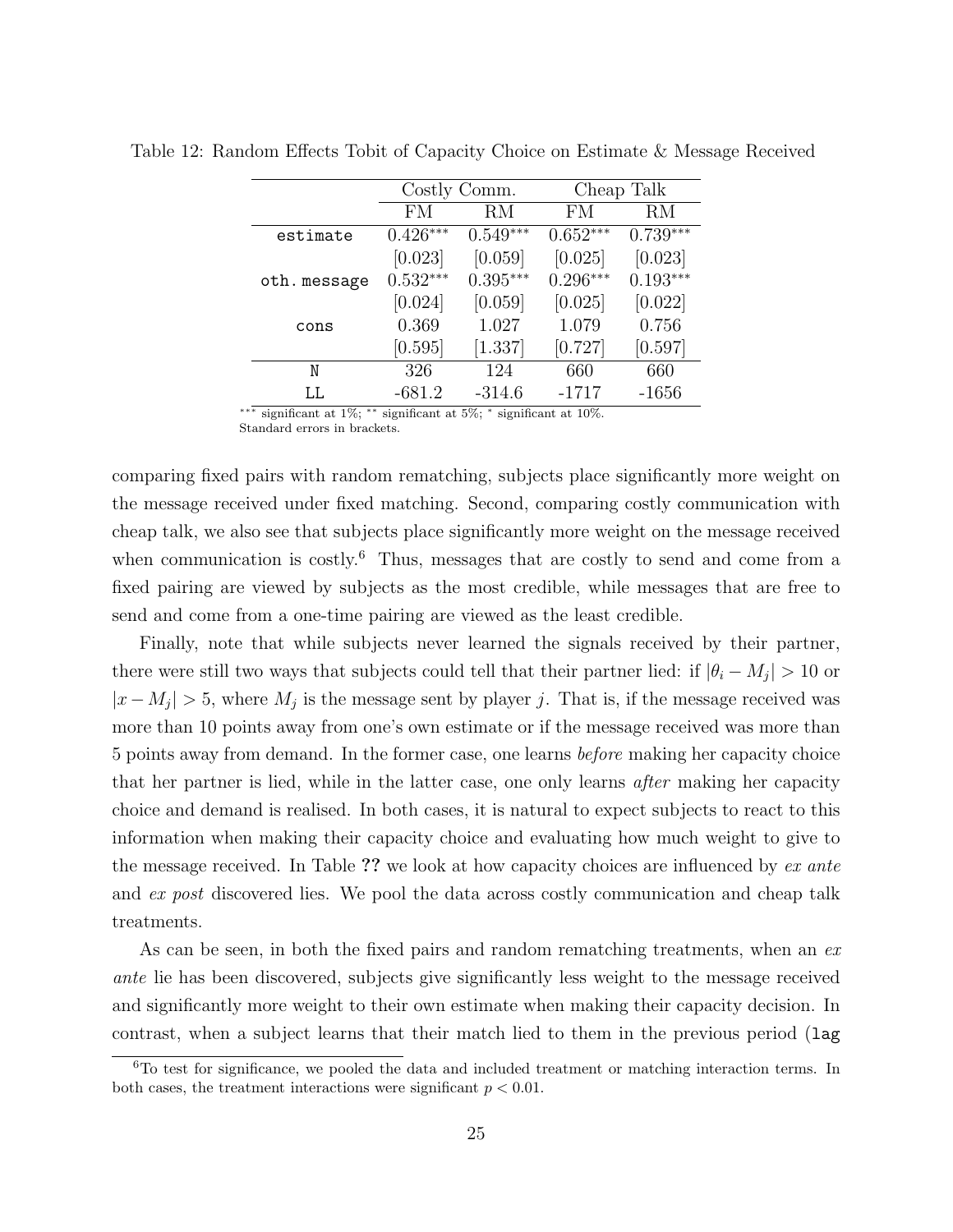|                                                | Fixed       | Random      |
|------------------------------------------------|-------------|-------------|
| estimate                                       | $0.517***$  | $0.568***$  |
|                                                | [0.025]     | [0.033]     |
| $(ex \text{ ante lie}) \times \text{estimate}$ | $0.190***$  | $0.250***$  |
|                                                | [0.041]     | [0.045]     |
| $(\text{lag lie}) \times \text{estimate}$      | $0.089**$   | 0.043       |
|                                                | [0.041]     | [0.043]     |
| oth.message                                    | $0.443***$  | $0.370***$  |
|                                                | [0.025]     | [0.032]     |
| $(ex$ ante lie) $\times$ oth. message          | $-0.182***$ | $-0.261***$ |
|                                                | [0.039]     | [0.041]     |
| $(\text{lag lie}) \times \text{oth}$ . message | $-0.104**$  | $-0.044$    |
|                                                | [0.040]     | [0.041]     |
| cons                                           | 0.745       | 0.658       |
|                                                | [0.496]     | [0.565]     |
| N                                              | 874         | 676         |
| LT.                                            | -2115       | -1666       |

<span id="page-25-0"></span>Table 13: Random Effects Tobit of Capacity Choice When Lies Are Discovered

∗∗∗ significant at 1%; ∗∗ significant at 5%; <sup>∗</sup> significant at 10%.

Standard errors in brackets.

ex ante lie takes value 1 if |estimate − oth. message| > 10 and value 0 otherwise. lag lie takes value 1 if, in the previous period, either |estimate − oth. message| > 10 or |demand − oth message| > 5 and value 0 otherwise.

lie), players in the random rematching treatments do not make any significant adjustments to their choice rule, which makes sense because of random rematching. On the other hand, in the fixed matching treatment, when a subject was knowingly lied to in the previous period, subjects give less weight to the message received and place more weight on their own estimate in the current period. Thus, once a lie has been discovered, trust breaks down and communication becomes less effective.

### 7.2.3 Is Honesty The Best Policy?

Finally, in Table [14](#page-26-1) we look at average payoffs conditioning on the type of message received  $(M_j)$ : an honest message, a message that was a "small lie" (i.e.,  $|M_j - \theta_i| \leq 10$ ) and a message that was a "big lie" (i.e.,  $|M_j - \theta_i| > 10$ ). This latter distinction is important because upon receiving a message such that  $|M_j - \theta_i| > 10$ , then the subject knows for sure that she has been lied to by her match. On the other hand, upon receiving a message such that  $|M_j - \theta_i| \leq 10$ , the subject cannot tell for sure whether she has been lied to but may be able to do so at the end of the period, after demand has been realised. There is a consistent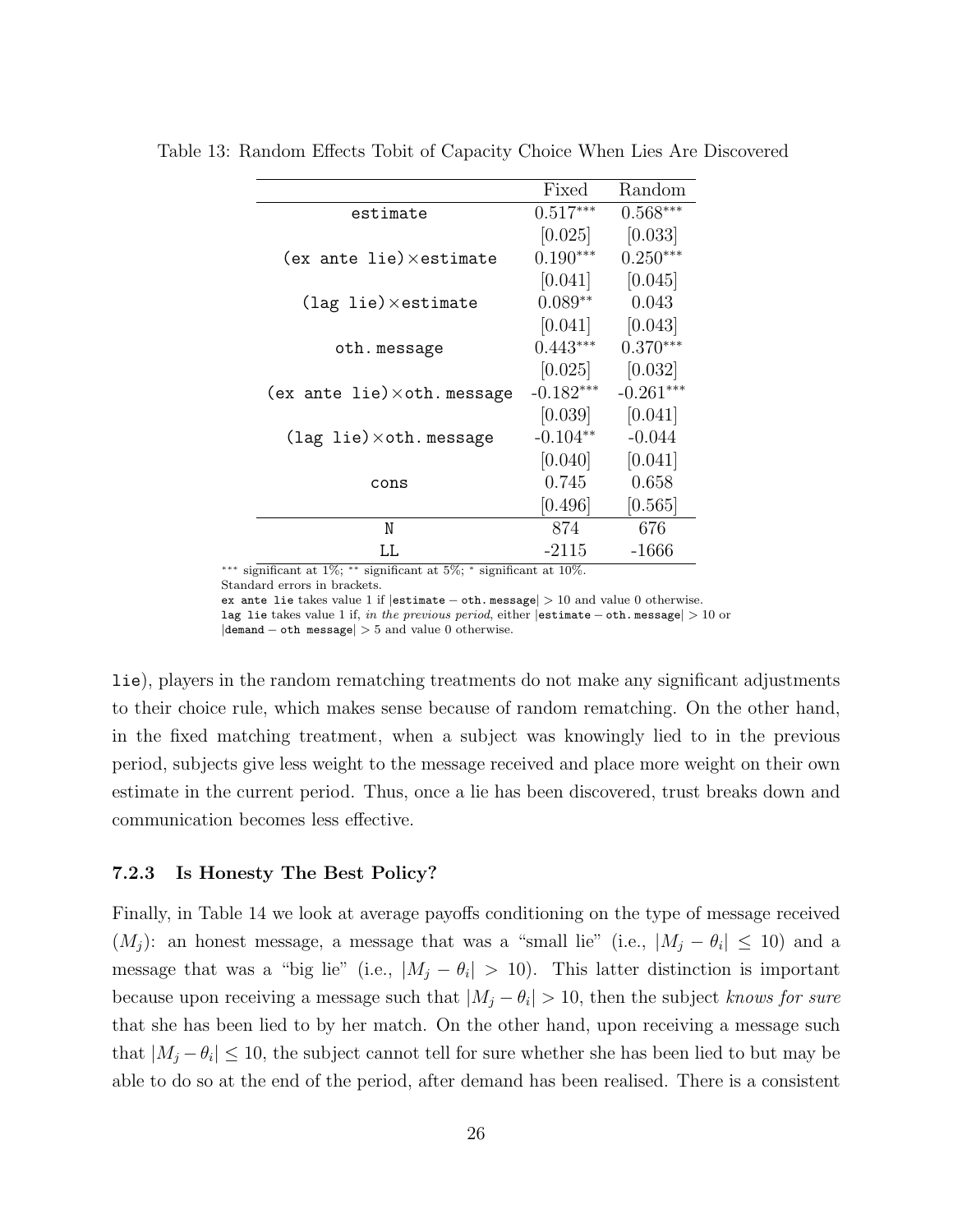pattern across treatments and matching protocols: First, it is generally better to send an honest message than to send no message at all. Second, small lies may be profitable (though the difference is never significant in any individual treatment, and only weakly significant when pooling the data), but big lies are decidedly unprofitable. Thus, while honesty may not be the best policy, it is generally best to not stray too far from the truth.

|                           | N <sub>o</sub> |      | $\theta_i = M_i$ |             | $\theta_j \neq M_j$ &      |                 | $\theta_j \neq M_j$ &   |
|---------------------------|----------------|------|------------------|-------------|----------------------------|-----------------|-------------------------|
|                           | Message        |      |                  |             | $ M_i - \theta_i  \leq 10$ |                 | $ M_i - \theta_i  > 10$ |
| Costly Comm;<br><b>FM</b> | 84.2           | 0.04 | 93.2             | $=$<br>0.73 | 95.2                       | $\geq$<br>0.02  | 68.4                    |
| Costly Comm;<br>RM        | 90.2           | 0.28 | 94.4             | 0.11        | 103.8                      | $>^{\dagger}$   | 91.0                    |
| Cheap Talk;<br><b>FM</b>  |                |      | 88.8             | 0.26        | 94.3                       | 0.01            | 83.5                    |
| Cheap Talk;<br>RM         |                |      | 87.4             | 0.30        | 92.1                       | ↘<br>$\ll 0.01$ | 73.0                    |
| Pooled                    | 86.5           | 0.11 | 91.4             | 0.096       | 95.7                       | $\ll 0.01$      | 77.6                    |

<span id="page-26-1"></span>Table 14: The Consequences Of Lying: Average Profits Given The Message Received

† Only one observation; therefore, formal test not possible.

# <span id="page-26-0"></span>8 Conclusions

In this paper, we set-out to test the conventional wisdom that long run relationships in environments with strategic complementarities should lead to higher average profits and better alignment of decisions than in one-shot games. To do this, we conducted experiments based on the two-player "newsvendor" games studied in [Hyndman et al.](#page-33-2) [\(2012\)](#page-33-2) under both fixed pairs and random rematching.

Consistent with the conventional wisdom, we do find that capacity choices are (often significantly) better-aligned under fixed pairs than under random rematching. However, when it comes to the main variable of interest, namely profits, then fixed matching fails to deliver. Specifically, while average profits were sometimes higher under fixed matching over the entire experiment, when we look only at the last five periods, random rematching generally out-performs fixed pairs. In addition, we also found that the standard deviation of average profits was (often significantly and substantially) higher under fixed pairs than under random rematching. Thus, while fixed matching produced some high earning subjects,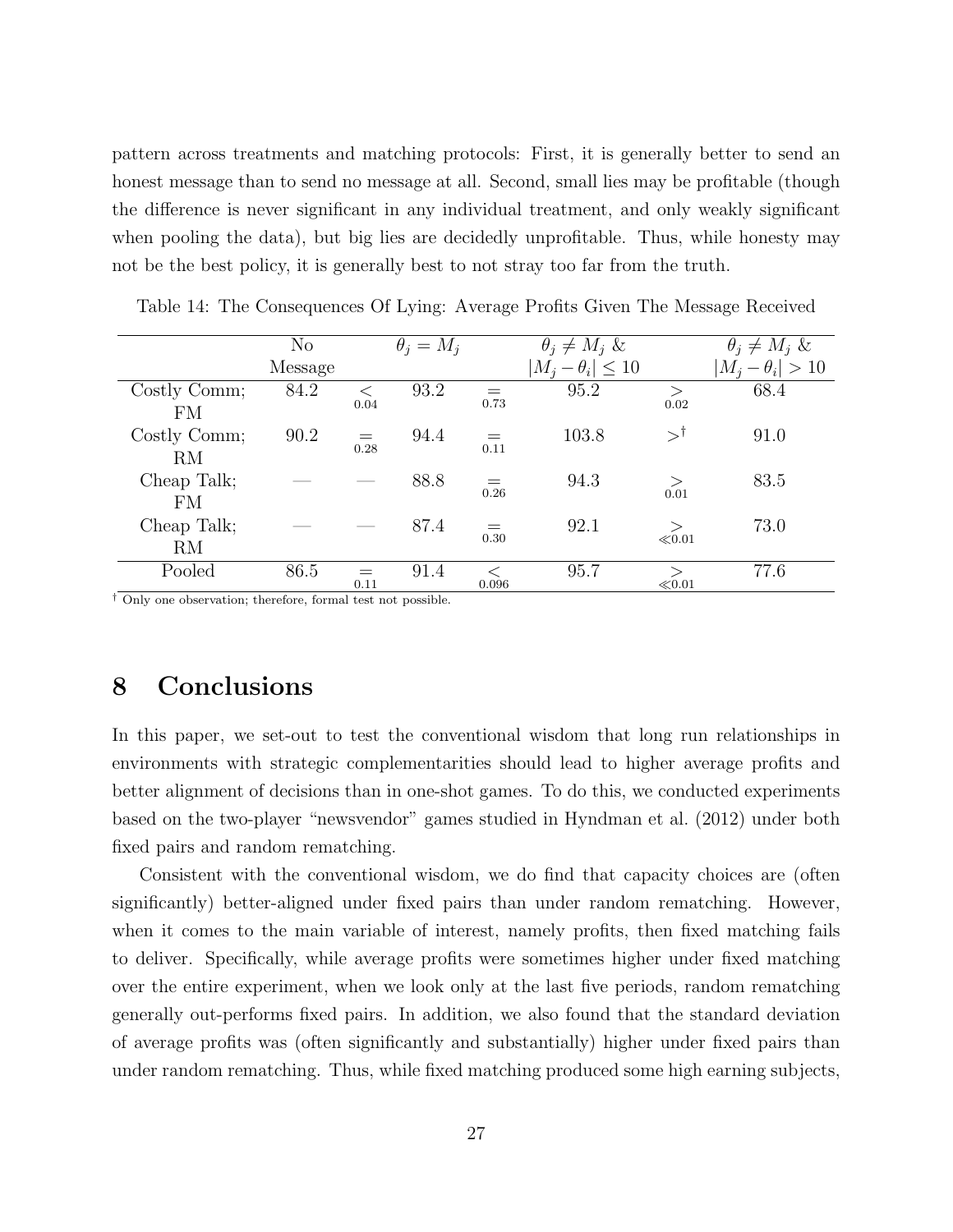it also lead to some subjects who performed very poorly — so much so that, sometimes, the complete coordination failure actually emerged, with both subjects choosing the lowest possible capacity for the final several periods.

The main explanation for this result, which goes against a body of existing results from experimental economics, is that initial conditions are more important under fixed pairs, because they are more indicative of future play. Indeed, this is precisely what we found: under fixed pairs, those pairs that managed to be well-aligned in early rounds had higher earnings than those subjects who were substantially misaligned. In the random rematching treatment, initial conditions appeared to have no influence on overall earnings.

We also showed that communication enhances profits under both fixed pairs and random rematching, and regardless of whether communication was costly or cheap talk. With costly communication, under fixed pairs, the frequency of messages was slightly, but not significantly, higher than under random rematching; moreover, those messages that were sent were more likely to be honest than those sent under random rematching. The main differences in our experiments with communication were not between fixed pairs and random rematching, but rather between costly communication and cheap talk. With costly communication, subjects were more frequently honest and, when they did lie about their signal, they did so by a smaller amount than under cheap talk. Indeed, conditional on receiving a message in the costly communication treatments, subjects actually earned more than did those in the cheap talk treatments. Finally, our results suggest that while small lies may modestly improve profits, big lies lead to significantly lower profits.

Taken as a whole, our results bring into question the desirability of long-term relationships. This follows because there appears to be a strong first-impressions bias, which, if things do not go well from the beginning, can sour the future relationship. In such cases, either managers should strive to avoid over-emphasizing early mistakes, or design strategies that allow an early exit from relationships that got off to a rocky start. We are actively pursuing this in ongoing experimental work. One additional implication for our findings is the importance of screening candidates for long term relationship. If, as our results suggest, long term relationships are not as simple to execute as previously thought, then partners who understand this should be preferred to those that do not.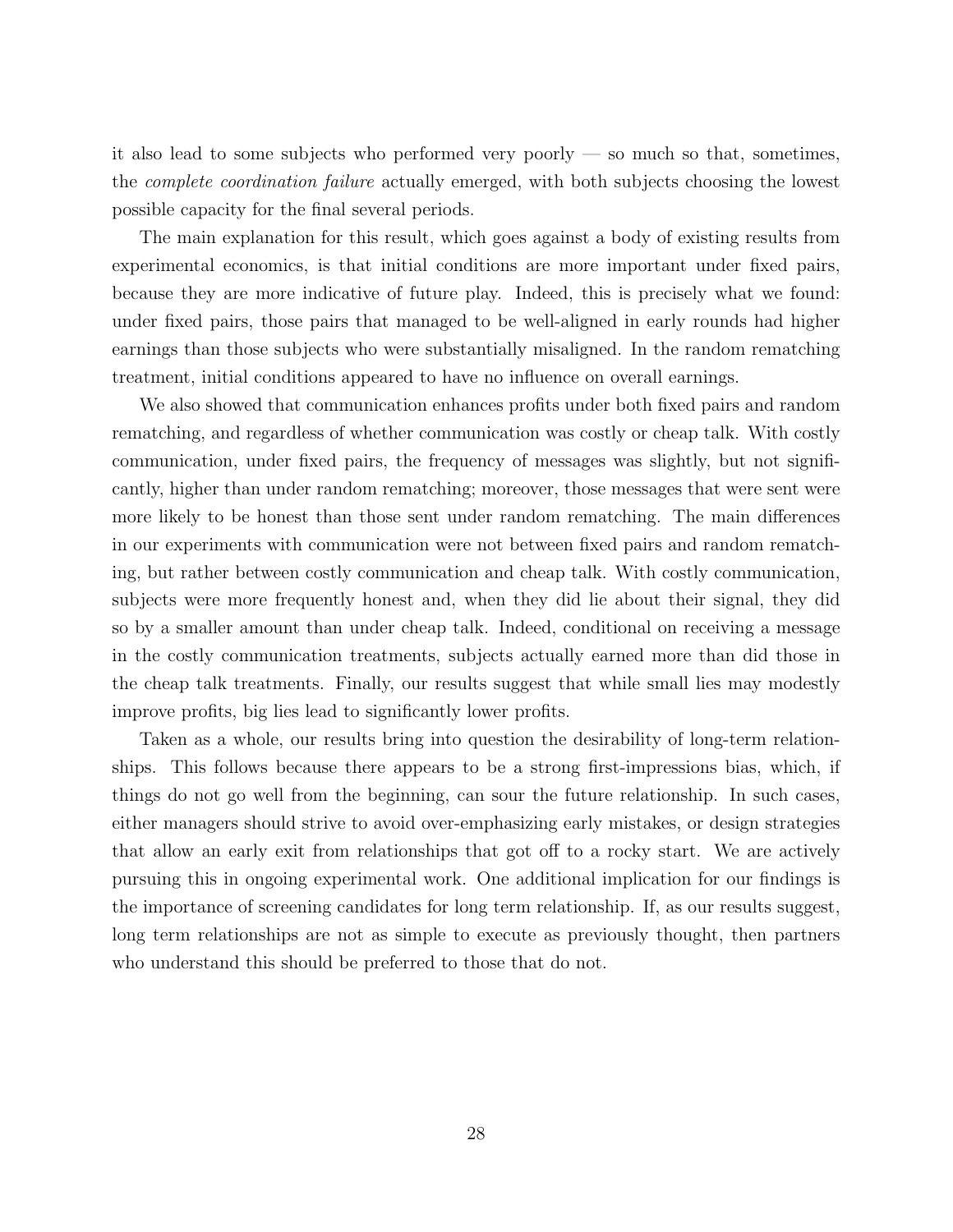# <span id="page-28-0"></span>A A Look At Individual Behaviour

In this section, we would like to briefly take a look at the individual behaviour of subjects in our ci and pi treatments. Such an exercise can also help us to gain insights into the differences between fixed pairs and random rematching. Consider first Figure [3,](#page-28-1) which shows a scatter plot of choice against the estimate for the fixed matching treatment of the ci game. Each of the sub-figures represents the choices of the 12 fixed pairings. As can be seen, there is a great deal of heterogeneity in the choice rules across the 12 groups. In particular, groups 3, 4, 5, 8, 9 and 11 appear to be using very similar choice rules, while in groups 1, 6 and 7 at least one of the subjects in each group has very erratic behaviour, dooming the groups to substantially lower earnings.

<span id="page-28-1"></span>



Turn next to Figure [4,](#page-29-0) which shows scatter plots of choice against estimate for the random rematching treatment of the CI game for each of the subjects. As can be seen, nearly all of the subjects have reasonably well-defined choice functions, with only subject 13 behaving in an especially erratic manner. Moreover, since this is a random rematching treatment, the influence subject 13's erratic behaviour is spread out amongst all of the subjects in the session, rather than concentrated on a single subject as in the fixed matching treatment.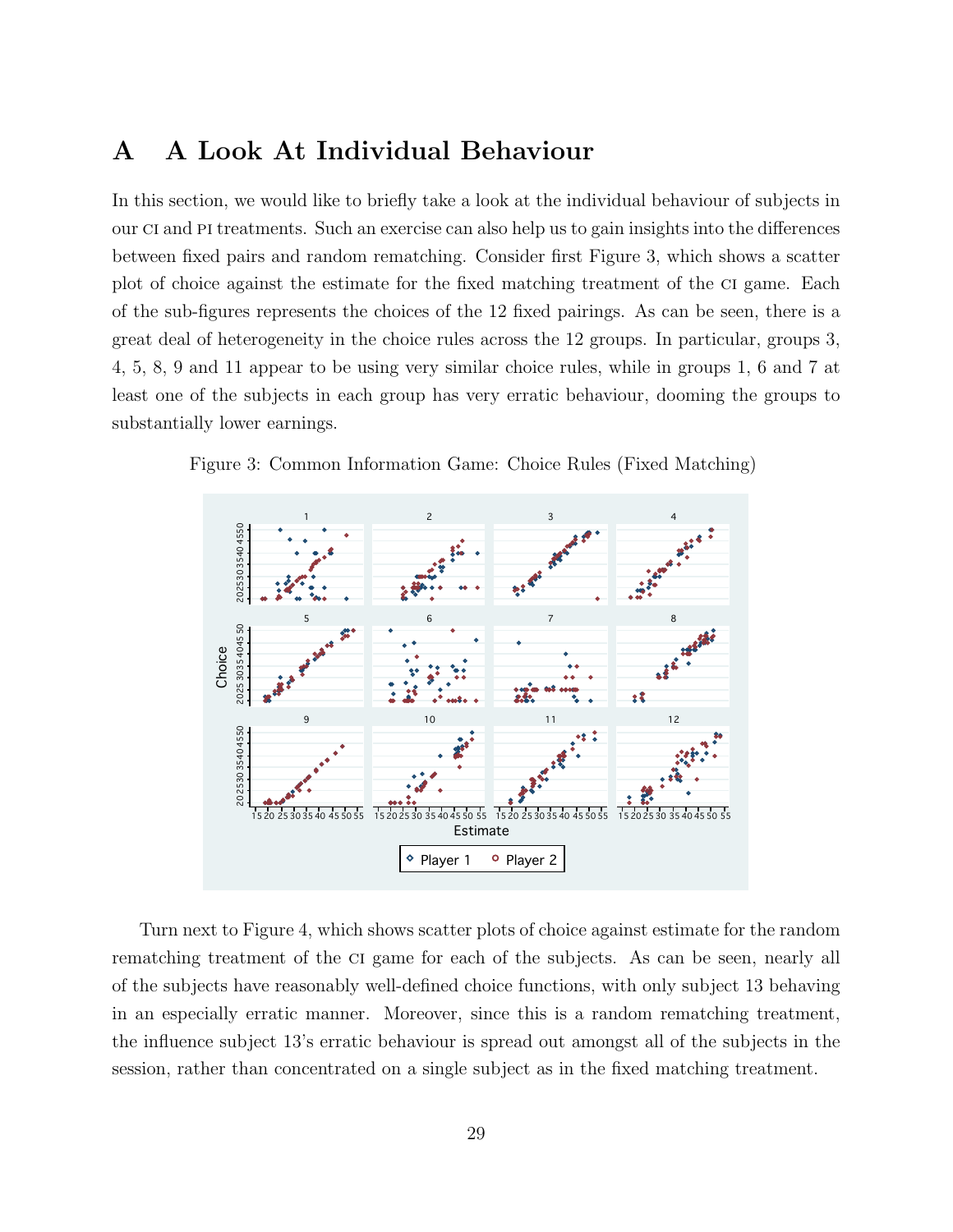

<span id="page-29-0"></span>Figure 4: Common Information Game: Choice Rules (Random Matching)

Turning now to the pi games, we see that a fairly similar pattern emerges, with the members of some groups in the fixed matching treatment having employing fairly similar choice rules (groups 4, 5 and 7) and others appearing to be much more erratic (groups 2, 3 and 9). Note that the fit is not as tight in the pi games, which is not surprising, since subjects received private signals making some misalignment inevitable, which may lead to difficulty converging to a similar choice rule.

Again, in the random rematching treatment, few subjects have truly erratic behaviour (subject 10 and, to a lesser extent, subjects 6 and 14), with the rest having fairly well-defined choice rules. Moreover, just as with the ci games, in the random rematching treatment of the pi game, the negative influence of these three subjects' behaviour is spread across all subjects in the same session.

Finally, we can quantify the intuition that the random rematching treatments appear to induce more "stable" behaviour. Specifically, for each subject we run the following regression:

$$
\texttt{choice}_{it} = \alpha + \beta_1 \theta_{it} + \beta_2 (\theta_{it} - 25) \cdot [\theta_{it} < 25] + \beta_3 (\theta_{it} - 45) \cdot [\theta_{it} > 45] + \nu_{it},
$$

where [A] is an indicator variable which takes value 1 if A is true and  $\theta_{it}$  is the estimate received by subject i in round t. From this regression, we then take the  $R^2$  as a measure of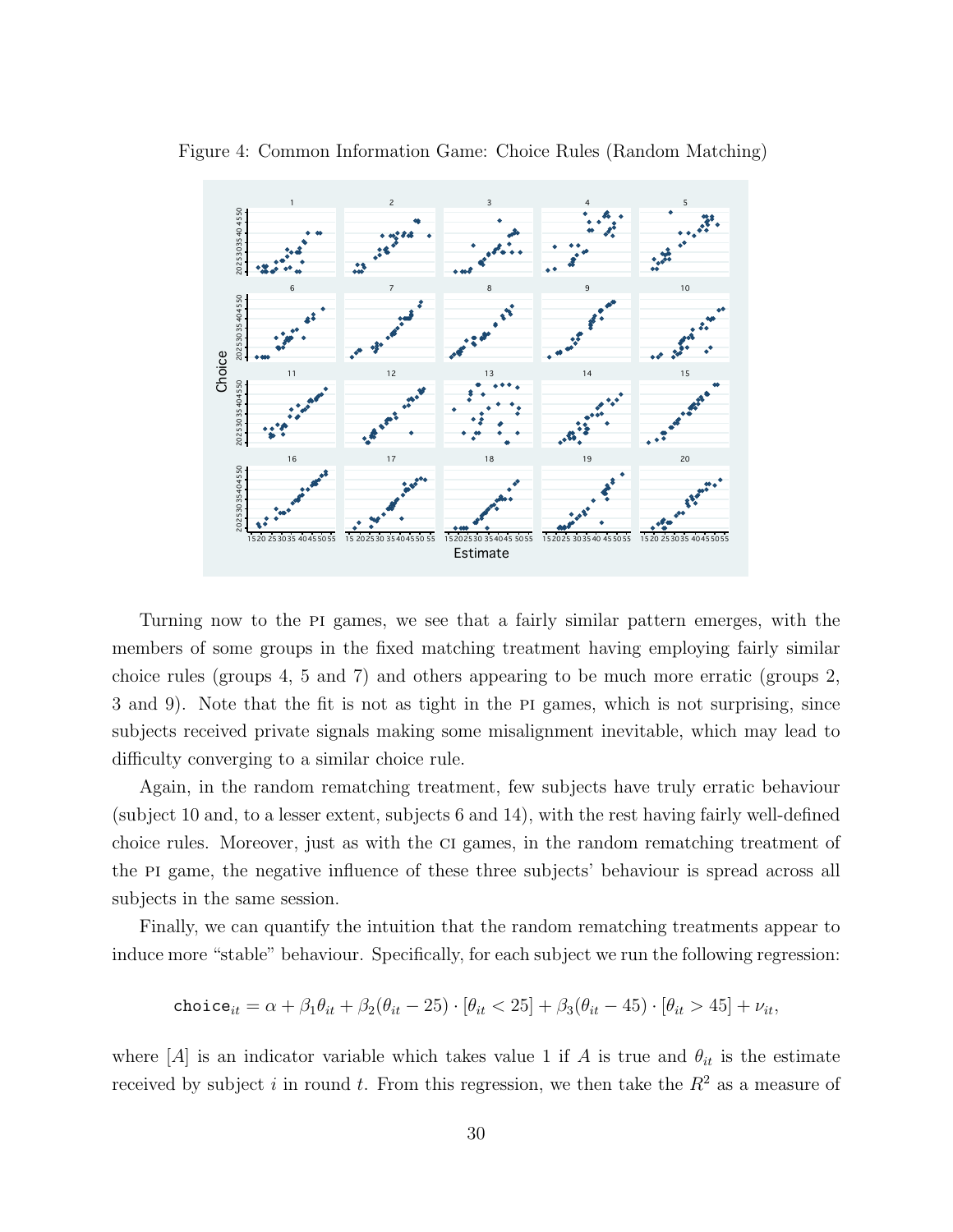

Figure 5: Private Information Game: Choice Rules (Fixed Matching)

Figure 6: Private Information Game: Choice Rules (Random Matching)

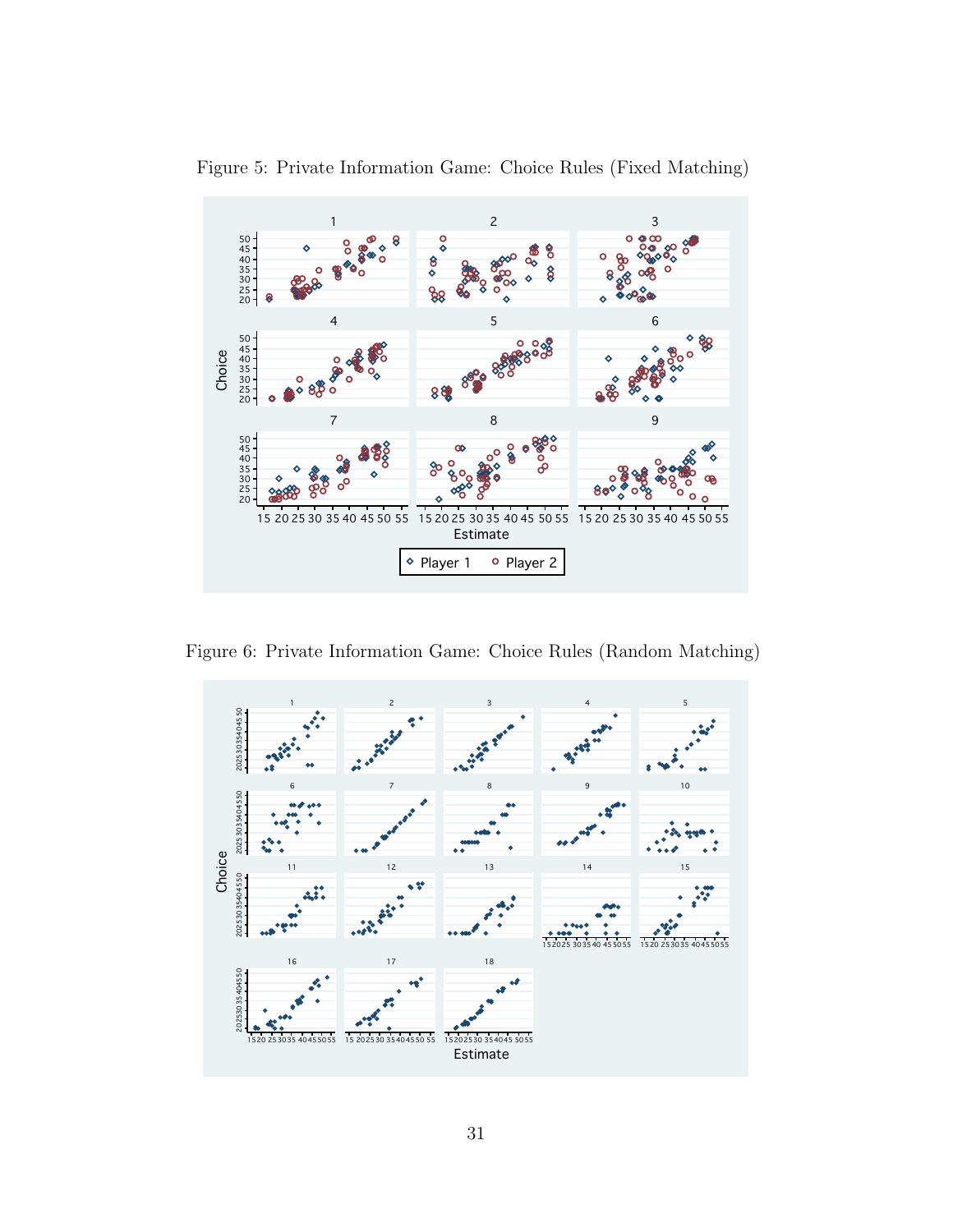fit. Comparing the fixed pairs and random rematching treatments, we see that the average  $R<sup>2</sup>$  is 0.723 under fixed rematching and 0.816 under random rematching. The p-value of a two-sided test is 0.113, just missing out on significance. However, we are able to reject the null hypothesis that the standard deviation is equal (0.305 under fixed pairs vs. 0.208 under random rematching) at  $p = 0.0196$ . Thus, as the figures indicate, the variability of subjects' choice rules is significantly higher under fixed pairs.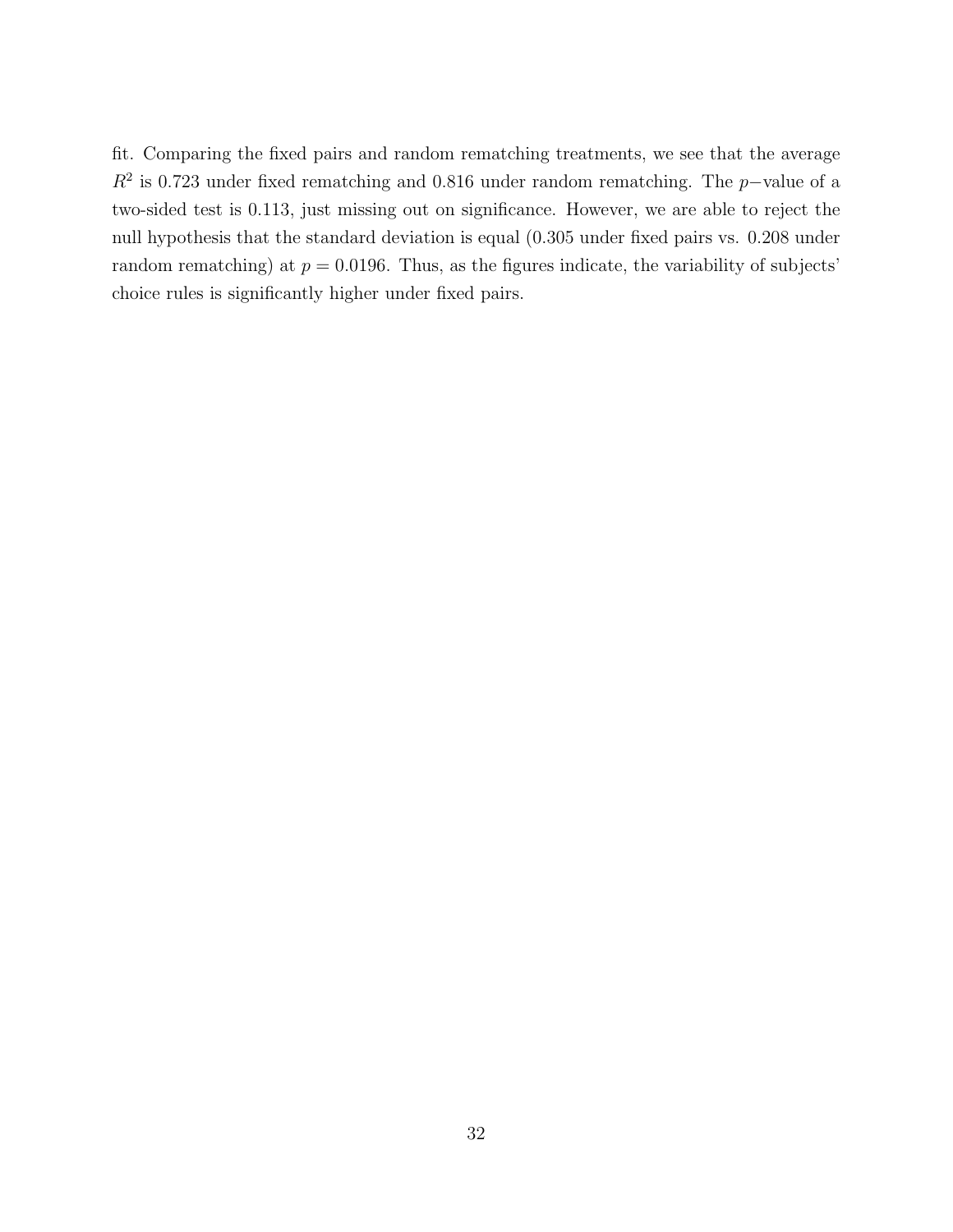# References

- <span id="page-32-10"></span>Andreoni, James, Rachel T.A. Croson. 2008. Partners versus strangers: Random rematching in public goods experiments. Charles R. Plott, Vernon L. Smith, eds., Handbook of Experimental Economic Results, vol. 1, chap. 82. Amsterdam: North Holland, 776–783.
- <span id="page-32-2"></span>Bamford, James, David Ernst, David G. Fubini. 2004. Launching a world-class joint venture. Harvard Business Review February.
- <span id="page-32-9"></span>Brandts, J., D. Cooper. 2006. A change would do you good: An experimental study of how to overcome coordination failure in organizations. American Economic Review 96 669–693.
- <span id="page-32-8"></span>Brandts, J., D. Cooper, E. Fatas. 2007. Leadership and overcoming coordination failure with asymmetric costs. Experimental Economics 10 269–284.
- <span id="page-32-0"></span>Cachon, Gerard P., M. Lariviere. 2001. Contracting to assure supply: How to share demand forecasts in a supply chain. Management Science 47(5) 629–646.
- <span id="page-32-7"></span>Camerer, Colin F. 2003. Behavioral Game Theory: Experiments in Strategic Interaction. Princeton University Press.
- <span id="page-32-3"></span>Center for Digital Strategies. 2006. Strategic Partnering: Managing Joint Ventures and Alliances (Thought Leadership Roundtable on Digital Strategies). Tuck School of Business, Dartmouth University.
- <span id="page-32-6"></span>Clark, K., M. Sefton. 2001. Repetition and signalling: Experimental evidence from games with efficient equilibria. *Economics Letters* **70** 357–362.
- <span id="page-32-4"></span>Cooper, Russell, Douglas V DeJong, Robert Forsythe, Thomas W. Ross. 1990. Selection criteria in coordination games: Some experimental results. American Economic Review 80 218–233.
- <span id="page-32-5"></span>Cooper, Russell, Douglas V DeJong, Robert Forsythe, Thomas W. Ross. 1992. Communication in coordination games. Quarterly Journal of Economics  $107(2)$  739–771.
- <span id="page-32-1"></span>Coopers, Lybrand. 1986. Collaborative ventures: An emerging phenomenon in information technology. Coopers and Lybrand, New York.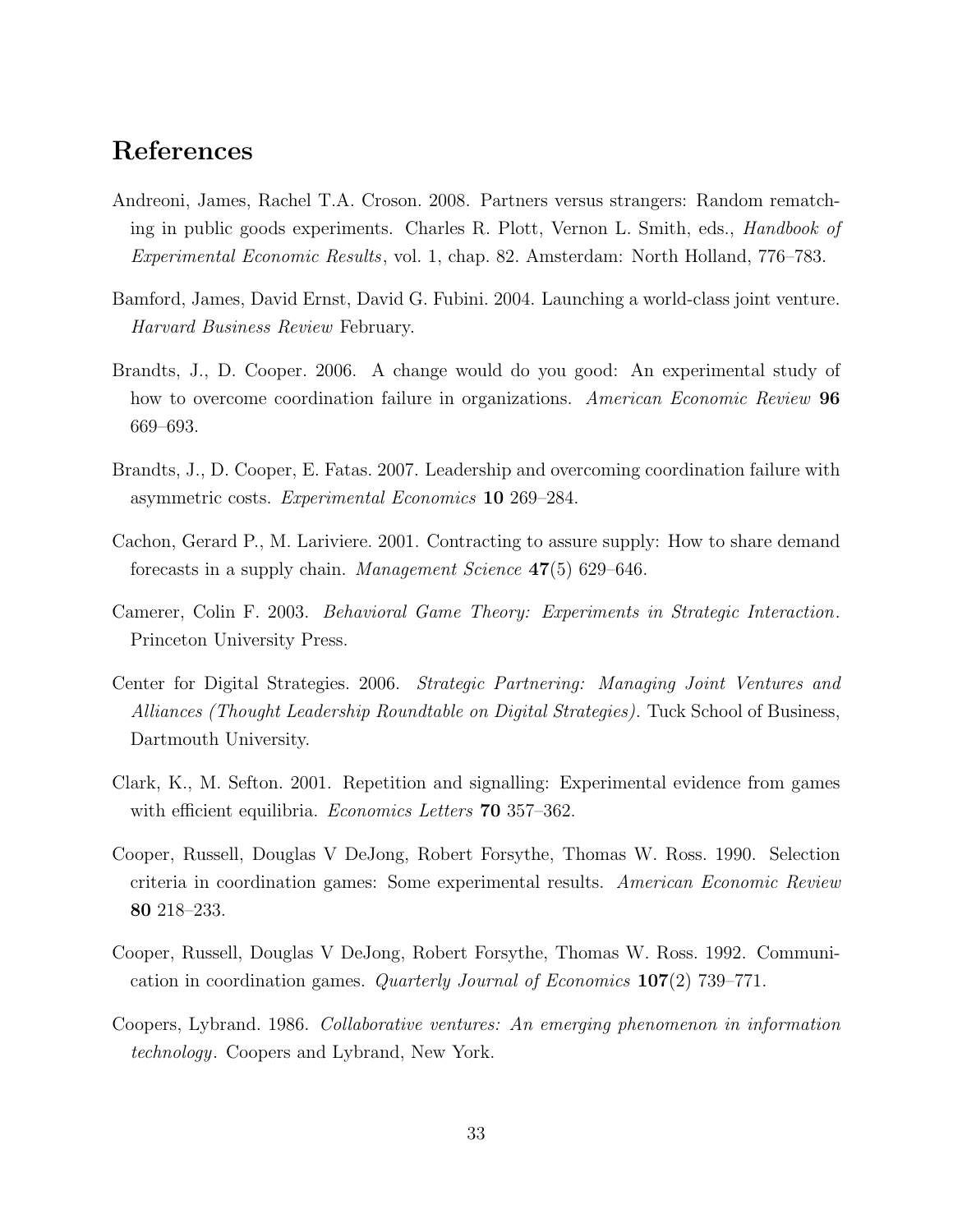- <span id="page-33-9"></span>Duffy, John, Jack Ochs. 2009. Cooperative behavior and the frequency of social interaction. Games and Economic Behavior 66 785–812.
- <span id="page-33-12"></span>Fischbacher, Urs. 2007. z-tree: Zurich toolbox for ready-made economic experiments. Experimental Economics 10(2) 171–178.
- <span id="page-33-1"></span>Gibbons, R. 2005. Incentives between firms (and within). Management Science 51 2–17.
- <span id="page-33-2"></span>Hyndman, Kyle, Santiago Kraiselburd, Noel Watson. 2012. Aligning capacity decisions in supply chains when demand forecasts are private information: Theory and experiment. Working Paper.
- <span id="page-33-8"></span>Hyndman, Kyle, Antoine Terracol, Jonathan Vaksmann. 2009. Learning and sophistication in coordination games. Experimental Economics  $12(4)$  450–472.
- <span id="page-33-4"></span>Kalwani, M.U., N. Narayandas. 1995. Long-term manufacturer supplier relationsships: do they pay off for supplier firms? Journal of Marketing 59 1–16.
- <span id="page-33-6"></span>KPMG. 2009. Joint Ventures: A tool for growth during an economic downturn. KPMG International.
- <span id="page-33-0"></span>Liker, Jeffrey K., Thomas Y. Choi. 2004. Building deep supplier relationships. *Harvard* Business Review December, 104–113.
- <span id="page-33-5"></span>Neuville, J. 1997. La stratégie de la confiance: Le partenariat industrial observé depuis le fournisseur. Sociologie du Travail 20(3) 297–319.
- <span id="page-33-3"></span>Ozer, O., Yanchong Zheng, Kay-Yut Chen. 2011. Trust in forecast information sharing. Management Science 57(6) 1111–1137.
- <span id="page-33-10"></span>Palfrey, Thomas R., Howard Rosenthal. 1994. Repeated play, cooperation and coordination: An experimental study. *Review of Economic Studies* **61**(3) 545–565.
- <span id="page-33-7"></span>Schmidt, D., R. Shupp, J.M. Walker, E. Ostrom. 2003. Playing safe in coordination games: The role of risk dominance, payoff dominance, social history and reputation. *Games and* Economic Behavior 42 281–299.
- <span id="page-33-11"></span>Schweitzer, Maurice E., Gerard P. Cachon. 2000. Decision bias in the newsvendor problem with a known demand distribution: Experimental evidence. *Management Science*  $46(3)$ 404–420.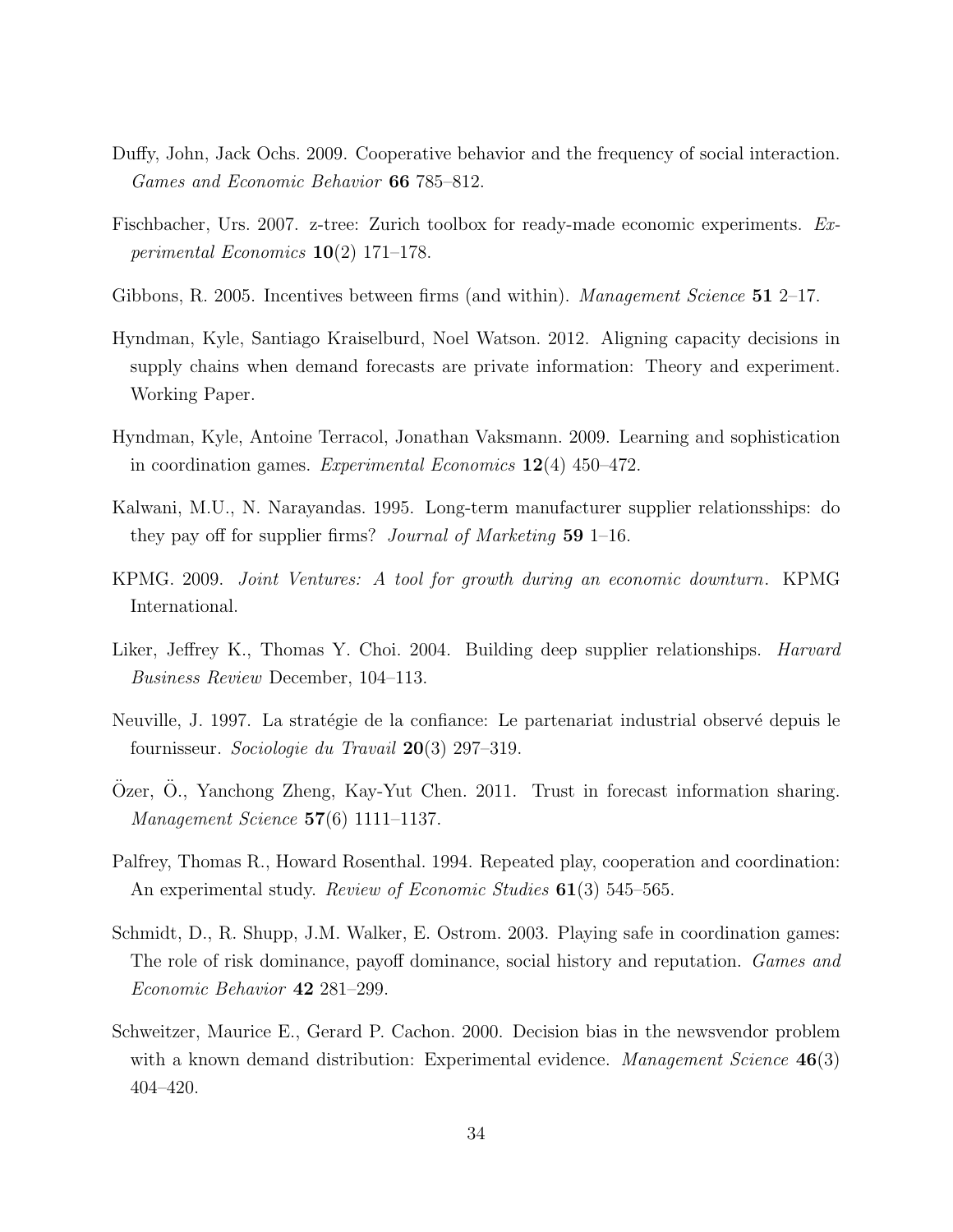- <span id="page-34-1"></span>Taylor, T.A., E.L. Plambeck. 2007a. Simple relational contracts to motivate capacity investment: Price only vs. price and quantity. Manufacturing  $\mathscr C$  Service Operations Management 9 94–113.
- <span id="page-34-0"></span>Taylor, T.A., E.L. Plambeck. 2007b. Supply chain relationships and contracts: The impact of repeated interaction on capacity investment and procurement. Management Science 53 1577–1593.
- <span id="page-34-2"></span>Tunca, T.I., S.A. Zenios. 2006. Supply auctions and relational contracts for procurement. Manufacturing & Service Operations Management 8 43–67.
- <span id="page-34-4"></span>Uzzi, B. 1996. The sources and consequence of embeddedness for the economic performance of organizations: the network effect. American Sociological Review 61 675–698.
- <span id="page-34-7"></span>van Huyck, John, Raymond Battalio, Richard Beil. 1990. Tacit coordination games, strategic uncertainty and coordination failure. American Economic Review  $80(1)$  234–248.
- <span id="page-34-6"></span>van Huyck, John, Raymond Battalio, Richard Beil. 1991. Strategic uncertainty, equilibrium selection and coordination failure in average opinion games. Quarterly Journal of Economics 106(3) 885–910.
- <span id="page-34-5"></span>Villena, V.H., E. Revilla, T.Y. Choi. 2011. The dark side of buyer–supplier relationships: A social capital perspective. Journal of Operations Management 29(6) 561–576.
- <span id="page-34-3"></span>Wang, Y., Y. Gerchak. 2003. Capacity games in assembly systems with uncertain demand. Manufacturing  $\mathcal C$  Service Operations Management 5(3) 252–267.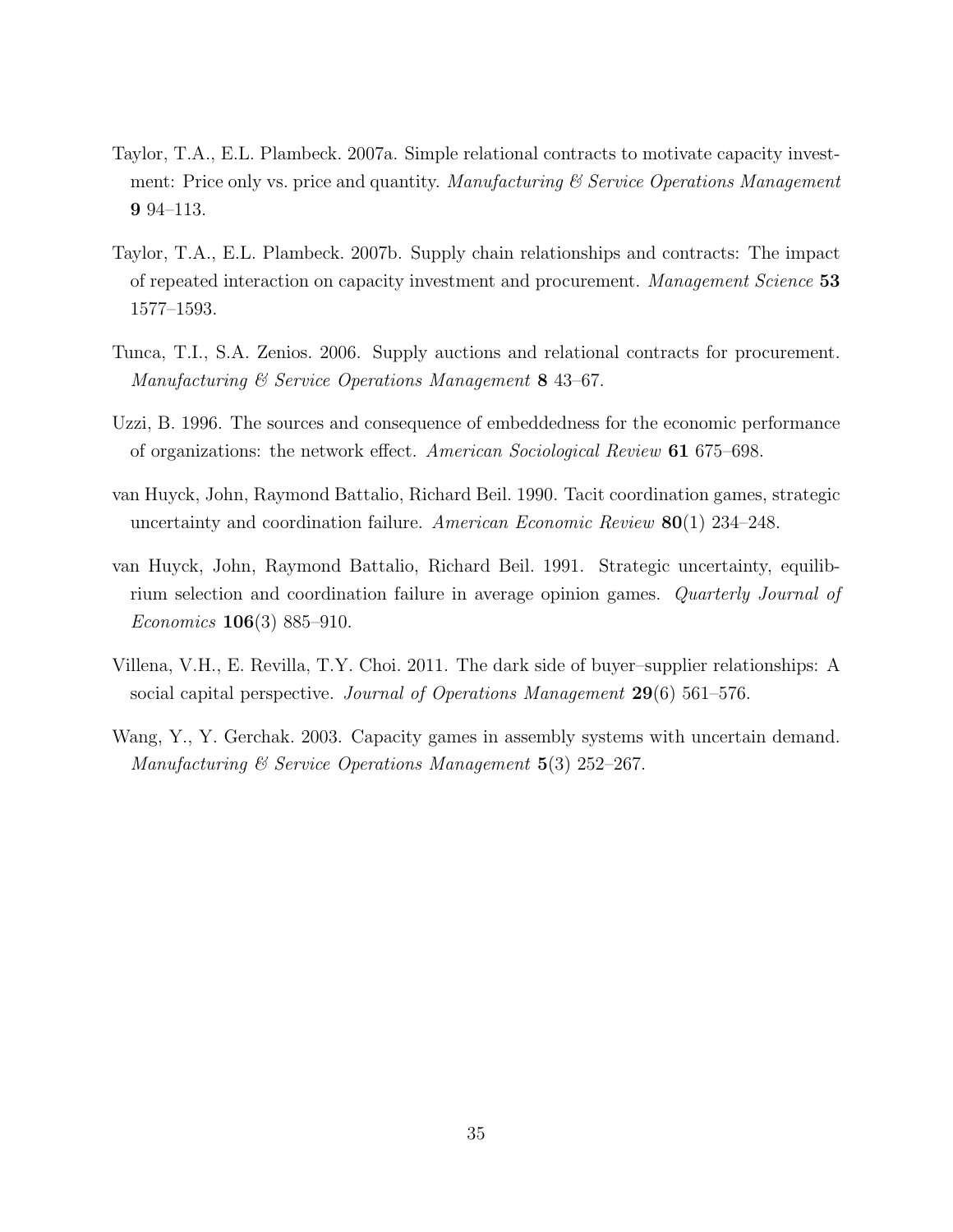### General Instructions

This is an experiment on the economics of decision-making. Your earnings will depend partly on your decisions, partly on the decisions of others and partly on chance. By following the instructions and making careful decisions you will earn varying amounts of money, which will be paid at the end of the experiment. Details of how you will make decisions and earn money are explained below.

In this experiment, you will participate in 30 independent decision problems (rounds). In all rounds, you will be **randomly** matched with another participant. In what follows, we will refer to the person with whom you are matched as your *match*. After each round, you will be **randomly** matched with another participant for the next decision problem, and so on. At no point in the experiment will you know the identity of your matches.

### Decision Problem

In each round you will be asked to choose a number between 20 and 50. Your match will face the same choice problem. If we denote your choice by K and your match's choice by  $M$ , then your decisions will result in the following earnings (the explanation of Q will be given later):

$$
earnings = 5 \cdot \min\{K, M, Q\} - 2 \cdot K
$$

That is, when determining your profits, we first look for the **smallest** number of  $K$  (your decision), M (your match's decision) and Q. Whatever that smallest number is, we will multiply it by 5. From that number, we will deduct 2 times the number you chose.

For example, if you chose  $K = 30$ , your match chose  $M = 25$  and  $Q = 27$ , then the smallest number is  $M = 25$ , which means that you will earn  $5 \cdot 25 - 2 \cdot 30 = 125 - 60 = 65$  points. On you other hand, your match would earn  $5 \cdot 25 - 2 \cdot 25 = 125 - 50 = 75$  points. The software contains a calculator feature to help you calculate your earnings under any hypothetical scenario of your choosing.

### WHAT IS  $Q$ ?

Q is a number (up-to two decimals) between 20 and 50 randomly determined by the computer. That means any number between 20 and 50 is equally likely to be picked by the computer.

The computer picks Q before each round and the numbers are independent across rounds. That is, the Q chosen by the computer in a round has nothing to do with the Q picked in any other round.

Before you make a decision you will not be told what  $Q$  is but instead you will receive an estimate of  $Q$ , which we will denote by  $E$ . Let's be more precise. After the computer randomly determines Q, it also picks a random number (up-to two decimals) between  $Q - 5$  and  $Q + 5$ . This is your estimate E. Any number between  $Q-5$  and  $Q+5$  is equally likely to be picked by the computer. Although  $E$  does not tell you what  $Q$  exactly is, it gives an estimate of it. For example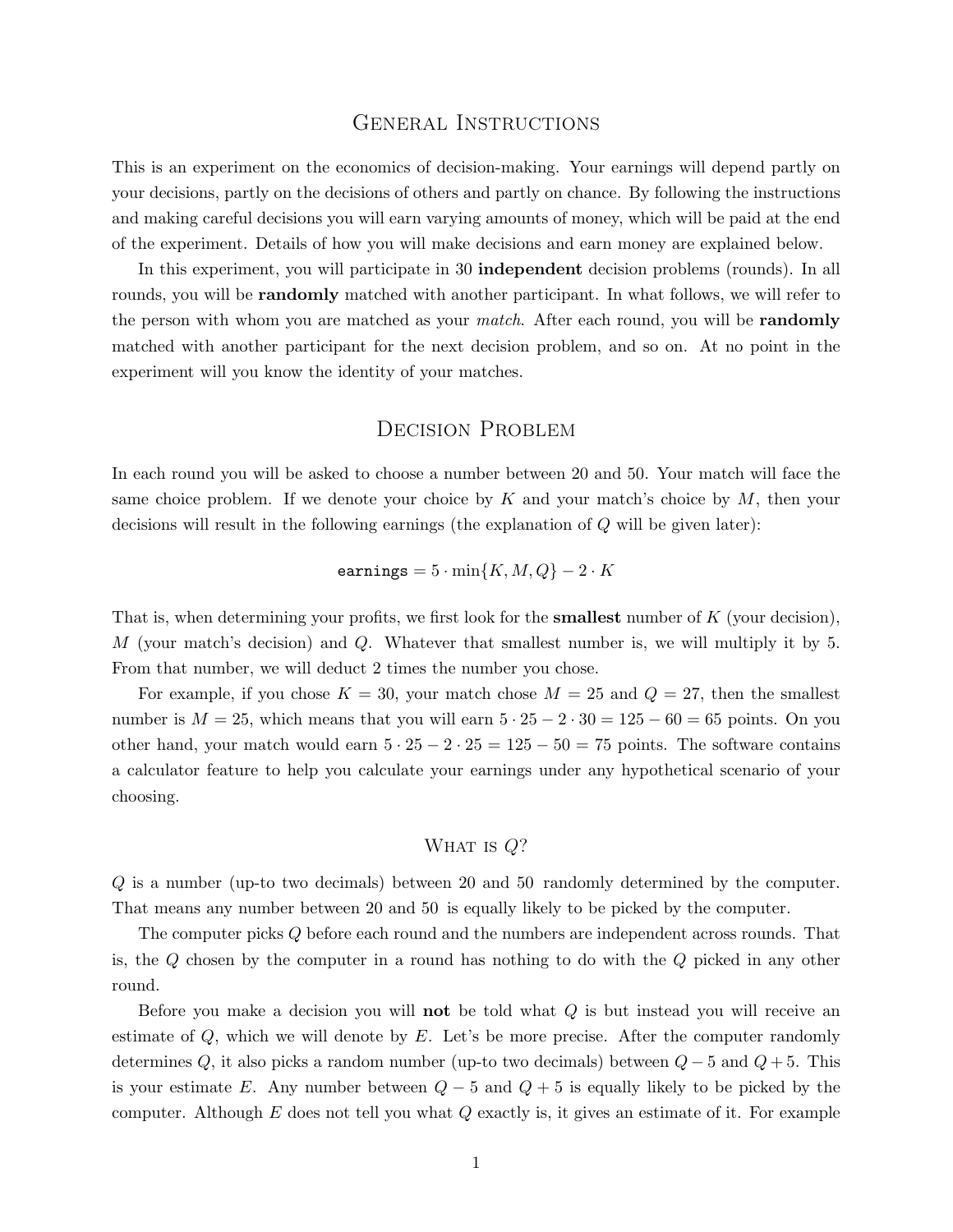if you receive an estimate  $E = 37.07$ , then you know that Q is **not less than**  $37.07 - 5 = 32.07$ and it is **not more than**  $37.07 + 5 = 42.07$ .

Note that although Q will be the same for both you and your match, your estimates can be different. That is, for the same Q, the computer also randomly picks another estimate exactly in the same manner for your match. Your estimate and your match's estimate are chosen independently. Therefore, it is very likely that they will be different numbers; however, both estimates will be between  $Q-5$  and  $Q+5$ . Note also that while Q will be between 20 and 50, your estimate of Q can be between 15 and 55.

#### The Computer Screen

In each round, you will see the following computer screen:

| Round                                                                       |                    |                               |                                          |           |
|-----------------------------------------------------------------------------|--------------------|-------------------------------|------------------------------------------|-----------|
| $of -1$<br>$\mathbf{1}$                                                     |                    |                               |                                          |           |
|                                                                             | <b>Your Choice</b> | Match's<br>Choice             | Hypothetical Hypothetical<br>$\mathbf Q$ | Profit    |
|                                                                             | 32.00              | 28.00                         | 30.00                                    | 76.00     |
|                                                                             |                    |                               |                                          |           |
| Your profits are caclulated as:                                             |                    |                               |                                          |           |
| 5*MIN[Q,your choice, match's choice] - 2*(your choice)                      |                    |                               |                                          |           |
|                                                                             |                    |                               |                                          |           |
|                                                                             |                    |                               |                                          |           |
|                                                                             |                    |                               |                                          |           |
|                                                                             |                    |                               |                                          |           |
|                                                                             |                    |                               |                                          |           |
|                                                                             |                    |                               |                                          |           |
| The computer has drawn a random number<br>between 20 and 50 to determine Q. |                    |                               |                                          |           |
| Your estimate for Q is: 39.01                                               |                    |                               |                                          |           |
|                                                                             |                    |                               |                                          |           |
|                                                                             |                    | Q (hypothetical)              |                                          | 30        |
| Your Choice                                                                 |                    | Your Choice (hypothetical)    |                                          | 32        |
|                                                                             |                    |                               |                                          | 28        |
| OK                                                                          |                    | Match's Choice (hypothetical) |                                          |           |
|                                                                             |                    |                               |                                          | calculate |
|                                                                             |                    |                               |                                          |           |

On the left side of the screen is where you will see your estimate and make your final decision. In this example, you see that your estimate of Q is 39.01. On the right hand side of the screen, you can enter hypothetical values for your decision, your match's decision and the value of Q in order to see what your earnings would be under each hypothetical scenario. You can compute your hypothetical earnings under as many different scenarios as you choose.

### YOUR DECISION

After you are given your estimate,  $E$ , you are ready to make a decision. Your decision is simply to choose a number between 20 and 50. The payoffs for this decision are as described above. Note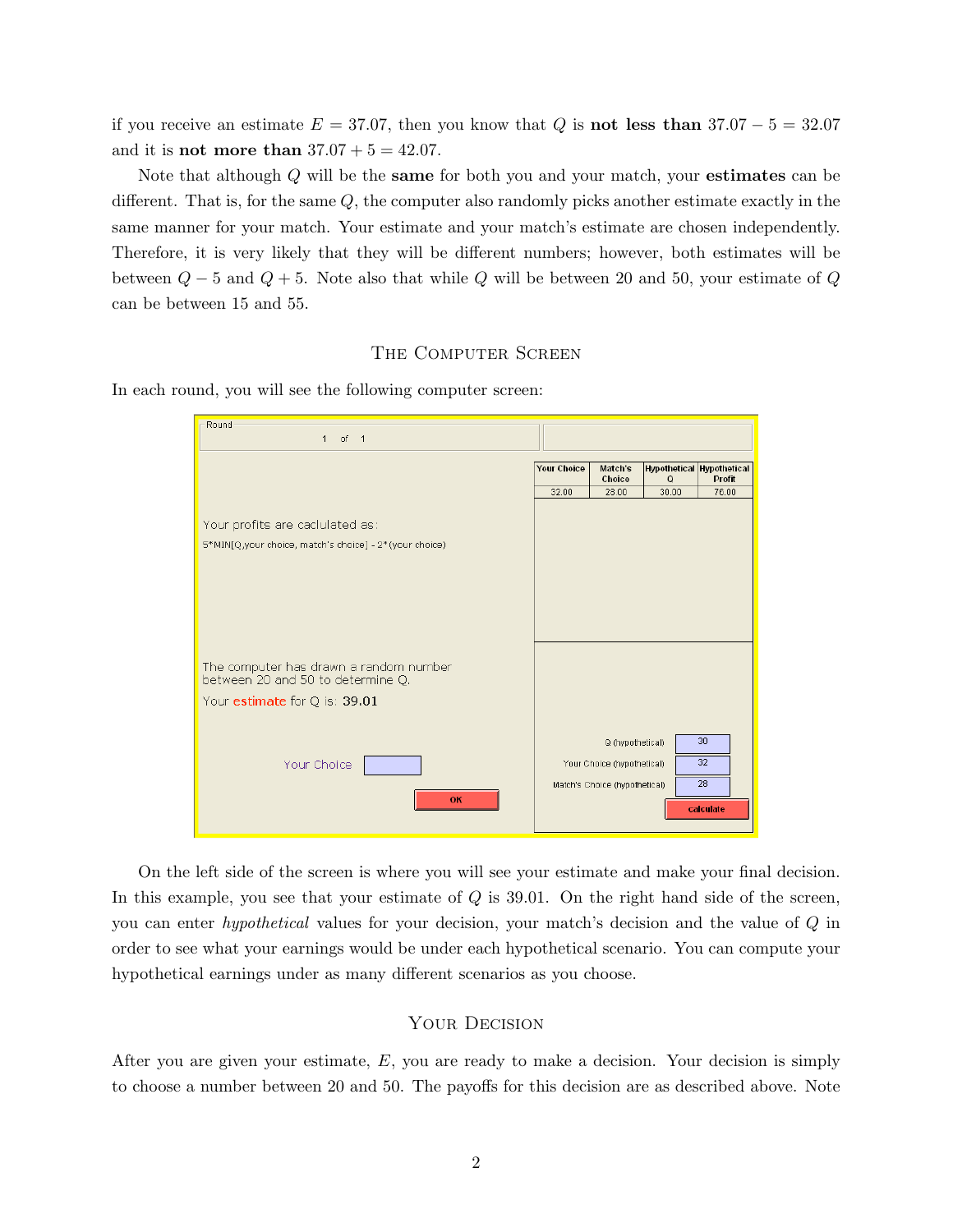that you and your match make your decisions at the same time; that is, you must choose your number without knowing the choice made by your match.

#### **PAYOFFS**

Your potential earnings in each round depend on your choice, on your match's choice, and on  $Q$ . After both you and your match have made your choices, you will see the following screen. You see your estimate of  $Q$ , the true value of  $Q$ , and your profit. You also see the decision made by both you and your match. In this example, you see that while your estimate of Q was 39.01, its true value was 43.86.

| Your estimate of Q was:                                           | 39.01  |    |
|-------------------------------------------------------------------|--------|----|
| The true value of Q was:                                          | 43.86  |    |
| Your decision was:                                                | 35.00  |    |
| Your match's decision was:                                        | 45.20  |    |
| Based on the decisions of you and your<br>match, your profit was: | 105.00 |    |
|                                                                   |        |    |
|                                                                   |        |    |
|                                                                   |        |    |
|                                                                   |        |    |
|                                                                   |        |    |
|                                                                   |        |    |
|                                                                   |        |    |
|                                                                   |        |    |
|                                                                   |        | OK |

At the end of the 30 rounds, we will add all your earnings in order to determine your total points. This total will be converted to a dollar amount according to the rule:

### $$1 = 165$  points.

This amount will then be added to the \$5.00 participation fee to give your final payment. Payments will be made in private, in cash, after the completion of the experiment.

### **RULES**

Please do not talk with anyone during the experiment. We ask everyone to remain silent until the end of the last decision problem.